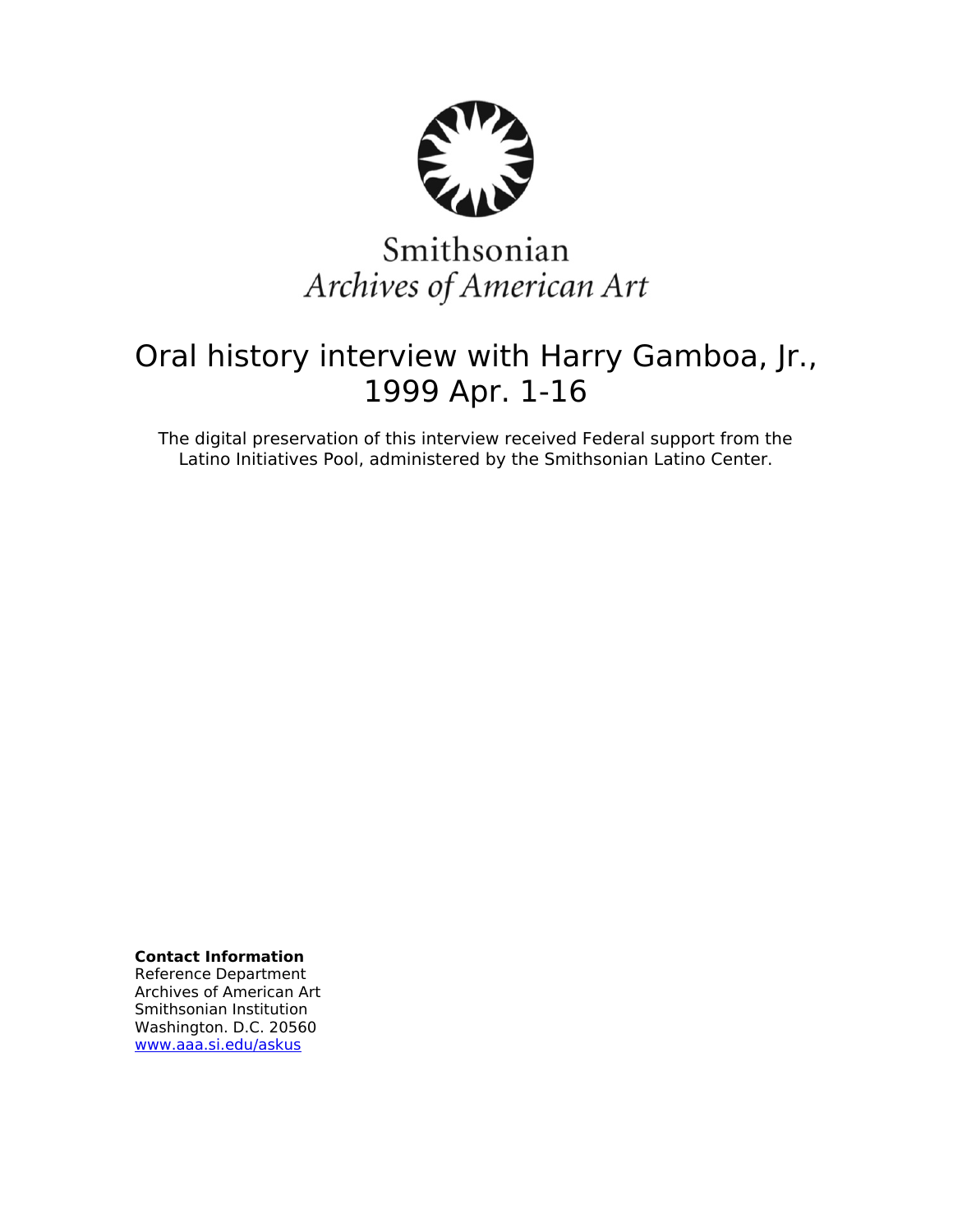# **Transcript**

# **Preface**

The following oral history transcript is the result of a tape-recorded interview with Harry Gamboa on April 1 and 16, 1999. The interview took place in Los Angeles, CA, and was conducted by Jeffrey Rangel for the Archives of American Art, Smithsonian Institution.

# **Interview**

APRIL 1, 1999

Session 1, Tape 1, Side A (30-minute tape sides)

JEFFERY RANGEL: Okay, I've got to introduce this tape so that they know what . . .

HARRY GAMBOA: Want to turn it around when you want to talk?

JEFFERY RANGEL: No, that's o.k.

HARRY GAMBOA: Can you make sure you hear yourself? I actually shot something here.

JEFFERY RANGEL: Is that right? How did it turn out?

HARRY GAMBOA: For the video I did, it was okay.

JEFFERY RANGEL: The coffee maker wasn't drowning things out?

HARRY GAMBOA: Yeah, it became part of the piece.

JEFFERY RANGEL: That was part of it. Okay.

This is an interview for the Archives of American Art. Today is April 1st, 1999. The interview's with Harry Gamboa, Jr. and the interviewer is Jeff Rangel. Okay. Let's get started. I guess . . . I wanted to take a little bit different approach today. Normally these interviews go biographically so we start off talking about family history, and how you got interested in creating art and stuff like that. But since this book [Urban Exile: Collected Writings of Harry Gamboa, Jr., 1998] came recently, I thought maybe we would start at the end and work backwards a little bit right now. And just get some of the reflections, some of your reflections of how you feel about this book coming out? If it marks any kind of transitions for you, for yourself creatively or anything of that nature.

HARRY GAMBOA: I think when I saw the book I held it in my hand, it made so many ephemeral situations and ideas concrete and also I think what was presented to me was sort of the limitations of my own scope of activities. That's what I was kind of concerned about.

#### JEFFERY RANGEL: What do you mean?

HARRY GAMBOA: I think I looked at it and saw basically twenty-five years worth of work which in itself is only sort of a fragment of a lot the work that I've done because I guess as a photographer, I've really considered that to be a big part of my work. And, you know, there's a hand full of photographs but there's been thousands of photographs taken. And I think about all the different situations that kind of slipped past and how I've been thinking ever since I've seen the book that I have to maybe reframe the way I look at things. And I'm interested basically in plugging up the holes as it were. You know, it's like I said, on some level the book kind of does look like psychological Swiss cheese. There are a few holes and sometimes holes are - In Swiss cheese, as it were, the holes are . . . well, not only that, the holes are greater than the whole, you know. So, it's - I'm trying to figure out what was real and what wasn't. What was it that actually - At what point did documentary . . . a documentary sensibility and a conceptual sensibility - at what point did they merge? And it's kind of like asking the question, "When did I sink into the quick sand?" and it's already over your head. You know, it feels warm and fuzzy but you know, you're drowning on a certain level. And so, I've been really concerned about trying to make my work stronger actually.

JEFFERY RANGEL: You don't feel like what's in the book is a good representation?

HARRY GAMBOA: Oh yeah, yeah. No. I feel it is a good representation. Of course, it represents Harry Gamboa in his twenties, in his thirties, in his early forties. And of course, it's all built up to this point where I think I have a different perspective. And it's like for instance I have a male art piece called "Young Boy in the Fifties" but I'm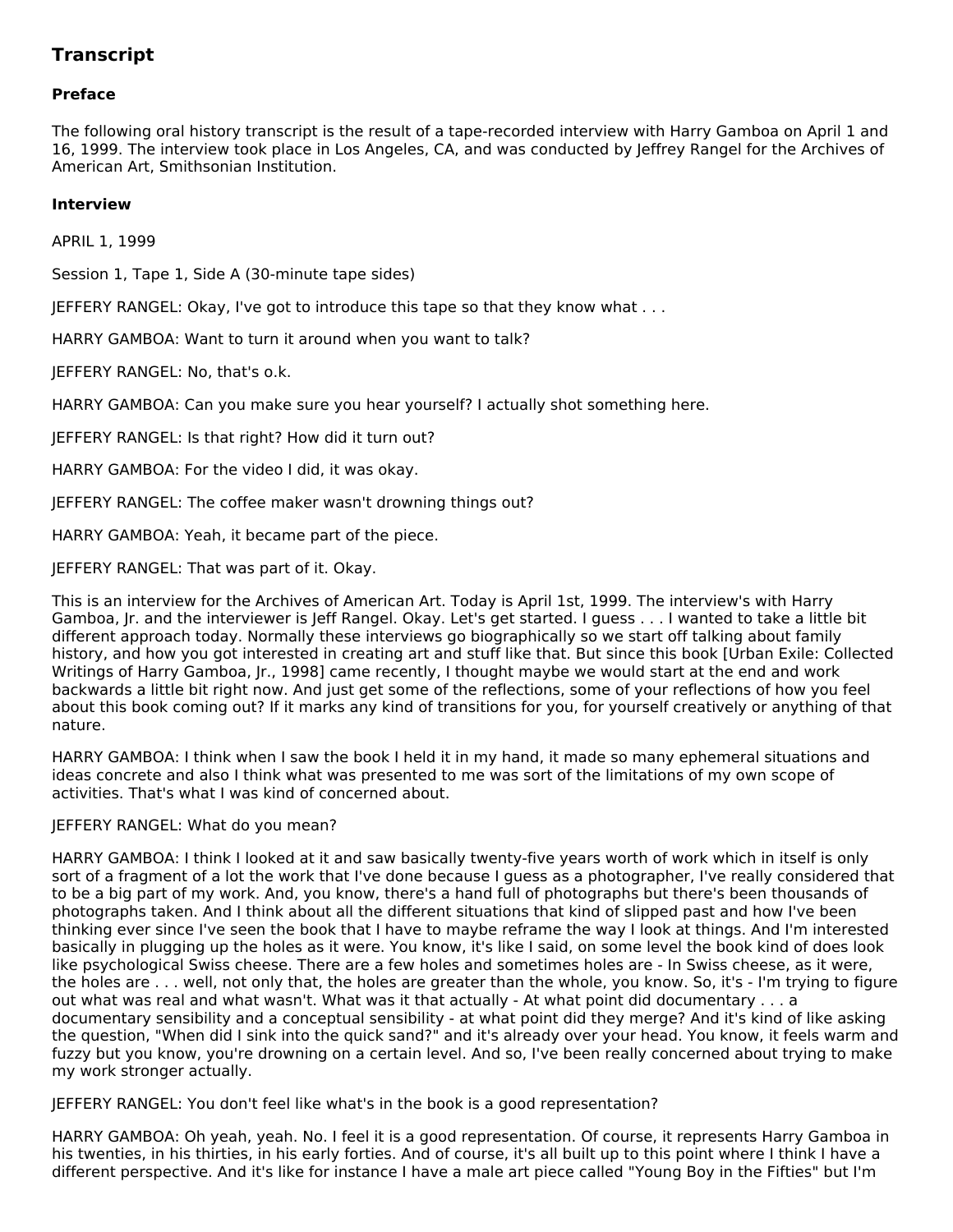just about to become the "Man in His Fifties". And so, I'm figuring that's definitely going to be a ten year project, you know? And so I'm just a bit concerned with how I'm going to utilize my time because a lot of that period of time that I used to put that work in was a lot of free time, or absolute . . . points of absolute poverty, difficult situations and wasn't so compounded with constantly having to work and sustain this life raft which is also like a piece of Swiss cheese. It's full of holes. You know, I paddle along on something that's perpetually sinking but it somehow stays afloat. But it means I have to be really active and fast. And having made the selection to be an artist and to maintain an identity as an artist . . . and I think specifically to maintain the identity of a Chicano artist - which many people have told me is like . . . the minute I lose the term Chicano, things will go okay for me.

# JEFFERY RANGEL: Really?

HARRY GAMBOA: Yeah, well, you know, it's kind of common sense, I believe. On a certain level, dealing with the capitalist system and the way things are, I guess there would be very great financial rewards for that. But I look at that carrot and it looks a little spoiled to me. I'm not exactly allergic to carrots but the way it's dangling. It' just -- It doesn't look right. It should be at least on a plate.

JEFFERY RANGEL: I think that sense of integrity or consistency comes through in your book.

HARRY GAMBOA: Yeah.

JEFFERY RANGEL: Have you seen some of your peers go for that carrot?

HARRY GAMBOA: I can't blame anybody that goes for that carrot actually. I think at one point I felt as though I could judge who might be in similar situations. I don't really feel like I can do that too much any more. Because I realize that all people have contradictions. And I think the one thing that bothers me occasionally are people that go for the carrot and then go into absolute denial that they were ever in need of that carrot. And they even deny where the carrots come from. They do come from beneath the earth. And so they're dirty when they start off. As long as these people recognize it and it's just outright, I can understand that and accept that. So I really can't condemn anybody that takes a big bite. But, at the same time, not everyone has that kind of similar appetite. It takes a little bit more to make something appetizing. And I find that in order for me to do the work that I find interesting . . . . Or better yet, it's not that I find the work interesting. I'm just compelled to do what I do. Like for instance, I don't believe I can ever plan to create something. It's just something that comes up. In fact, the best way to doom something that I think I'm going to be doing is talk about the fact that I'm going to do it. Because it never becomes that. It's always that's the point, the starting off point. It's the point for the trajectory to go another way, wherever. It can go anywhere from there. So, I find that I've had to figure out different strategies to survive financially, maintain my family, as it were; make sure I don't give in to artistic impulse too much. For instance, probably the worst thing that can happen to me is if I get an idea to write a play. Because if I get the idea to write a play, everything else becomes secondary. And it becomes a real obsession. And maybe I'll take a year to write a play and those that are the closest to me will probably suffer the consequences of being subjected to these different characters - in terms not so much in split personalities but subjected to trial and error regarding the lines that they might have to go through. So it's kind of hard on people.

JEFFERY RANGEL: So what medium have you found that works well for that kind of creative impulse?

HARRY GAMBOA: You know, I haven't had a camera for about a year. So I haven't taken photographs for about a year. But I plan on getting a camera soon. But, it was always either I wrote, worked on video, performed, did a camera or all. But it's like choosing different flavors of the months kind of thing. They were part of the arsenal. This one worked for that idea. This mixed with that. I guess now probably the most recently what I purchased was -- the G3 Mac. And it's sort of a laptop, the new laptop MacIntosh. And it's almost coming full circle because early on I used to do a lot of illustrating. And now I find myself working in the illustrator program in the Mac and kind of experimenting with the idea that I'll possibly put together some website in which I can incorporate text, video, sound, utilize the foto novella which, for instance, you participated in one of them that I did. But make them sort of animated foto novellas.

JEFFERY RANGEL: That puts a whole different spin on things.

HARRY GAMBOA: Yeah, it's a whole -- sort of integrate everything all together. But at the same time, my main concern is the element of design and its function as a tool to kind of express a lot of these different ideas that I have. Still with the idea of utilizing a lot of people, bringing in a lot of different characters. And with the focus of just adding an additional element of what could be considered part of Chicano culture. And so, I'm not sure what it would be but I'm sure it would be a mix of a lot of things. And for instance, it would be something that I'm not really interested in turning into like a marketing tool or one of these billboard type of things where it would just sort of be a series of projects that would just emerge. And then this way, I could at the very least, have some level of dissemination of the ideas and concepts and could reach out to a lot of people. And maybe some of those ideas would later find themselves in another - maybe there's a book form or there would be sort of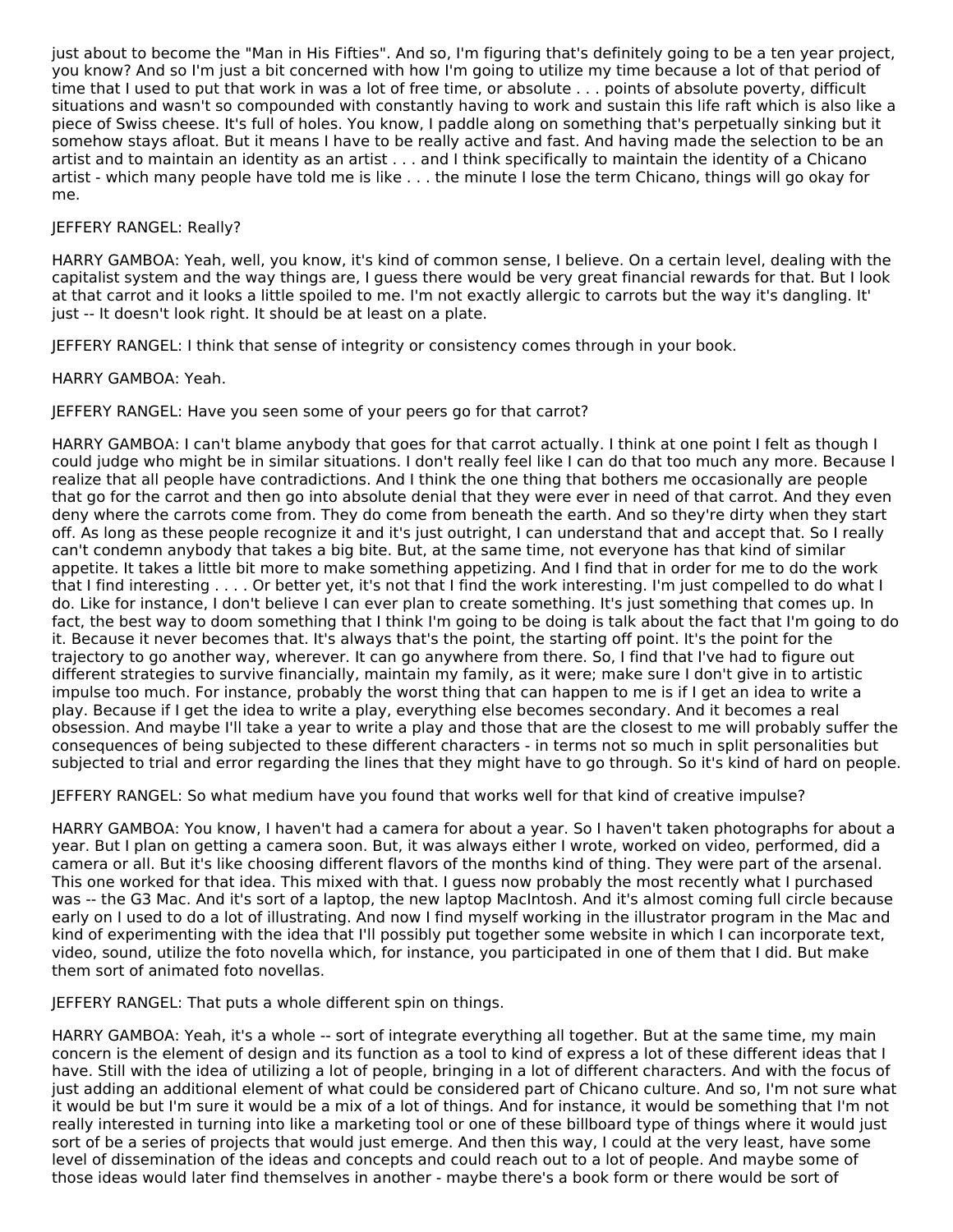snippets of things that would develop into videos. Or from that I could bounce off and create some performance pieces.

JEFFERY RANGEL: Right. It compounds the possibilities.

HARRY GAMBOA: Yeah. That kind of thing. And the thing is it's one of the things I've always been interested in is sort of like outreach. And I've always been interested in an international outreach which I believe it's what the Net could provide. And it also seems affordable as opposed to thinking that I'm going to go out and make a feature length film which I don't - I think at one point in my life that was something that I considered. But I don't seem to have that kind of personality that's going to - I don't really want to wine and dine with those people in the first place.

JEFFERY RANGEL: You've got to hustle for those resources.

HARRY GAMBOA: And in the meantime, by the time you finally get it out there, it's never really yours.

JEFFERY RANGEL: I see what you're saying.

HARRY GAMBOA: So I just see it as an art project and I'm just willing to go out and figure out ways to support it, even if I simply have to go out and work for it.

JEFFERY RANGEL: That gives me a good idea of where you are headed, or maybe where you're at right now. And it's actually touching on a lot of things that I want to ask you in the course of the interview. But one thing in asking you about the book that really struck me was I heard you talk about a story of when you were in grade school about being disciplined for not speaking English well, or not knowing English. And the fact that you have a book now of all your writings, some of which are inter-lingual, predominantly English, strikes me as a pretty profound circle to come all the way around. Some kind of . . . I don't know . . . achievement in that regard. And I guess maybe that takes us back to some of the early years or experiences that motivated you to create.

HARRY GAMBOA: Yeah, I don't know. I tell people . . . and I've actually known a few people from way back then, from my childhood. Some family members and other people. But I always had a sense that I was the participant viewer, even as a child. I could almost always feel like I was standing aside from myself and being able to almost analyze the experience as the experience was going on. And it almost made me feel a little strange to feel that way because every day life seemed so performative, as it were. And certain situations that were considered to be truth and actual, seemed to be merely ritual. And I think for me, childhood seemed very mysterious and fun. And yet, I was exposed to quite a bit of violence and brutality. Not that I was a victim of it exactly. Like I was never really a victim of physical brutality at home. And I don't think I was a victim of verbal abuse or anything like that. But I got to witness quite a bit of that. Things were very harsh in the way things were put. And how some people would probably be more sensitive to their children nowadays and what they might have access to or what they might be willing to see, or even how they were . . . the goals that would be established for them were totally different back then. Or back then and where I was from. So, for instance, like even being a small kid in kindergarten, I remember we were all coming out of school once and . . . I don't know, there were some teenage gang members. I don't recall if they were from White Fence or Varrio Nuevo which were the two gangs that were in my neighborhood. And I guess they're two of the oldest gangs in L.A. But a hand full of these older guys, they herded us from the elementary school to the local park which used to be called Fresno Park back then. And they explained to us how we should be gang members in their gang and show loyalty to their barrio. And they proceeded to stab somebody in front of us. And again, you know, I must have been five at the time. And for all I know, they killed him. I think they killed him. And I remember everybody just kind of being frozen in fear and running away. And I remember thinking that that was very ridiculous and stupid and I would never be a member of a gang, no matter what they did. They'd have to kill me before I'd be in a gang. And I remember just kind of having that . . . taking a position like that. And it almost seemed like that was the second time I was confronted with something that was very harsh. And the first one I believe was when they put the dunce cap on me. I also probably took a stand like that. Which was you can call me stupid but I'm going to prove to you that I'm not. From that point on. And I think it was those two things that kind of tested . . . I don't know. Tested my personality as it were. And yet, to look at photographs of me, I was like - with the exception of my younger brother, I was like the . . . Well, I was the shortest and skinniest kid in school. Always. The weakest physically in school. And you have to consider that growing up in a really tough neighborhood, if you're physically weak like that, you could probably easily be eradicated. Completely destroyed. And I had to think quick. And I found that through humor, I could always generate friends with very big, powerful guys. And by bribing them, by giving them chocolate cake and stuff, early on, I had their intense loyalty. And no one ever bothered me because I would always make the meanest and the toughest guys laugh. And actually, I used to work in the cafeteria back then. I've been working since I was in kindergarten just about. So I'd give these guys free cake. And so, it just goes way back . . . that kind of mentality that I've had where I've always kind of had this bartering mentality where . . . and it's political too . . . where I'll give you something and basically you owe me a favor. It sounds like the Godfather. And this favor may never come. And most of the time, the favors don't come. But sometimes the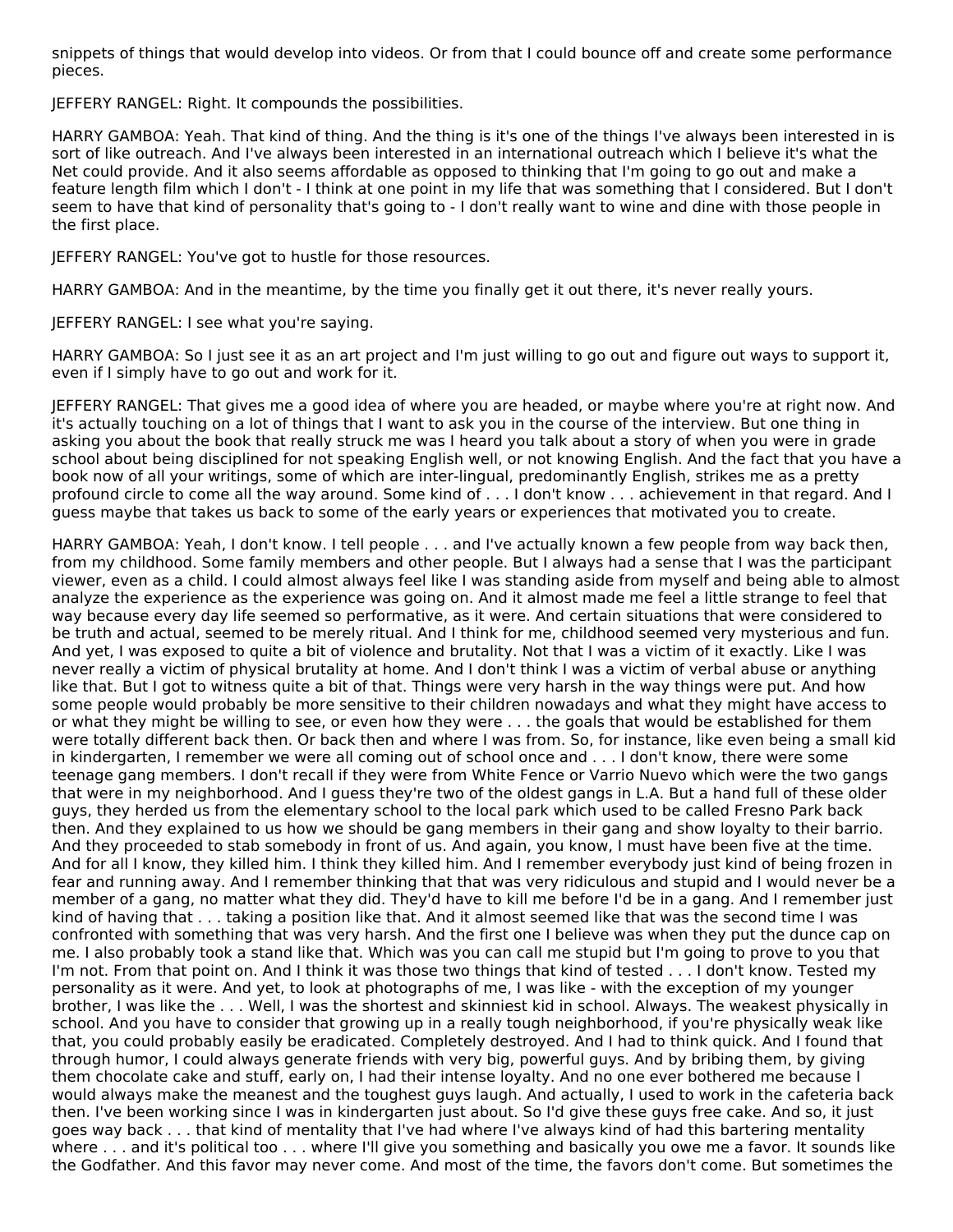favors are so minor like I might ask, "Can I just take your picture?" And it's okay. I'll be able to take your photograph. Or "Do you mind if . . . " something where it's either perform or "can you just say this on my behalf" or just say yes when someone asks you a question. Whatever it is, I promise you you're not going to get in trouble. And I've been doing that since I was five.

JEFFERY RANGEL: I'm kind of surprised to hear that because if I get to the next stage that I'm familiar with is your leadership role in the student activism of the Blow Outs. So how did those survival instincts catapult you into a position like that? Was there a change that took place?

HARRY GAMBOA: Actually, I think that survival instinct is basically what kept me afloat because elementary school was pretty interesting because that particular school was undergoing a demographic shift. It used to be a Jewish, a Russian and a Japanese neighborhood.

#### JEFFERY RANGEL: This is in Boyle Heights?

HARRY GAMBOA: Yeah, Lorena St. School in Boyle Heights. And when I was in elementary school -- I believe it must have been 1954 -- no, no -- '55 when I first went to school there. At the age of four. I mean, it was so close to World War II that there were swastikas and graffiti that would say, "Kill the Japs" written in chalk.

# JEFFERY RANGEL: In school?

HARRY GAMBOA: Yeah. Because people were still - You know, they had parents and it was still just a matter of a couple of years past World War II. And so I had no idea what was that. And the other graffiti that was on the wall was "Zorro" from the TV show, right? So that was like the television influence. And the thing that -- my experience was that I was one of the few monolingual Spanish speaking students that had arrived on that campus. Other students that happened to be Chicano could also speak English. And my dad was basically from - My dad was born in Mexico but he was brought to L.A. like a month afterwards or something. And then my mom was born in El Paso but in El Paso everyone basically spoke Spanish. So growing up, it was just Spanish in the house. And even though my dad could speak English and Spanish fluently, it wasn't until my appearance in the public school system and there it was such a negative response to it that I believe my parents decided that - and I think this is kind of a common thing for some of the people from that period was "Why should I have my child be punished so harshly? Let's not even deal with Spanish." And so from that point on, they only spoke English to me. So that further hastened the transition to completely English because anything that was Spanish had such a negative connotation to it. And I think that was one of the - That was one of the things that propelled me into being focused on stereotypes at an early age. And junior high was kind of a different thing. Junior high was more of like a prison experience I believe. When I think back, it reminds me more of when I see these prison movies because students were violent and so were teachers. And that particular school, you know, I think I mentioned it somewhere but I basically ditched or missed anywhere between forty to fifty percent of public school time. I would always ditch. It was such a bad experience. I didn't enjoy it. But when I did go to junior high - and again, this could probably be validated if you were to connect with some of the few people that I knew back then - I think I got hit almost every single day I was in school there by teachers. Yeah, literally hit by . . . Well, the term "corporal punishment" sounds rather like it's a uniform experience but in some cases you get hit by a stick, a cello. I don't know if you know what a cello stick is. It's a big long . . . No, no, no. Not the bow. It's a big piece of wood like a two by four and it's put on \_\_\_\_\_\_\_. It has holes in it. And they would hit you with that. Or I literally got punched in the stomach, the jaw, the chest, and the head. I got choked, nearly strangled unconscious once by a teacher. Slapped. I'd seen a lot of other students that were, just unbelievable kind of behavior. And you figure this is happening when you're undergoing puberty. It can result in a very angry child. And at the same time, you would have, because of the time period, in the seventh grade, the constant reinforcement that well, this war looks like it's going to last a long time so don't plan on being anything because you're probably going to go and fight. And people get killed when they fight.

#### JEFFERY RANGEL: You're talking about the Viet Nam War.

HARRY GAMBOA: Yeah, it's Viet Nam. And then I guess the other thing I forgot to mention was that in elementary school, there was also that same kind of a double negative where it was "Better do your homework" but "By the way, we might get blown up by an atomic bomb today so please drop under your seat." So, you listen to that and it's like, "Well." I don't know if every kid listened to it that way but I sure did. I figured well, why in the hell would want to do homework if maybe I've only got a couple of weeks to live. And it's that perpetual kind of thing. It's like doom, doom, doom. And then you go to the next step and it's violence and you're being punished. And then there's doom at the end of that. And then you would see kids that were rewarded for the kind of behavior that was basically going to insure their doom. So, I wasn't too much in favor of that. And because I had learned to read and I was fortunate enough to meet a couple of very interesting young people and actually a couple of very interesting teachers too, who I think were influenced by the beat generation. I think Gronk might have been - I know Gronk had this one teacher at some point. I didn't know Gronk back in junior high. A woman by the name of Mrs. Martin. Who else? There was also a teacher by the name of Mrs. Silverman.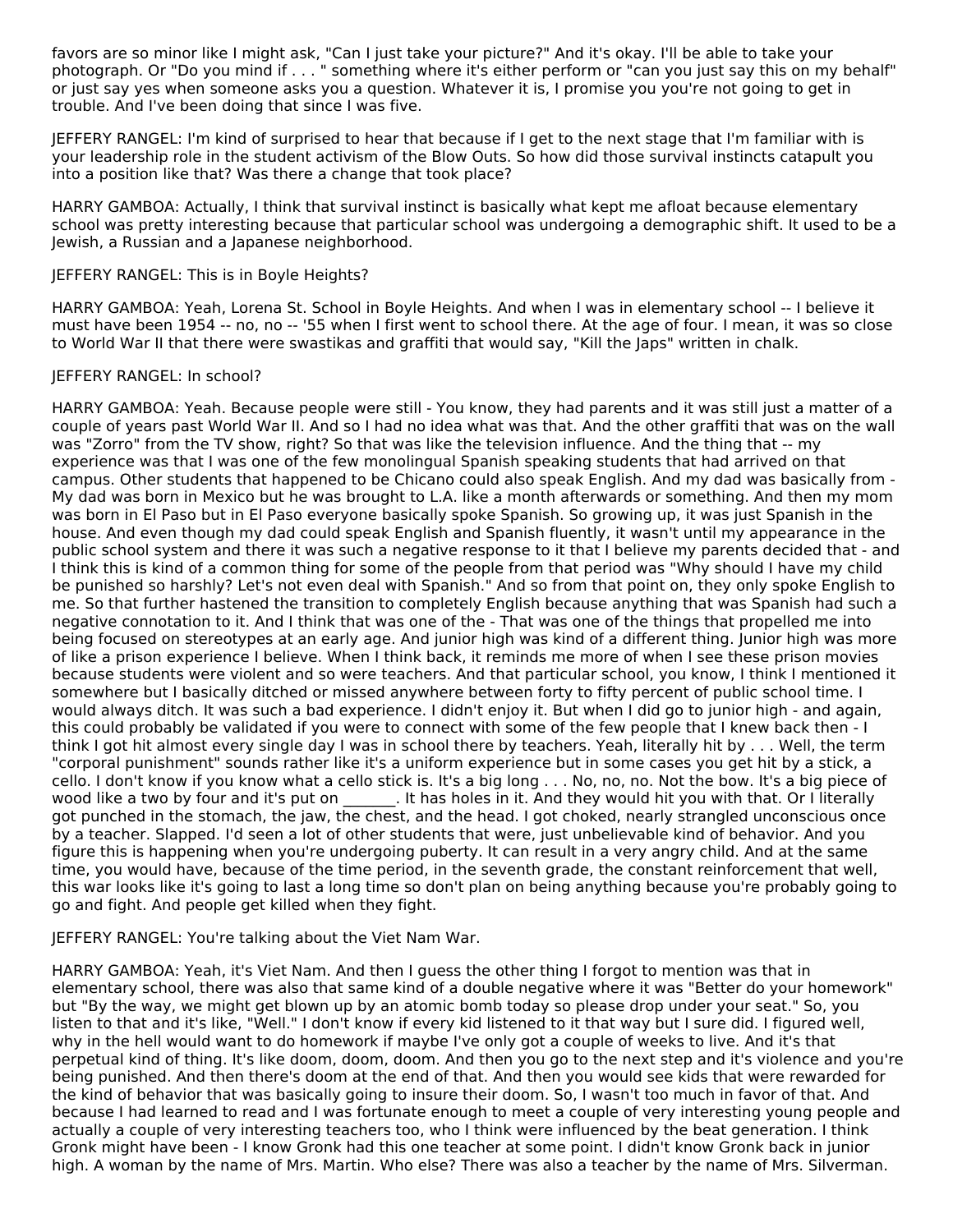Would that be it for junior high? - This guy's getting interviewed too, right? [referring to loud conversation in background]

JEFFERY RANGEL: Were they encouraging the writing and creative outlets?

HARRY GAMBOA: No. What they did was they had non-traditional ways of teaching. So what I think I got introduced to were like beat poets.

JEFFERY RANGEL: You're in junior high at this point?

HARRY GAMBOA: Yeah. I got introduced to - Someone had mentioned - Who else was there? Well, I got basically introduced to Time Magazine, Newsweek. I was reading the newspaper back then. I became very interested in reading these kinds of these kinds of publications. Yet, I had never really - For instance, I never read an entire book until I got out of high school. Never read a book. But, I did read a lot of printed matter. Put it that way. Never a book. And the majority of the teachers I was introduced to though were highly damaging types of individuals in junior high. People that were very harsh. They were into control. Had no sense of dedication towards the learning experience. And, of course, it showed because the schools that I went to had the highest drop out rate, had the lowest test scores. And I'm sure there's probably a lot better teachers now. But from what I read the scores are still simply as bad. I don't think I realized back then that I felt that quite possibly as I do now that there also has to be sort of a paradigm shift in the way parents deal with their kids. And there has to be another level of involvement in dealing with their kids, even if it means - And I guess I still feel this way. It probably still requires that they should shut down the schools from time to time. I don't see that kind of political motivation any more. And I believe that there's quite a number of things that are still wrong with the schools. And if they're not going right, you just deal with it. You should just change it. But, a school system like the L.A. city school system, having the billions of dollars that they play with and having the results that they do, it's basically like cultural felony being committed on a daily basis.

JEFFERY RANGEL: So, the impetus to walk out, to . . . .

END OF SESSION 1, TAPE 1, SIDE A BEGIN SESSION 1, TAPE 1, SIDE B

JEFFERY RANGEL: Okay this is Tape 1, Side B, continuing with Harry Gamboa on April 1st.

HARRY GAMBOA: So I feel that a lot of the energies we're building amongst the student population. But, again, being a very young person at that point -- I was introduced to quite a number of interesting people at the age of fourteen or fifteen, not realizing that many of these people had already had experiences with various organizations and organizing. Some of those people were actually organizers and participants in the defense of the Zoot-Suiters in the forties. Some of these people were actually some people that had even protested against World War II. I got to meet a lot of these different types of people who in that time period were I guess deemed a threat to the country on a certain level and would be, with the situation as it was back then, with sort of domestic surveillance taking place. Maybe the places that I went to go and express my points of view were probably not the best places to show up if one wanted to have any kind of career.

JEFFERY RANGEL: Like where?

HARRY GAMBOA: Oh, I'm not even sure exactly. Just these different buildings that -

# JEFFERY RANGEL: Guilt by association, huh?

HARRY GAMBOA: Yeah. And I didn't even know who many of these people were. But, I genuinely had a real lived experience to talk about. It's just that the venues I was at possibly were, again, things that were targeted by the government at that point. And so, being linked with that, having been associated with that, you know, my name appears on this list in 1970. And it's only because there was an additional effort to basically defund federal funding for higher education for minorities. And so I was used as an example as someone that was receiving federal funds under the EOP program and that if someone like me were to receive a college education, that I would really become a danger to society and really pose a risk and a threat. And you saw that list. So you know there's a lot of recognizable names. And the way it was spelled out and built up, I was associated with the Brown Berets and I never was a member of the Brown Berets.

JEFFERY RANGEL: Well, it's like anybody who was involved in Chicano activism was a Brown Beret.

HARRY GAMBOA: Yeah. And the thing was there was no trial. There was nothing. But again, it was sort of like it's a pronouncement of guilt in this very official looking document. And suddenly, you're an enemy. And you're an enemy. And for me, it was really striking because I think up until like the early seventies, I was really bent on the idea of really following the constitution, my constitutional rights. And I felt it was a real legitimate approach and I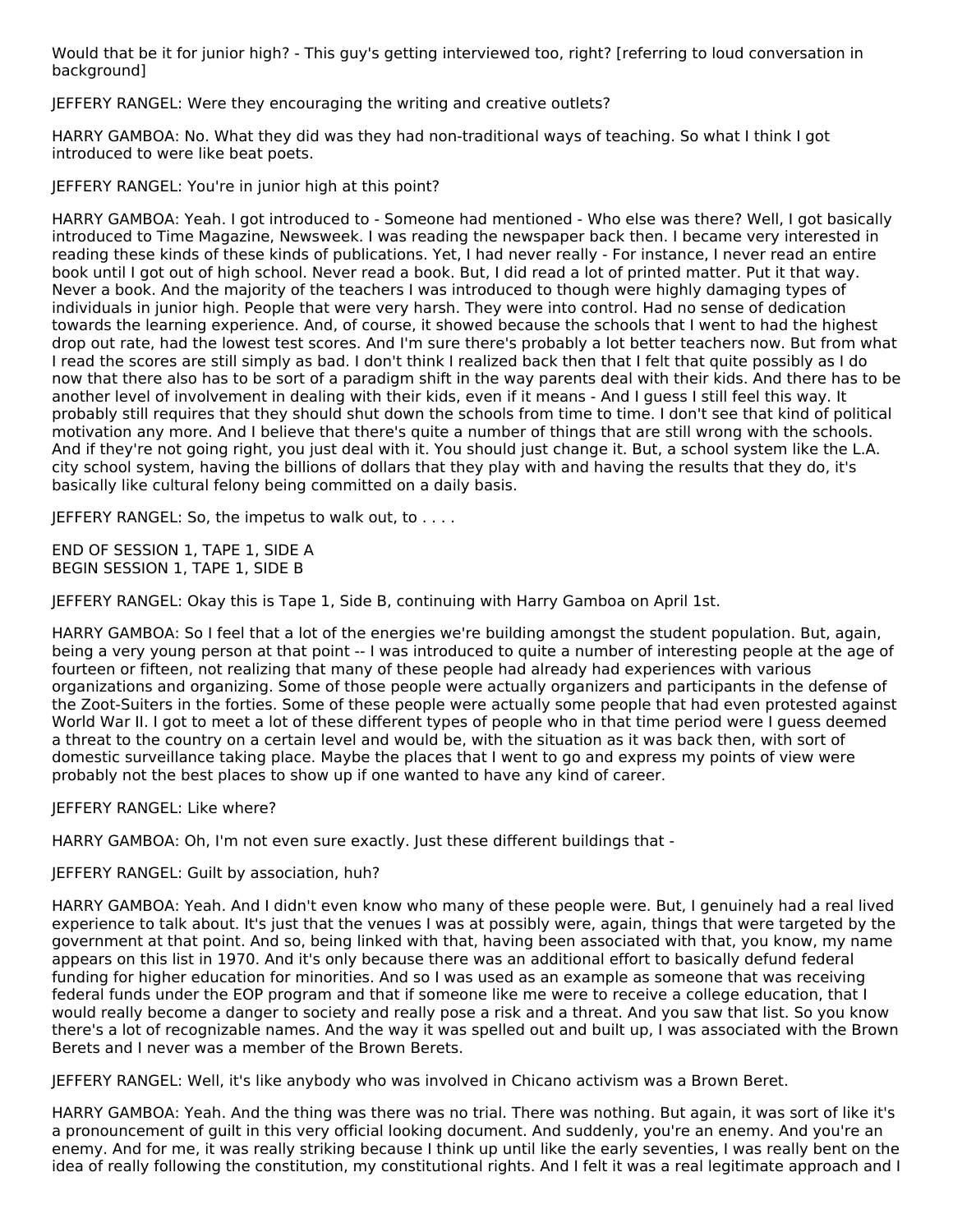felt that politics were really an answer up to that point.

# JEFFERY RANGEL: What changed your perspective on that?

HARRY GAMBOA: I think I became disillusioned with leaders of all types, and followers of all types. I felt that the people who lead definitely have an agenda other than what they're proclaiming. And generally, followers also have an agenda other than what they're proclaiming. And that also spelled out itself in front of me in various situations that were both absurd and tragic and where people who are probably least gifted and least qualified are the ones that are rewarded. Those that are the most deserving, most promising are the ones that are punished and jailed. And I kind of started having the feeling that I should probably focus more on what my influence could be as an individual. How could I really affect some kind of change? And up until that point, also I thought I would be a musician. So again, in the book I thank somebody - I don't know if I've ever told you this story. But I was always in bands. Always in different kind of . . . I mean, I was in orchestra in elementary school.

# JEFFERY RANGEL: What'd you play?

HARRY GAMBOA: Oh, here's one. Here's a good one. This one goes back to language. This kind of reinforced my need to speak English. Somewhere or another in elementary school, a visiting orchestra came by and played. And I kept looking at the French horn. And I liked the way it sounded. And I wanted to play the French horn. And I guess I wasn't paying close attention or I wasn't too sure and I thought it was called the clarinet. So I kept bothering this music teacher, "I want to play music. I want to play music. I want to play the clarinet. I want to play the clarinet." Meaning I want to play the French horn. I bugged the guy and I pestered so much. And I've always been that way . . . where I will just - I'll target you and I'm going to get what I want. So I got what I wanted. I got a clarinet in my hand. I was so embarrassed I couldn't say, "Hey man, I meant the French horn." So I learned how to play woodwinds of all kinds. And so I also played harmonica and I used to sing a little bit. And I was always - I hung around with musicians that were really funny. Funny bright guys. Crazy guys. And at that time period, a lot of those guys became very famous. Really great musical talent. And the last band I was in, we played in the garage. And we were playing all these different types of songs that could utilize flute and singing and harmonica and sort of like Neal Young, Jethro Tull, all this stuff. And then one day, I showed up to the rehearsal. We hadn't started playing yet. And then one of the band members comes up to me and says, "Well, you know what, Harry. Listen, we're switching gears. We're going to kind of a Mexican mode. And by the way, you don't really play as good as us. You've kind of been goofing up. You're not rehearsing as well." And because I had such immense respect for the guys, I told them, I said, "You know what, Dave? I really appreciate you telling me this because I think I've been thinking that too, that maybe I'm not that good of a musician." And that too was sort of like very hard to swallow because I had been working so hard all these years that I'd always pictured that I'd become like a well known musician. And it was David Hidalgo from Los Lobos and it was the members of the band were there. So I left before they even adopted that name. And there were a couple of others still in that band. And I'm actually glad I left because I don't think I probably would have done well \_\_\_\_. They never would have achieved that fame. I would have been

JEFFERY RANGEL: That reminds me also of something I read also talking about how the people who were at Garfield at the same time and the collective energy of a generation. I wonder if you could comment about that. Some of the modes of expression, maybe.

HARRY GAMBOA: Again, if you were to go to Garfield and you go to East L.A. now, it's a really different place. Back then there was -- society was different. There was no such thing as shopping malls. So there were these little . . . there were these streets in various neighborhoods that were considered the business district. So for instance, Whittier Boulevard was a thriving business district. It had three theatres, one that was considered the best one which was the Golden Gate, and at the other end was the Boulevard and the Center Theatre. And you had different types of clothing places. And you could actually focus all your attention and energy there and buy and shop and do things there. And on the weekends, it was a place for cruising. Cruising culture. Car culture. The emerging car culture. And there used to be a couple of record stores where even one of the radio stations would even broadcast from the window display there.

#### JEFFERY RANGEL: That actually happened?

HARRY GAMBOA: Yeah. So, and even the drug store had like a malt shop in it. So we could go and hang. It was a place where you could go to hang out and the reason I selected Garfield, which I was really supposed to go to Roosevelt because Garfield was near such a place. It was near this kind of activity. And it seemed very interesting and of course, all the beautiful girls were there. And back then, I don't know, maybe it was me and my youth. But, I felt that God, there were so many - They all looked like beauty queens and movie stars. All these girls. And all the guys actually looked like movie stars too. People used to dress as though they were performing in a film or a play. People would not go out unless they were totally decked out. They were just going out to impress. And I mean, and I think there was a real intense focus on that. Your hair had to be done right. Your clothing had to be done a certain way. Things were very stylized and ritualized. And I think I didn't come up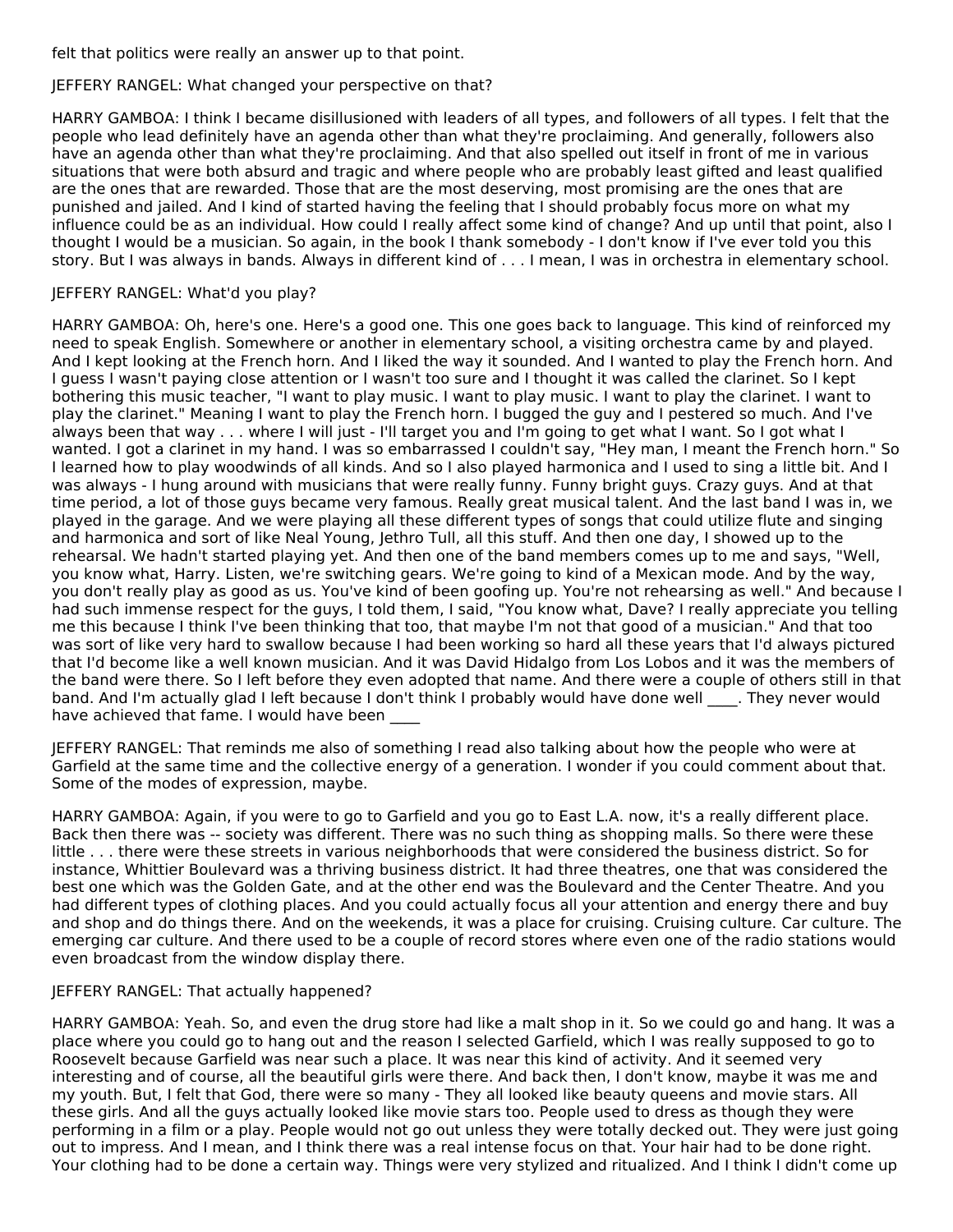with the idea but at a later point I felt that it was - These were substitutions for displays of power. Everyone realized that they were poverty stricken and everybody realized that they were all headed towards dead ends. And yet, to face that was feeling down trodded and looking neat and looking as though you'd been defeated was totally unacceptable. So you may as well look as though you're a great success even though you're just a success for the block. And you'll still see that in the neighborhood where people will have low rider cars and they have engine parts gold plated. And then you go to the refrigerator and there's nothing in it. And maybe everyone's got one pair of underwear and one pair of pants and one pair of shorts, I mean, shoes. And that's it. And no money in the bank. And no one can afford to go to school. But yet, that car is there. And then you go for the cruise and everybody looks at it, "Wow! It looks great." And then you tuck it away again because there's not insurance for it. But you've invested all this money and it's this display that - On a certain level, it's very existential because you're announcing your existence. Without that, there'd be no way that you'd be able to even face the world. And so, you tie in your identity with that. And so, . . .

JEFFERY RANGEL: But these energies actually generated musicians, artists who went on to achieve some success.

HARRY GAMBOA: Oh yes. Oh yes. And actually, a lot of them achieved it because they were dynamically opposed to those modes of thinking and doing. And assuming . . .

JEFFERY RANGEL: Yeah, I use success in quotation marks.

HARRY GAMBOA: Yeah. And in that kind of life, there's no real room for creativity. And because of the kind of neighborhood I grew up in, ritual and loyalty . . . and the loyalty to ritual . . . was something that was demanded of you. And if you stood up, you'd be punished collectively. So, for instance, if like in the sixties, if you wanted to grow your hair a little bit long, and you wanted to wear something and it didn't fit the mode and maybe it looked effeminate to somebody, you immediately were classified as a puto. And anyone could just beat you up for looking that way. You were just punished on the street. And if you were a girl and you looked like - I don't know just unacceptable on a certain level, you could also be punished. And it was just accepted. I mean, it was like the village was taking care of its own. And anyone that strayed from the path would suffer the consequences. And so to be an artist or to be a musician or to be a performer and to do it in ways that were not recognized was really taking your life in your own hands. Because, especially in that period of time where it was either the police were going to take care of you or someone in the neighborhood was going to take care of you. So you met a lot of resistance because it was so conservative. And to even to stray into the sensitive area of religious icons or even hinting that you might not believe in certain things or might even question what America is all about, again, you were setting yourself up to be someone that's punished. So, at any given step growing up again from the earliest point all throughout the time that I grew up in East L.A., there were so many invisible barriers. Yet there were very obvious rules that existed within the confines of those barriers. And in order to get anything done, one had to really always be prepared for the consequences. And so, like I said, going back to my earliest point where I made friends with people and this and that, I almost felt it very beneficial for me to always have a lot of friends, very influential friends. And to always be able to speak up for myself and to almost go way in advance of where I'm going to go and set up all my arguments before I even take the action. So that when the situation finally arrived, I was already prepared and actually better prepared than anyone who was going to counteract me. And always had my exit strategies. The rule is it's like whenever I walk in a building, I always look for three ways out. And I know one way is the way I came in. The other way is usually the back door. And the third way is a window I'm going to have to break or something I'm going to use to get out. And in thinking that way, well one might say well that's sort of a . . . that's a structure for a paranoid development. But, growing up the way I have, I've actually taken that third exit maybe fifty times in my life where you walk in somewhere not expecting to leave a different way. But I have. And it's only because I have that I'm still here. So, that also goes with leaving, exiting high school.

#### JEFFERY RANGEL: [chuckles] I was going to say, is that metaphoric?

HARRY GAMBOA: Yeah. It's metaphoric because for instance in high school, I don't know if anyone can access my school records. But I know I tried to access my school records, my cumulative records in school. I received a letter back from the L.A. City School Board saying that all of my files were burned in a fire in Garfield. There was no fire in Garfield. They wound up in the possession of the PDID or whoever it was - the FBI. Whoever it was that picked up all those records. The official record is that it was burned in a fire. But basically if you were to look at all my records, I think I had pretty close to an F, a zero . . . zero point zero GPA. But because I was such a great organizer - and even after the Walk Outs, I went back in the twelfth grade and I organized a movement to change the dress code. Because the dress code was one of these kind of situations where it was such an intangible kind of rule where the slightest - I don't know - if your sweater's got a wrinkle in it or if your hair was touching your earlobe or any little item, they could use that as a pretext to kick you out of school or to do things to you, treat you badly. Because it was always the excuse, the premise by which injustice could be served. And so, I wasn't so much that I wanted everybody have their hair grown long and this and that, whatever. It's just that knew that it was being abused. It was an abuse of power. And I organized a campaign and had something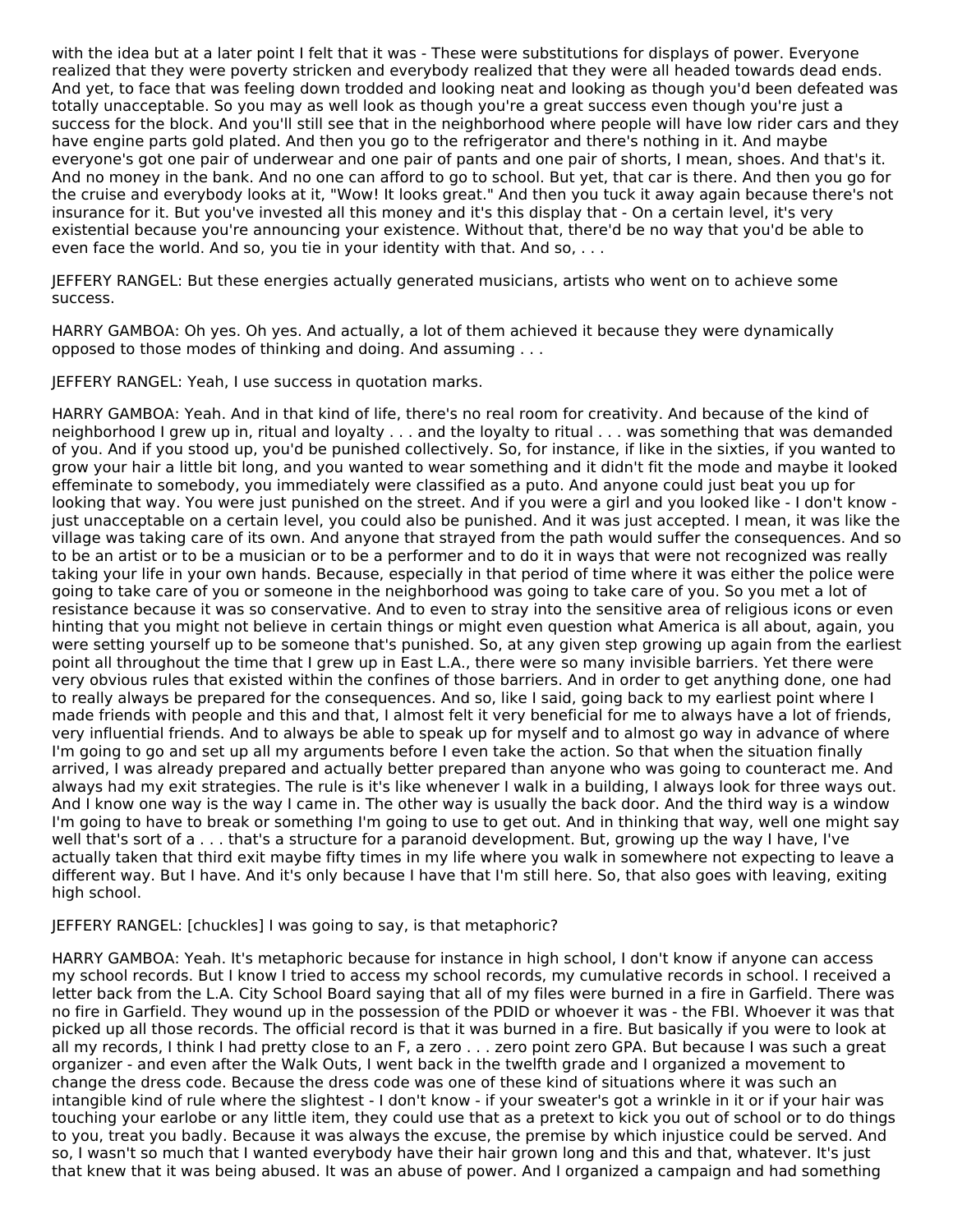like 4,000 signatures on a petition. I think the school only had 3,200 students but we got members of the faculty and members of the school community. And we got the dress code changed. And then I went out and found something else I was going to go for. And then everyone was saying, "Well, you're going to fail school." I said, "I don't care. I'll come back next semester and I'll raise hell." And what they did, they actually dragged me in a room with the two Boys Vice Principals. They struck a deal with me.

# JEFFERY RANGEL: Are you serious?!

HARRY GAMBOA: Yeah, literally. And they said that they would actually graduate me if I agreed -- I don't know. It was sort of a - This was in the early twelfth grade. They struck a deal telling me that if I was a member of Marching Band . . . and so that was like a way of showing my loyalty to Garfield High and that was a way of me breaking down and this and that. But I was always a musician and I liked all these people and I thought it was funny and silly that if I did that they would give me enough units and credits and they'd just write them in and that I'd be able to graduate on time. So I did it. So when I graduated I had a one point one GPA.

# JEFFERY RANGEL: How does one get into university with a one point one?

HARRY GAMBOA: Two days after I'm out of high school, I'm standing on the corner of Whittier and Atlantic Boulevard and this young guy shows up. A little like a gang member guy with a beanie over his eyes and comes up to me and says, "Hey man. What are you doing?" I said, coming from where I come from, I was always afraid more of the smaller guys that had a hard core look than the bigger guys because the hard core guys if they were seventeen years old or eighteen meant that they had to have been the meanest, craziest guys around to even survive. Everyone was afraid of these guys, right? So I was afraid of this guy. And I said, "Well, yeah, I don't know what I'm doing now. What do you think I should be doing?" He goes, "Well, hey man. You want to go to college?" I go, "Well, yeah. What's that? I've heard of them. I've never been on one." He said, "Yea man, if you want to go to college, we can get you into college, man. E.O.P. [Equal Opportunity Program]" "I don't know, man. I barely graduated from high school. I don't know." He said, "If you go to college, you don't go to Viet Nam." I said, "Well, I had just been thinking what was I going to do about Viet Nam." Because I was seventeen at the time. And quite a number of my friends had already been killed because a lot of them joined when they were seventeen. Joined the Marines. And a lot of my friends had already been killed when I was in high school. And I'd already lost a lot of friends to drug overdose and being stabbed. Not too many shootings back then. But, stabbed but just horrible crazy things that happened to these people. And the realization was and the way I looked at it - and Gronk and I were just talking about it the other day, somebody asked us, "Well, why are you guys laughing?" And we were laughing because Gronk and I were talking about how we're so ill prepared for middle age because we never expected to live past our thirties, let alone twenties. It's just that thought of existing beyond a certain point was not even considered, you know. It was almost given that you're not going to live that long. So, which allows for a certain amount of freedom. If you have that way of thinking and that take on it, it can also be the kind of thing where you go in a closet and cry. Bite your hand and freak out. That's the other way. You might as well enjoy it. Go outside and enjoy the sun and go outside and enjoy the night time. Get cold, get hot, get in trouble, have a great time. Any way, I went with this guy and as it turns out, there was an organization that was recruiting. I think it was called El Centro Joaquin Murrieta Center. And it was the first time that I'd ever been exposed to a xerox machine! [chuckles] It was a very wet copy. I mean, I wrote this biography, autobiography, which is at Stanford by the way. Handwritten anything very . . . what's a word for . . . cute. Like I probably would have - I don't know what I'd give one of my students for writing such a thing.

#### JEFFERY RANGEL: I remember reading it.

HARRY GAMBOA: It's just a very strange thing. And I think I wrote it in such a way, thinking it was going to go nowhere any way. But a couple of days later, I was on the Northridge Campus. I didn't know the history of California State University, Northridge which that year had rioted. I heard later on that all the funding from all the EOP monies were directed to Northridge as a way of quieting things down. And they immediately needed 150 Chicano students and they needed 150 Black students. And they wanted to split it male, female. And they were literally picking people up off the streets. So consequently, those people that were in the dorm were - I'd have to say half of them were criminals. You know, they were criminals . . .

#### JEFFERY RANGEL: And this was a way out.

HARRY GAMBOA: Yeah, yeah. These were criminal type of people. And the other types were people that had fallen through the cracks or some very creative people. And other people that really deserved to go to college. And the idea to mix Chicanos and Blacks in the same damn building, I felt was a very dangerous thing. Fortunately, no one ever got killed there. But, it could have easily resulted in - I'd have to really thank the people at Northridge at that time. Some of them are instructors till at this point. Some were - In fact, Beto Ruiz who's there now was a dorm guy. Whatever you call them. The R.A. Now he's like a tenured professor. He's an older guy; he's been around for a long time.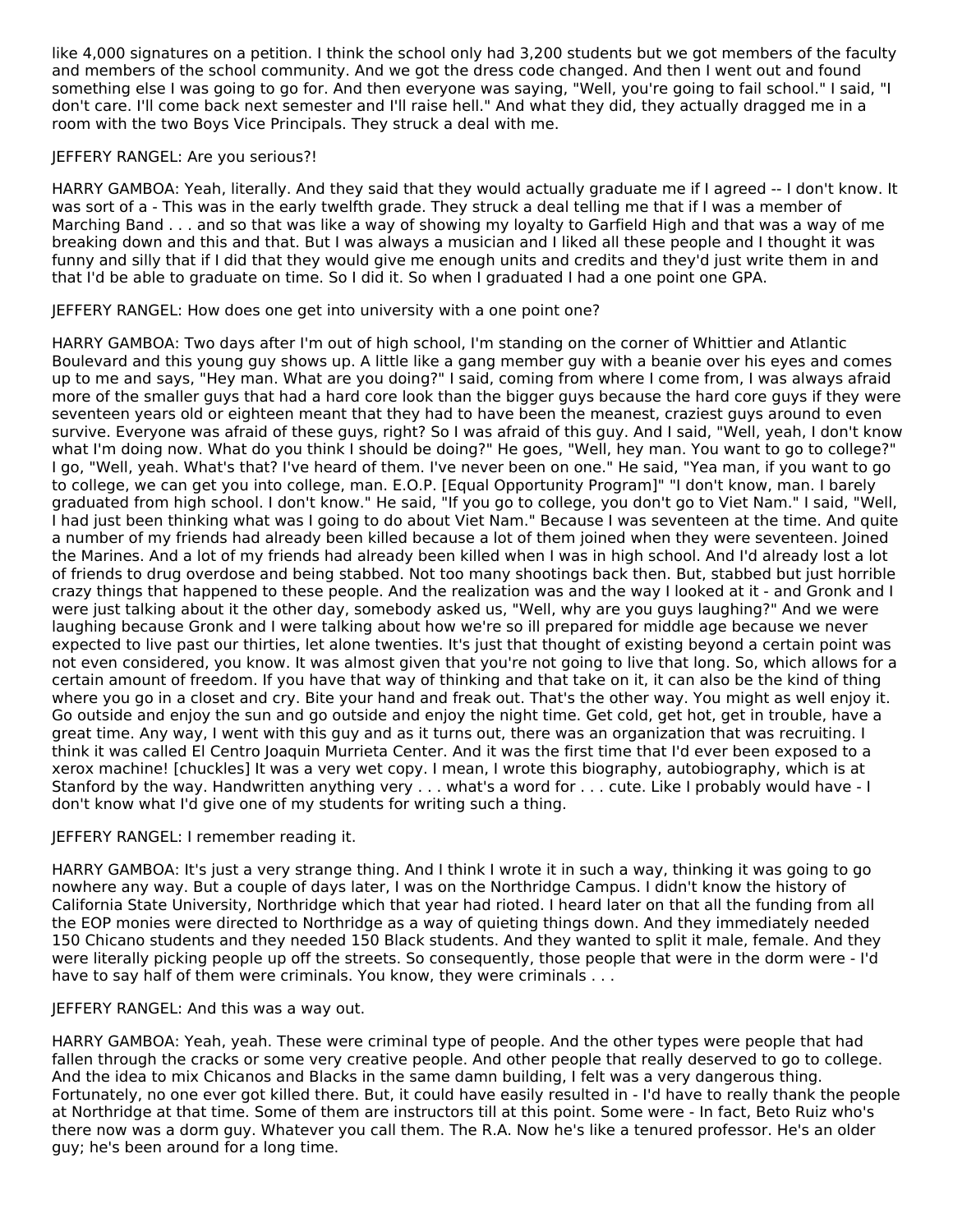JEFFERY RANGEL: Did you ever run into Phil Montes over there?

HARRY GAMBOA: God, Phil Montes. I knew him from way, way, way, way earlier. I don't know where I met him.

JEFFERY RANGEL: From organizing?

HARRY GAMBOA: Yeah, somewhere along that line.

JEFFERY RANGEL: Because I think he was at Northridge at one time, putting together an EOP program.

HARRY GAMBOA: Yeah. For instance, I didn't - This was in 1969 so this was prior to the Chicano Moratorium. That particular summer was for me very interesting because I was introduced to all these different types of people that came from all the negative walks of life of L.A. And were then put in a college situation. Back then it was still called San Fernando Valley College. And for me it was such a bleak environment because I was so used to living in the city and that was like the outskirts. It seemed like I was in the middle of the desert and it was ...

JEFFERY RANGEL: Now it's just One Valley.

HARRY GAMBOA: Yeah but for me it wasn't -- I just had the sense like I was trapped. So I wanted to get out of there as fast as possible. But I basically got introduced to quite a bit of literature. And I had already been very well trained in politics and organizing. I mean, not literally taught in classroom type settings but off campus. And I think I have to mention one person though, going back to high school. Again, it was almost when I was out of high school. There was a teacher by the name of Dr. Owen J. O'Callahan who I thank in my book. I was - God, I must have been standing up in the classroom and preaching about something or another. And he was this guy who used to show up. And he used to like to have a drink every once in awhile. And very cool guy. God, I don't know. He looked like he'd been around. He was definitely a poet. And he's the only guy up to that time who really considered what I was saying, looked at what I was saying, and really in a blunt and matter of fact kind of way, in a very meaningful sort of way, in a very - I'd have to say in a loving sort of way and the way that someone might love their own child, told me that what I was up to was going to result in my own self destruction and that I was full of shit. And that I'd better really study and back up all my statements. That I'd better take care of business and learn because I'm going to meet my match out there and that I just can't do it just off the cuff. And he scolded the hell out of me in front of all my very good friends, people that I respected. And I really respected him. And it was definitely the slap in the face that I needed. All these years, I'd been hit. But this was finally the slap that I really needed.

#### JEFFERY RANGEL:

HARRY GAMBOA: Well, it was the one I needed. The other ones I didn't need. That one I needed. And it was from that day on - This is how I picked up literature. I went to the corner drug store. They used to sell books on a rack. And the first one I picked out, I liked the cover. And it turns out it was a pretty interesting book. And I learned the hard way. I learned the hard way how to read. And over the summer, I got introduced also to some literature at Northridge. And I just started reading a lot. Because I had already been reading, reading books.

JEFFERY RANGEL: So this was the summer school before the term actually began?

HARRY GAMBOA: Yeah, I guess like a bridge program or something like that. And at the end of that bridge program, I decided that wasn't for me. I wanted to go back to L.A. I switched places with a friend of mine, John Ortiz, who's also mentioned in the book. And I really never went back to Northridge 'til just a few years ago when I started teaching again. I used to have friends; I'd go hang out but I never went back as a student. And I spent twenty years at Cal. State L.A. hanging around, as it were.

#### JEFFERY RANGEL: Doing what?

HARRY GAMBOA: Occasionally taking classes. I think it was like one of the few places I could just kind of - I've always had public places that serve as my office. So for instance in downtown L.A., it's been Phillipes. For many years, my office was Cal State L.A. Right now, here on the west side, this particular Starbucks serves as my office generally. My meeting place. And for years and years, in downtown L.A., the other place was Clifton's Cafeteria.

JEFFERY RANGEL: Right. I read a couple of interviews that went down there.

HARRY GAMBOA: Yeah. And so I've always liked these public places to meet at. To be spotted at. And where you're able to pick up a cup of coffee, sit down for several hours and then just think about things and figure it out. So, along the way, I picked up a couple of classes. But again, my educational career, the same as my artistic career, has been something that basically has been self taught and off the streets. And with some classroom instruction but I basically - I have no college degree at all. But I've been . . . .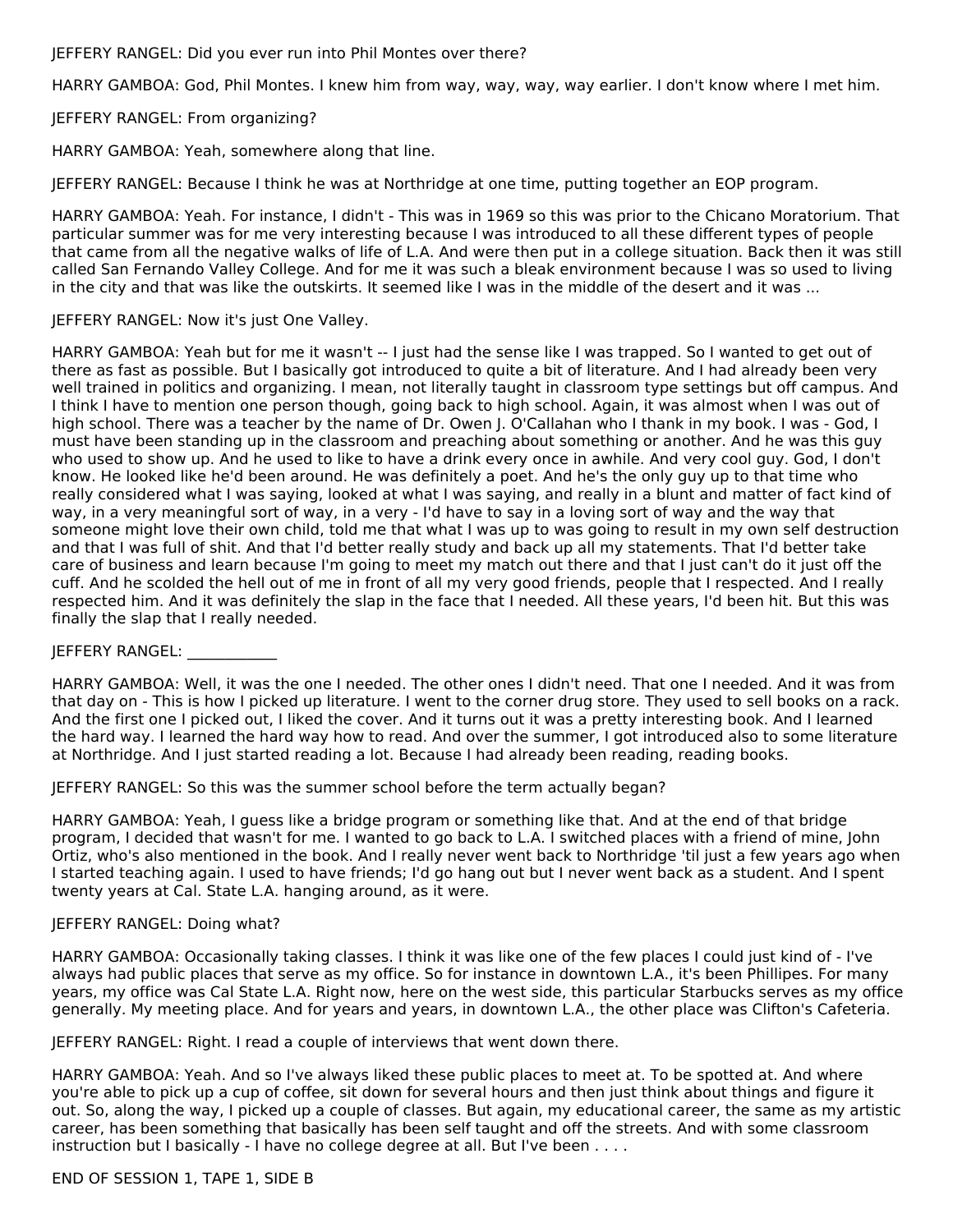#### SESSION 1, TAPE 2, SIDE A

JEFFERY RANGEL: This is Tape 2, Side A, continuing with Harry Gamboa, Jr. on April 1, 1999. I wanted to interrupt and ask you about that summer in 1969 at Northridge where they throw these group of Chicanos and Blacks together and you said it was a pretty volatile situation. Was there ever any kind of understanding why you guys were being grouped together and any affinities developed, alliances under those circumstances?

HARRY GAMBOA: Well, beyond the first couple of years of elementary school, when I did have friends who were Japanese and Russian, beyond that point, I don't think I ever met anyone who was Anglo or African-American growing up, other than people that were in positions of authority like teachers. So I absolutely was segregated and I never found myself really interacting with African-Americans when I was on that campus that summer. And vice versa. There was no outreach either way. And at the same time, I think the thing that did result was that was not real, any outburst of hostilities. So, I'm not sure if the African-Americans had come from an experience where they had also been very segregated and they'd never been connected to Chicanos but like for instance, nowadays, it's such a different experience because it's a little bit more mixed now.

JEFFERY RANGEL: What about like Watts in '65? Were you aware of that? Or was there any kind of talk about that in your political training?

HARRY GAMBOA: Well, through the Chicano movement, I got to meet a lot of different people that were part of the civil rights movement. I mean, I was aware of the whole Black Power struggle and again, on a - It was almost like a theoretical basis; never on a personal basis. So I never was able to interact. Not invited and didn't invite myself either. Yeah, just very segregated.

JEFFERY RANGEL: Was it a sense that your concerns or the issues for the Chicano community were different? Or it was just more of the . . . . ?

HARRY GAMBOA: No, I believed back then that I thought we would all get equal billing. And the way I feel now is that the way the country operates is we get much less billing than I ever thought we would get. And it always is a Black and White issue. In fact, I had a situation take place about two years ago, or a year and a half ago when the President was going through race relations. His dialogue on race relations. And somehow or another, I got a phone call from the Christian Science Monitor. And I was interviewed for . . . God, I don't know. On a pay phone for about two hours, three hours. And I went on and on about how Chicanos do this and that and how we are constantly ignored by mass media. We're just not included. How I feel Chicanos should get a bigger share of what's out there in terms of even just getting attention focused on them. And I just kind of spelled out my case regarding this. And when the publication came out, there were three or four photographs of African-Americans and the whole dialogue throughout the whole article was between Black representatives and White representatives and then at the end of the article, "Gamboa, L.A. photographer, complains that it's always a Black and White issue." And it was sort of like the . . . just reinforces the whole . . . .

JEFFERY RANGEL: Emphasis.

HARRY GAMBOA: Yeah, why bother to say it. There it is. And so it was like a -- That was one of my . . . one of many jokes to take place in my life.

JEFFERY RANGEL: What about artistically? Was there ever a sense or awareness of what Black artists were doing in terms of stuff in the sixties and seventies?

HARRY GAMBOA: Not visual arts. But I mean, I've always been influenced quite a bit by music, performers. Not literature. But performers and music and some language. Some language. But beyond that, not really aware of visual arts at all. Again, I'm not university trained and so the way I've learned, it took a lot of time to fill in the gaps. Because I would focus here, focus there, focus here. You stand back and it looks like a house but doors are missing, windows are missing. And I have to go back and fill in the window, fill in that. And so, it's taken time. But as it was occurring, no. But, I'd have to probably say the same for Blacks and Whites not being aware of what Chicanos were up to. And because they seem to be barely aware of what's going on. I had an experience just recently though. Had I not had a life time the way I've had, it would have been probably very traumatic [chuckles] because it still left me a little stunned. Was at the Armand Hammer Museum. God, last fall. I believe it was last fall. They were having the L.A. Noir Show. Anyway, they were going to have like these panel discussions and this and that. Somehow or another, I get invited to be on the panel. And so, the moderator is Hunter Grojohoska who's a critic, a writer. And John Baldassari is one of the artists. Peter Plagens who writes for Newsweek is also on the panel. And God, I'm just blanking out these. Miriam Schapiro, another gallery person. And then another artist. And the whole idea is like what did the seventies mean to you and this and that. And Peter Plagens has always been rather hostile because he did complain about one of - I think you saw that piece. He responded to one of Gronk's - the interview that we did with Gronk. And then, just these different people have always been around. And they've known we've been around and they've actually had nothing to do with us. Anyway, I'm on the panel and everyone - The way it was going to work was that everyone has a few minutes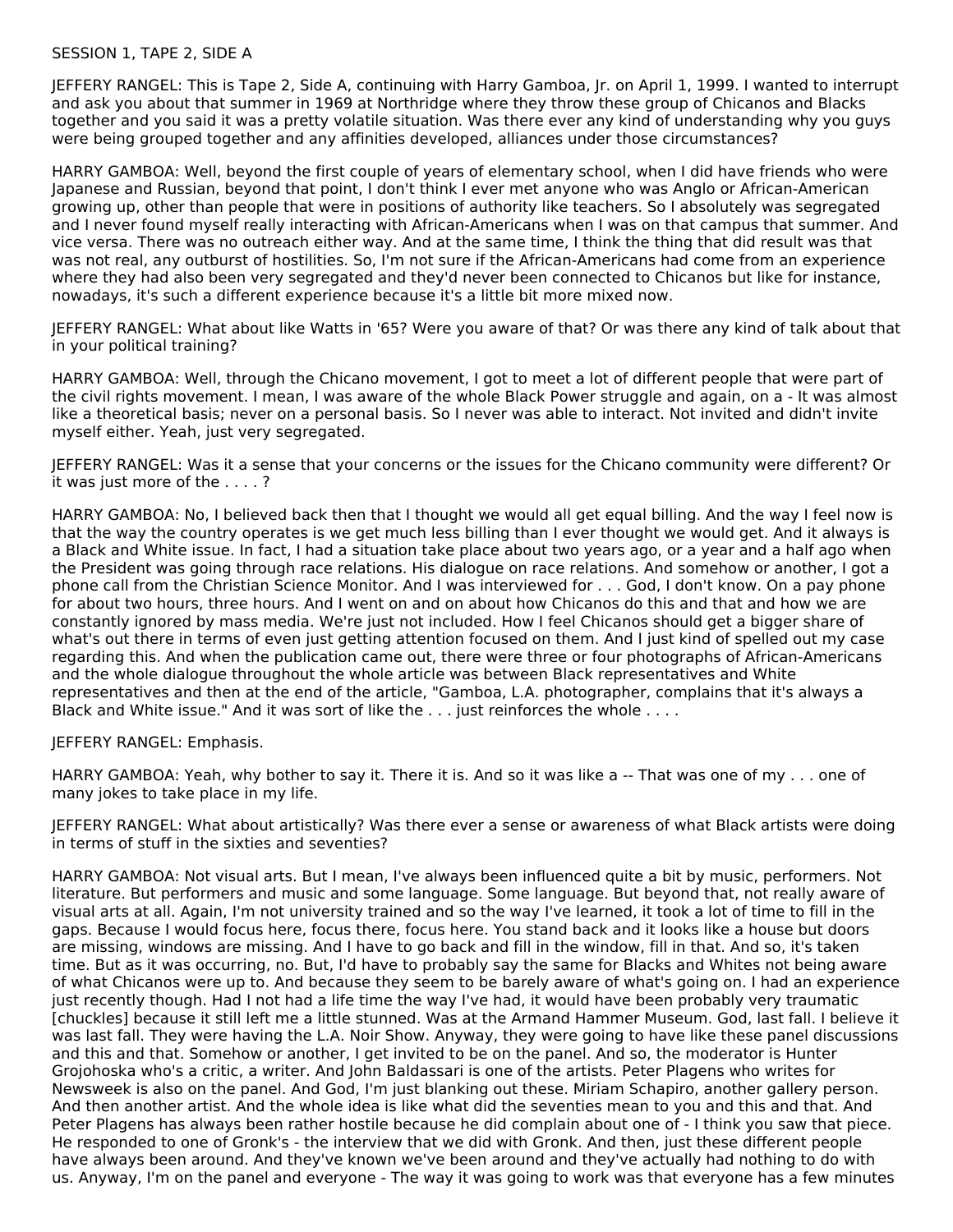to present their case. And the thing had been like announced throughout L.A. for awhile. And of course, the way the make up of the show of L.A. - I'm not sure if it was only Laura Aguilar was in the show that represented Chicanos.

JEFFERY RANGEL: That's pretty disturbing.

HARRY GAMBOA: And so, in the audience there were only two Chicanos. And one was Mario Ontiveros. I don't know if you know him. He's at UCLA. And my wife, Barbara. And Barbara got called away. So she had to go. So okay, so we had this one guy who's in favor and who can ask questions and stuff. And so I don't know. I gave a statement and I felt like I had the audience with me. Like I just told my motivation. I talked about the incident at the museum and at LACMA, how we spray painted and did a lot of things. And talked, tried to really maximize my fifteen minutes or whatever. And from that point on, no one ever directed a question towards me. And I was almost like - It was almost like physical the way I was ignored on stage. And the way the protocol was of the situation was if I were to butt in the conversation, I would be out of line. So rather what happened was I just sat there. I was able to make my fifteen minutes or so, my statement. I think I made another short statement. But after that, I was just - What it was, the direction of the conversation took place was actually centrally focused on things where it was obvious there was no Chicanos involved in it and it stayed there. And so, it became a very obvious thing. And it became like a - It was the kind of thing that I've had happen a million times but usually never before four or five hundred people at a time. And what was really interesting was afterwards, I had so many strangers come up to me and apologize for the way I was treated up there. And I kind of I guess I gave into the performance and just sort of silent protest. Because I wasn't about to butt in and go off what my role was. I mean, I could have gotten in there but it would have sounded a little bit - I think I would have done myself more harm to have said something. So I just kind of played it for what I felt was going to be more politically effective. And so it became a statement.

JEFFERY RANGEL: Do you think that's representative of the larger narrative of art history? Or L.A. arts? Or whatever?

HARRY GAMBOA: Yeah. Well, I mean, even recently they had that show at MOCA. I forgot even the title of it. But it all related to performance and conceptual art and it was all supposed to be about L.A. And, of course, Asco's ignored. And even Art in America I think . . . I forgot what's his name . . . commented, "How can you forget Asco?" But it's not that they forget Asco. They know who Asco is. And they know who everyone who was in Asco was. It just doesn't fit.

JEFFERY RANGEL: You know, Harry, that reminds me of, in certain ways, it fits so perfectly that it's like you can't even tell it's there. And I think this struck me once when I went to a big show that Cindy Sherman was having in Chicago. Seeing some of the sort of like the photo stills that she did that completely reminded me of the No Movie concept. But there's a different cultural context that's taken place. And there's different maybe venues or networks in which it's being seen or not seen for that matter but so the visibility becomes a whole issue. It really just struck me as like this is the same thing that Harry and Asco are doing at the exact same time if not earlier. Essentially.

HARRY GAMBOA: Yeah. I can understand why someone like Sherman would be so successful. I can also understand why Chicanos are ignored. And for instance, of the millions of Chicanos that are out there, who's actually supporting the artists financially by buying and I don't know . . . just organizing so that they will be successive, they will succeed. There's just so many problems. And the few people that do achieve a status where they can utilize their money, of course, it's utilized elsewhere as opposed to a risky venture like an artist's career. And I also feel there's not that tradition of that kind of support mechanism. So, basically, the only Chicanos that have really been able to make it are those people that are playing into what's already established and fulfills a need there. And not saying that they're even changing their work at all. It just so happens that it does work. And it's okay. But for other people, for instance, even to be a photographer for instance. Some photographers can really do very well. But again, it depends on the subject matter and who the actual photographer is, I think. I think that does make a difference. It's who the artist is and who the artist represents as well as the work. So it actually has to play into the market. Or else, it just - It's not really all a matter of quality, I don't think.

JEFFERY RANGEL: So in the case of the No Movies it would be because you're a Chicano artist and because the content is less recognizable in that sense? That it's not going to attract the attention in that way?

HARRY GAMBOA: Well, I mean, it's . . . .

JEFFERY RANGEL: And in some way isn't that - Isn't the onus on the critic or - \_\_\_\_ the arts public to . . . .

HARRY GAMBOA: Yeah, it's on the critic. It's on the publication. It's on the publications; it's on the institutions. But, I feel the institutions have actually - educational institutions and the art institutions have failed the Chicanos. The art institutions, by and large, receive funding from all sorts of agencies not only private but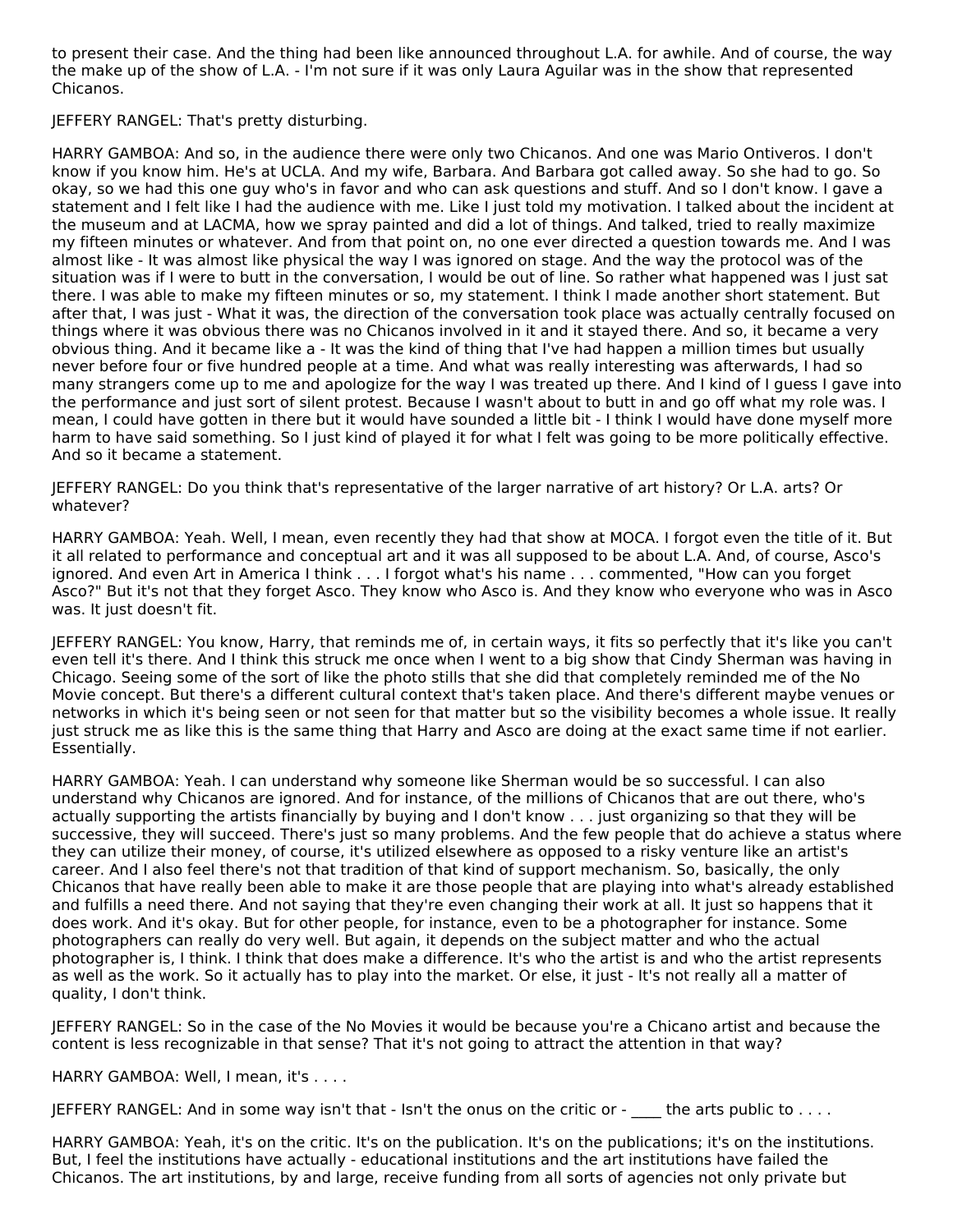government funding and support. And they should at least set aside some time, some focus to really promote and help Chicano artists. It's just not been the case. Only until recently are people kind of - And I actually feel a lot of it is just out of embarrassment, being publicly embarrassed, that they respond at all. So, again, that's ... To be motivated to continue to produce work with the understanding there's probably not going to be such an obvious reward for it also takes a certain kind of energy.

JEFFERY RANGEL: You certainly haven't seen any [rewards].

HARRY GAMBOA: Yeah. So it's - I personally feel - And I don't know, I guess it does come from my background. It's like the collective dead literally and figuratively. People who died physically, people who died emotionally, people who died intellectually and people who died economically are the people who are reflected in the pool when I look into it. And I feel just a little responsibility there if not to address our needs, which is not always the case, at least in some way pay homage in the work. And realize - And by doing that I feel that I address the young people so that they might see some things without having to experience it first hand. Like my book is just filled with so many instances where people make the wrong decisions. And then we play it out to the bitter end. And you can tell it's a result of - you know, dysfunction is still function. You're still going to get somewhere; you're still going to do something. And I just kind of show that it's maybe not the way to go. The unfortunate thing for an artist to go through that though is you kind of have to go there. And I think that's what's hard for me is that some times I go places. They're very hard to get out of, mentally, in a way where if I'm thinking about something and it's very dark or even if the humor's dark, it's hard to pull away from that. But I pull away. And it's the only way things can get done. But it's just scary to go there. It's like falling asleep and - what if you fall asleep and you have nightmares every night? Well, who wants to go to sleep? You know, dream. Yeah, sure. Dream. I don't want to dream.

JEFFERY RANGEL: Is that the kind of collective sense with Asco as well? Is that collectively . . . or was there a balance struck between the members?

HARRY GAMBOA: No, no, no. I don't know. I probably would have to be the one that had the darkest sense of humor out of all of them. It was a dark period for everybody actually at that point. But, you know, everybody we shared a moment. We shared a moment. I think what probably was more conducive to our working together was basically the sense of humor more than the dark aspects of it.

JEFFERY RANGEL: In the face of what is tragic or what is . . . .

HARRY GAMBOA: What is absurdity, man.

# JEFFERY RANGEL: Absurd.

HARRY GAMBOA: Yeah. It's like the hardest, nicest -- I mean the hardest working, nicest people were the ones that suffered the most. And you grow up in L.A. and in Hollywood and you're taught Americanisms so you're thinking that you're going to achieve certain things. But, again, going back in that time frame, the actual possibility that you might even have any access or venue to anything. I mean now there's more venues. There's more things to do, I believe. Anybody can get a computer and go on line and do something. Anybody can go out and document their life now. For \$5,000.00, you can have a production and keep producing all year long. Back then, there wasn't such a thing. Levels of communication were a little different. People's awareness of what was out there. Even the mere fact that you could even see the fact that we did float on the planet was not even really something that was part of the mind set.

JEFFERY RANGEL: I'm thinking - I want to take us back to the narrative. I'm interested in some of the awareness between artists, among artists. I think there's been discussion, writing about different aesthetics that were being generated.

HARRY GAMBOA: Like between the groups and the different artists?

JEFFERY RANGEL: Right. And what your sense of that is now.

HARRY GAMBOA: Well, you know, early on it was -- We were Asco. We were the ones that spray painted the museum. Los Four were the ones that got invited to have the show there. But we knew these guys, right? Except the thing that I found really interesting was that of course they were all university trained. And the adoption of the term "Chicano" I felt, again from my position back then, was more of an academic adoption. And I thought that was sort of the distinct difference with our group was that it was something that was just kind of picked up on the streets. And their aesthetic was very different in I felt that they were willing to replace old stereotypes with new stereotypes. And glorify certain myth and apply some folkloric nature to urban life which I had never seen. Still haven't seen it. Like it's pre-fabricated and made up some where. Someone else is talking about it. It doesn't occur naturally in the world. And I first met John Valadez many, many years ago. And I guess some of his early realist work and his focus into like the horror, the horror of like The Alarma, and sort of his sense of humor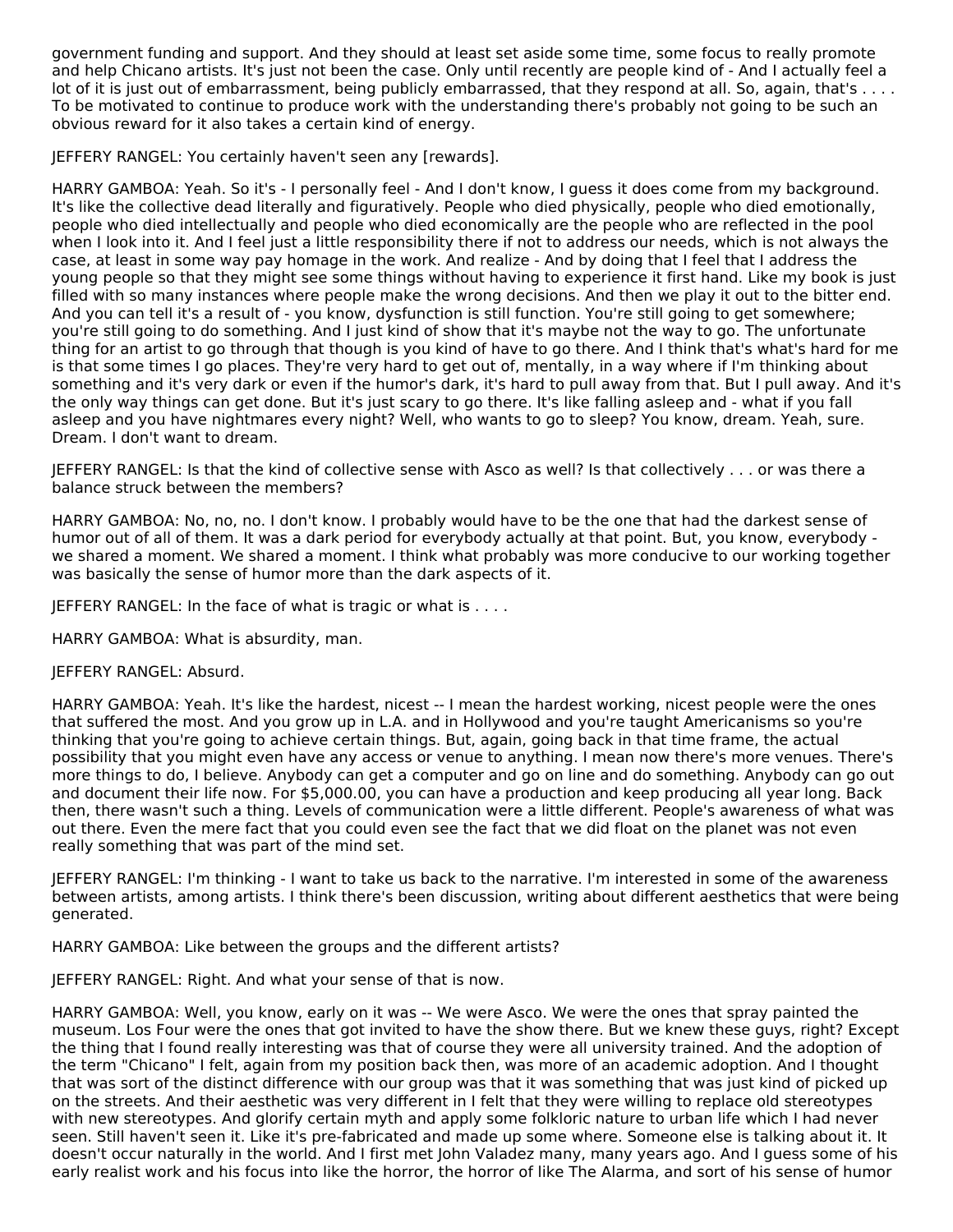and then his obsession with sex goddesses. I guess I felt connected with him on that level. [chuckles] Early on. But it was . . . he had a way of just showing a sort of like a very, almost like a - I don't know if they were dreams. They were more like - I don't know, man. Some of his early stuff looked like kind of reflections of a psychosis of some sort. And that was beauty and horror simultaneously. And it was so vividly expressed that you would just gravitate to it. And there's been so many artists - I mean, most of the artists were like untrained and occasionally they did something that might seem interesting. For instance, there's a person I put in my book. His name is Jack Vargas. His photograph appears and he called himself an artist. And really the only piece I ever saw that he did - and it was something I found really influential to me, and only because it was an incident that took place. And they had a show many years ago called Chicanismo en el Arte in the rental gallery of LACMA, whatever. Anyway, he had there a little like Rolodex file. And there was this piece where you turn it to a certain letter and on there would be two different words, one referring to him being a Chicano in some way or another, and also to him being gay. And it was the first time I'd ever seen anything that expressed both concerns. And it was very humorous and it was very witty. And just to use a common object, a very conceptual piece. And I thought it was a very brilliant piece. But, he almost got killed for -- First of all expressing the fact that he was gay, and expressing the fact that he was Chicano combined insulted so many people that people wanted to toss him into the tar pits basically. And because of the way I am, a fast talker and I've always had to kind of intervene and do things, I cut in and was able to out talk and out argue as he escaped the third exit, you know. And so that was it. And I always remembered that. But I remember that that particular piece, the way he played with the words had an effect on the way I think from that point on the way I would use words. It was just something that just - There was a trick there that I said, "Wow." And so that's why I thanked him. But, I many years later, which is like '94, '95, I'd been working on my series, the Chicano male piece. And I was thinking about the next ten guys I wanted to photograph. Because every time I shoot somebody, it's not just going out and taking their picture, it's the whole idea of like you've got to sit down and talk to them. Maybe you've got to even talk to them twenty times before you finally get to see them and shoot and whatever. And man, I put down Jack's name and I go, "Wow. I wonder where he's at." I have no idea where he's at. I don't know what he's doing. And so I put his name in my pocket and walked down the street corner. Went to the store. And when I was walking out, he walks in front of me. And I say, "Hey, Jack. You wouldn't believe it, man. I've been thinking about you. I want to photograph you." It turns out he'd been working at the downtown L.A. library as a librarian. So we set an appointment. In fact, he wrote a letter to me. Said he wanted the appointment. And his letter's at Stanford. And so we made the appointment and when I showed up, - we had scheduled it a little too early. There was still some day light. So we had enough time to talk. And we talked for a long time, like an hour and half, until the light just got right. And I photographed him. And then we kind of separated. And I told him, "I'm going to get these rolls processed at some point and I'll get you a print." It's usually that way. I'll shoot a lot of pictures and then have to find some way to raise the money to get all these . . . I usually get twenty, forty, fifty rolls printed at once. And it costs several hundred bucks just to do that.

#### JEFFERY RANGEL: Do you get a bulk rate for that?

HARRY GAMBOA: No, not really because I use a really good printer. And that's just to make proof sheets and the negs, right. And so, anyway, here comes this image. It looks really great. I like it. I want to use it for my series. And so I make a copy and then I called Jack at the library, trying to reach him. Phone's disconnected. I had a home number. It's disconnected. I go, "Wow. Wonder if he quit or what happened. He must have moved." So anyway, a few weeks later, I decide just to go to downtown L.A. And go to the library and look around. And then some woman comes up to me and she goes, "Well, you know, he died." He had AIDS. He had just died a few days later. I never saw him again. So, I don't know what it has to do with anything. Those kind of things have really happened - Something like that even happened with Jerry Dreva recently, last year where he had been gone for a long time and then he showed up and told everybody he wanted to hang out and do this and that. He goes home and the next day he's dead.

JEFFERY RANGEL: That's what I heard. What was he like? What was your relationship with him?

HARRY GAMBOA: Actually Gronk and he were the ones that . . . they had a really good relationship. I knew Jerry only - He was a friend. So he was an interesting, fun guy. But I never hung out with him really. I just did a couple of little projects with him. In fact, one of the projects that I did with him was one of the earliest foto novellas that I was going to work on. Except it was going to be like sort of exhibited as a gallery thing. And it's one of those things that actually wound up getting stolen. The negative . . .

#### JEFFERY RANGEL: The Bon Bons or him and Gronk?

HARRY GAMBOA: No, no. It was actually about twenty different people. We did a piece on a bridge on Fourth Street. And it was going to be based on the two gangs. The two pink guys and the suitor tourquoisers. And all that exists now is the proof sheets. I had placed the negatives in the trust of . . .

[END OF SESSION 1, TAPE 2, SIDE A]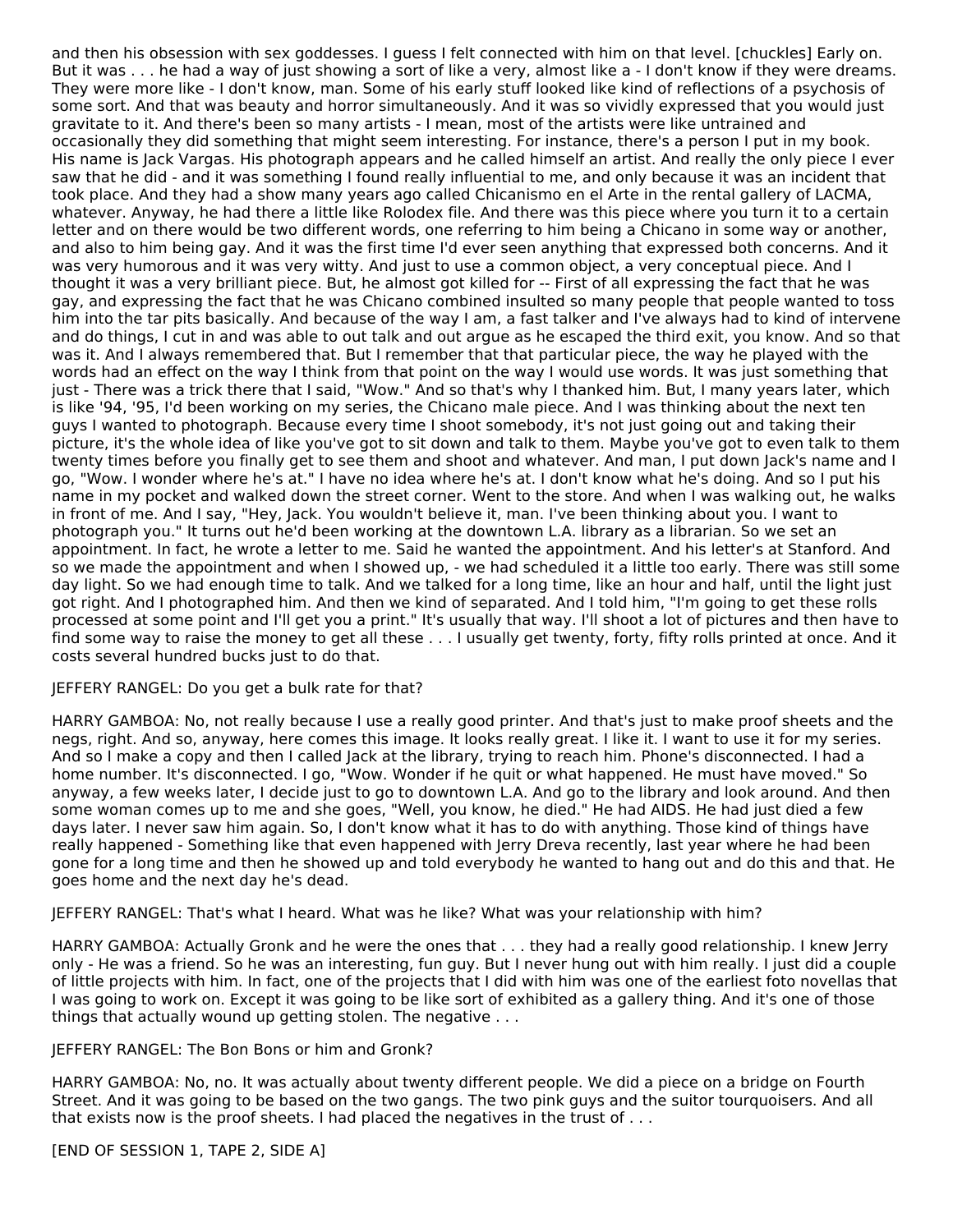# [BEGIN SESSION 1, TAPE 2, SIDE B]

JEFFERY RANGEL: This is Tape 2, Side B. Continuing with Harry Gamboa on April Fool's Day. Something in the story that you told me about your friend at the library Jack Vargas, was it kind of the way that people are here and gone. Is that in some way related to your idea of phantom culture, urban exile?

HARRY GAMBOA: Yeah, on one level. But I don't know, one day recently it actually just came out of me. I sat and I guess I'd been thinking about it a long time. But I think what I suffer from - and I've been suffering since elementary school - is survivor syndrome. And that is, the person that walks away from the plane crash. Everyone else is dead and you walk away and you're unscratched. The boat sinks and you're floating. You're doing the back stroke. And I feel like that. And it's almost like I have to tell the story. But it's also the same kind of thing. It's like I'm going to tell the story but I can't expect people to really believe me. I can't expect people to really believe my story. So, it's like there's no corroborating witness to this story. And with that idea in mind, going back to the early notion of documentary and conceptual, there's a certain level of freedom there if I can mix the two. And sometimes, I can incorporate reality and fiction to generate a stronger truth, as it were. So I can really make it vivid. And really point to what I feel is important. And have you focus on the different notions and ideas and sentiments that I might have. And sometimes through humor and sometimes by just kind of maybe going over the edge a little bit into what some people might consider distasteful or whatever in the attitude or whatever. And I try not to insult people, really, any more. But, there's a certain level I try to reach which I feel will show you something. And maybe it's just that little moment that you realize that whatever you're doing is suicidal. Or whatever you're doing is truly fate. Or whatever you're doing you could so hard and literally wind up an inch behind. Or you know, just a little slight hint that you're not exactly where you're at but if you'd just move slightly behind and it just such a - It's almost like a private disgrace. No one's going to notice it. You know what I mean?

#### JEFFERY RANGEL: Yeah.

HARRY GAMBOA: And it's those kind of things that I'm kind of interested in where these little fragile moments, I think like dreams, that are private -- People don't want to talk about them. You can't explain to people what you've just seen because you're not sure yourself. But you still have the experience. And so I think that sensation comes from living in an urban environment, but it also comes from being bombarded by so much visual and auditory stimuli that you have these layers and layers and layers of information that serves as memory and it's not even memory. It's some other construct. And it's basically all interference. And for you to see clearly, it's impossible.

JEFFERY RANGEL: That idea of memory Harry . . . kind of reminds me of another line of questioning I wanted to ask you about in terms of I don't know how you feel about being kind of identified as the documentarian of Asco or a lot of phantom culture or aspects of Los Angeles that don't otherwise get represented. How that connects with memory or loss of memory or these other stimuli that are supposed to serve as memory but actually aren't.

HARRY GAMBOA: I guess a lot of the production actually comes with the intent that it's going to be remembered. So I think from early on my production has always been that it's going to wind up resulting in some published form. So, for instance, even photography. I was never really concerned with the print as a precious art object. It's always something that I'm going to send out to a magazine or a publication or have it reproduced somewhere. People are going to see it. And because they see it, they're going to walk away with it. It's going to stick with them. And the more people who get to see it, the more it's a collective experience and the more it kind of has this - It also interferes. I'm interfering with that process by throwing in my visual and auditory conceptual monkey wrenches. And that's been my point all along. It's like, okay, it's a big damn machine but look what little it's going to take to put a stop to this. So, I think I still have some of that sensibility about it. And I think there was awhile there where I held some of my work as being really like this precious material. And now I know it's all - Any of it could vanish at any given point. And I try not to throw away or tear up as many things as I used to. But I still do. And I tend to work with things when I know there's going to be a venue for them. So, almost nothing is a sketch and almost nothing is a note.

JEFFERY RANGEL: Just the final product, huh?

#### HARRY GAMBOA: Yeah.

JEFFERY RANGEL: I remember once hearing you say something like the way you write it just kind of builds up to the point where you've got to just sit down and write it down as it comes out.

HARRY GAMBOA: Yeah, it's kind of weird because it's like I feel like I hang out. Like I'm doing this today. Maybe I'm doing this but on a certain level I'm kind of thinking about a little problem I have somewhere. I'm processing. And then when I write, it's like just pressing print. You know, that's how it comes out. It's just like that. And I usually just write from beginning to end, title to the final period, and it's done. And I don't know where that training came from but I think it came from early on. I was never really one to write notes. I always liked to type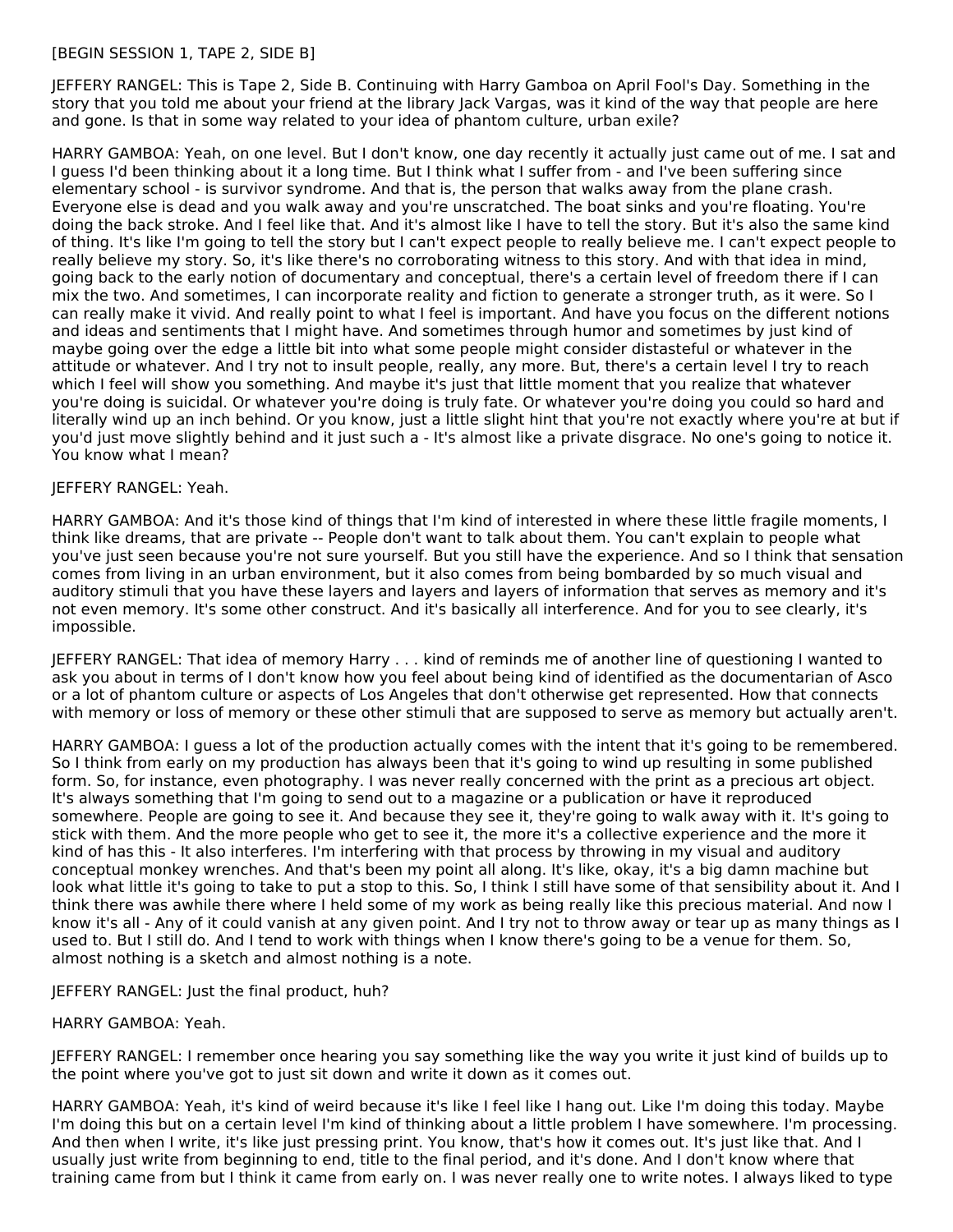and see it typed. But I never owned a typewriter. And I would only have access to typewriters here and there and momentarily. And again, going back to my ways of being, doing things, I would always make friends with secretaries who I knew wouldn't mind letting me use their typewriters at times. So, that was one of the benefits of hanging around Cal State L.A. is that when they took their lunch break, I would have access to their typewriter for an hour. So, if I had access to one hour while I had the mood, I could actually begin and end something. And because it was a typewriter, you can't really make mistakes and it helped to refine the process. And now that I have a computer, it's kind of like even funny because it's still the same way.

JEFFERY RANGEL: You just kind of step up to it?

HARRY GAMBOA: Yeah, yeah. And what it is though is that it means that I'm going to do X amount of pieces too because it's like when I finally do sit down, it's something that's ready to be done. I'm not saying they're all good at all but it's going to be started and ended. For instance, in the piece here, the book, there's two pieces that are unfinished. Basically they started getting too long and my life has always been sort of like this. Now it's finally beginning to get a little bit more calm but not really. I can't say there's - To this day, I have no such thing as job security. I am a part timer. Fortunately, I've been invited, re-invited to teach at the same university over and over again. But, that generates . . .

JEFFERY RANGEL: Do you have an interest in making that a permanent position?

HARRY GAMBOA: No. Not really. Actually, there was a permanent position offered. I didn't take it actually. And one of the reasons is that if I do that, I'll get real tied up in doing things and it's going to be very difficult for me to do my work. So I'd rather gamble. And without knowing what's in the black hole, I'll be willing to step up to it and enter it. And maybe I will be able to land a few things. That's what I'm always doing. I'm always doing things. And so fortunately, I work four days out of the week. I've got three days off. Maybe out of those three days, maybe half a day I can actually dedicate to my work. And that's real concentrated time. And out of that half a day, I'll actually produce something. And so, I'd have to say that every month I have something new, whatever it is. I don't know what it is, what it's going to be. But it's something.

JEFFERY RANGEL: It's a system that works for you. What would it be like if you had five days or seven days a week to create?

HARRY GAMBOA: Well, you mean like . . . Well, if I had money, money to live off of and time and the space. But, you know, like I have . . . my daughter's four and a half. And she has a bunch of little cousins. And there's always a lot of noise. And then I'm married to Barbara who loves TV and she's always doing her thing. And it's always like that. And I've always lived that way where there's always noise and there's always kids. My son now, he's twenty-one. But for the longest time, he was a kid. And it was always the same way. So I have no idea what it would be like. And even to do my work and my thinking, I go to public places where it's noisy and crowded.

JEFFERY RANGEL: So it's a method that works for you.

HARRY GAMBOA: Yeah. It does work.

JEFFERY RANGEL: I have a whole slew of questions that would take us back to Asco, take us back to LACE, take us back to some of those developments. I don't know if you feel like getting into that now or maybe in our next session.

HARRY GAMBOA: I don't know. Yeah, you want to do that all in one session? Another session?

JEFFERY RANGEL: That might be good to get us on a roll that way.

HARRY GAMBOA: Okay.

JEFFERY RANGEL: Alright, let's wrap it up here.

HARRY GAMBOA: So if you want, okay.

END OF INTERVIEW, SESSION 1, TAPE 2, SIDE B

ARCHIVES OF AMERICAN ART WEST COAST REGIONAL CENTER SMITHSONIAN INSTITUTION HARRY GAMBOA, JEFFERY RANGEL.

TAPE-RECORDED INTERVIEW WITH HARRY GAMBOA, JEFFERY RANGEL. AT A CAFE, SILVER LAKE, CALIFORNIA APRIL 16, 1999 INTERVIEWER: JEFFERY RANGEL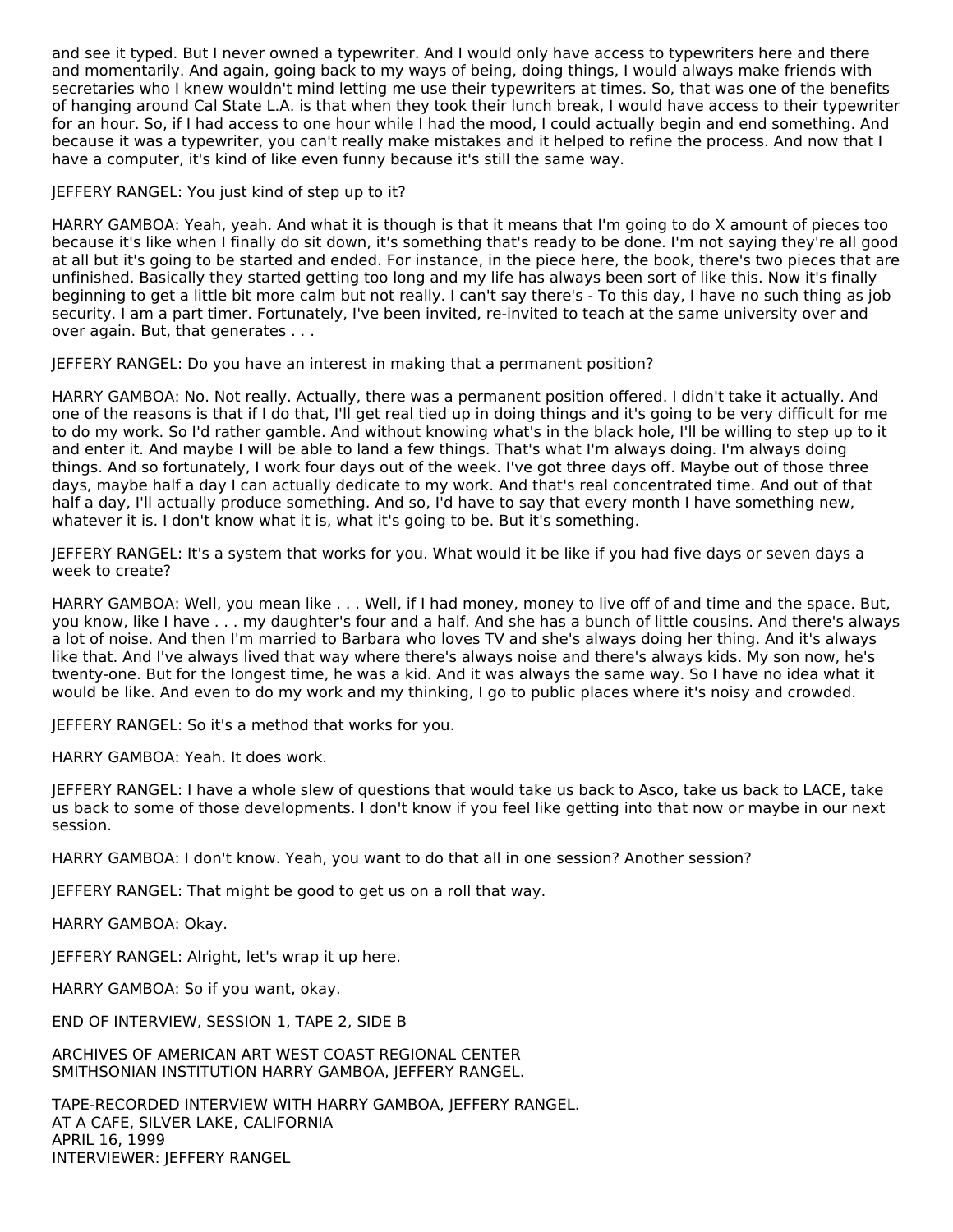#### HARRY GAMBOA: HARRY GAMBOA, JEFFERY RANGEL. JEFFERY RANGEL: JEFFERY RANGEL GRONK: GRONK

#### Session 2, Tape 1, Side A (30-minute tape sides)

JEFFERY RANGEL: Now we are officially on. Let me introduce the tape. This is an interview with Harry Gamboa, Jr. on April 16, 1999. We're in a cafe in Silver Lake today. And the interviewer is Jeff Rangel. And I guess today we'll start off talking a little bit about how . . . you and Barbara met, seeing as I just did an interview with her the other day.

HARRY GAMBOA: Well, maybe I'll cover myself. Anything I say today is supercedes whatever I said the last time. This is the correct version. I'll just make it kind of quick about Barbara and I. I guess it was 1978, shortly after my son was born, I . . . Gronk and I, we went to go to a community center and I believe it was the organization that Barbara belonged to, with John Valadez and a few people. And I remember I was going to go see John Valadez for, I forget for what exactly. But, as I was talking to him, I could hear this woman arguing with these guys about art and aesthetics and whatever. And you know, I turned around and saw this pretty girl who - with was mighty tough, you know. She held everybody at bay as they were all trying to out argue her. And she seemed really interesting and I asked John Valadez, "Well, who's that?" And he goes, "Well, really you don't want to know her. Her name's Barbara Carrasco." I said, "Okay." My lesson in life has always been the minute somebody tells you don't want to know them, it means I really have to know them.

#### JEFFERY RANGEL: Right.

HARRY GAMBOA: So I didn't get to meet her that day. But coincidentally, or fatefully, that day, when I got home - you know, I was married at the time -- sticking out of mailbox was a poster that had been mailed to me from I believe it was a museum in Chicago. And I picked up the mail and I opened it up and it was this big image that I kind of liked. And I looked at the credit and it was by Barbara Carrasco. And so I said, "Wow, that's pretty interesting. You know, I'll hang onto it. Maybe she doesn't even know it exists." And then of course, in the back of my mind, there was the idea of like, you know, this is a great way to introduce myself to Barbara. So I believe there was an art exhibit about a week later or so at Self Help Graphics when they used to be on Brooklyn Avenue, which is now César Chávez. The older building, not where they're at now. And I saw Barbara in the crowd. I guess there was a performance going on or something. And her boyfriend was hanging real tight to her, you know. I decided I would just walk up to her anyway. And I said, "You know, my name's Harry Gamboa and I don't know if you know that there's a poster that came out that's got your work." And she said, "No I don't." I said, "Well, can I have your address and I'll mail it to you?" So I sent it off to her. So she still has it. And I guess it's gone in the collection, her collection.

#### JEFFERY RANGEL: What was the poster of? Do you remember?

HARRY GAMBOA: It's -- I don't know. Was it called Mexposicíon or something? The name of the exposition or something.

#### JEFFERY RANGEL: There's a Mexican Museum in Chicago?

HARRY GAMBOA: I'm not sure which museum it was. It was somewhere in Chicago. So I mailed it to Barbara. And then that kind of like connected us as a way of - You know, she got back to me and thanked me for it. And then we became friends. And we knew each other as just artist friends. I'd see her here and there and she'd see me here and there. Then we became kind of just friends. I'd talked to her. I liked the way she talked. And again, she's from El Paso. And there was a way that sort of her level of enthusiasm about everything she does, even when she gets upset or she's happy. You know, I found real interesting. And . . . .

JEFFERY RANGEL: Being that she was from El Paso, her mom was from El Paso, right?

HARRY GAMBOA: Yeah, I think her mom was. And you know, my mom's from El Paso.

#### JEFFERY RANGEL: That's right.

HARRY GAMBOA: Yeah, you know, all my family's from there. But there's something about the way she talked and would express herself that kind of reminded me of the way I grew up. And so we'd talk. And then I don't know, I guess we knew each other for many, many years. And I'd see her with her different boyfriends and she'd see me with my different girlfriends even though I wasn't supposed to have girlfriends because I was married, I guess. And then those girlfriends would actually complain about me to her. And so she knew a lot more than probably you'd want your future wife to ever know about you I guess. But then, again, I knew a lot about her. And then I don't know what happened exactly but I approached her if she wanted to participate in a video project. So she did. I just did this video project, Imperfecto. And I guess this was after she had already been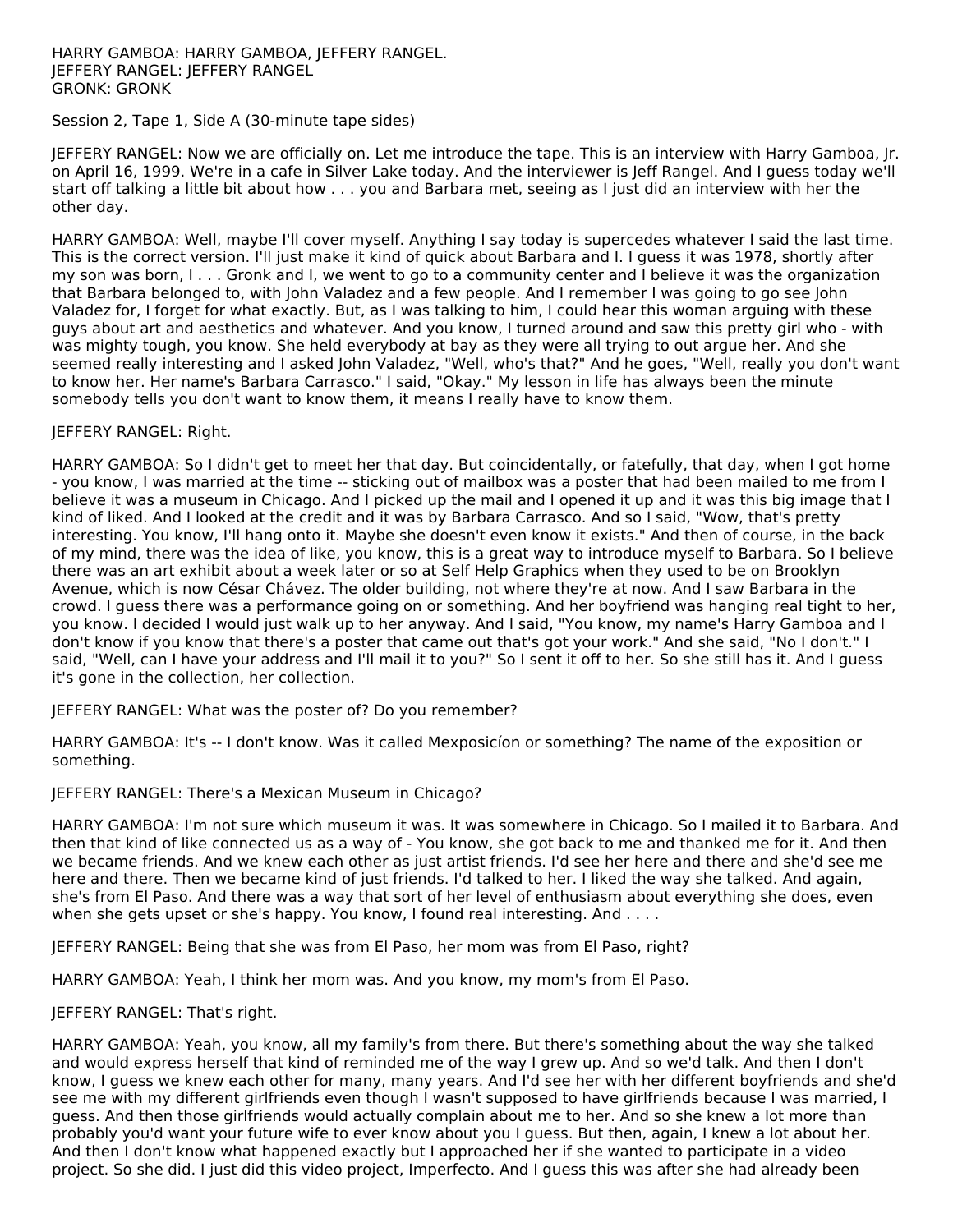working on her mural. I used to go visit her when she was working on her mural at city hall.

[Side conversation to passer by] Hey, hey, hey. Look who's here. Look who's here. No, no. Well, look who's here. And here we have a guest appearance by Gronk who just happens to be by. And here's a future father.

GRONK: He says he's going to name his kid either Bohemia or Corona. [laughter]

HARRY GAMBOA: You have to nickname him Bud, you know. Hey, Gronk, what's going on? Well, you know, we're being recorded.

G. We went to Trader Joe's so I have to get him lunch since I'm his guardian.

HARRY GAMBOA: Oh man.

GRONK: He's on in-house arrest. So . . .

JEFFERY RANGEL: [laughter]

HARRY GAMBOA: There you go. That's the beeper. That looks pretty cool, man. You've got to tell everybody that's like a beeper or something, you know.

GRONK: I get to electric shock him.

HARRY GAMBOA: But you know, with that thing, Gronk, he could figure out how to take it off.

Ed: Well, I only have 'til the 21st, then I'm done.

JEFFERY RANGEL: Cool.

HARRY GAMBOA: He's going to be a dad pretty soon.

JEFFERY RANGEL: Is that right? Good for you.

HARRY GAMBOA: You're going to have to learn how to knit. [laughter]

JEFFERY RANGEL: That's what you're supposed to be doing now, isn't it?

HARRY GAMBOA: Little booties. Yeah, Gronk has told me. I haven't had a camera for whole year. And that's why I haven't bothered anybody to take pictures. So, don't worry. I have you on the list.

Ed: You haven't had a camera? You mean you lost one?

HARRY GAMBOA: No, I had a . . .

GRONK: Do you want him to lift one for you? [laughter]

HARRY GAMBOA: Yeah, well, let me tell you the model I need by the way. I need a Nikon F-5 with a 24 millimeter lens. And then you could get matching bracelets. [laughs]

GRONK: How are things?

JEFFERY RANGEL: I'm doing pretty good. How about yourself?

GRONK: I'm in the studio working.

JEFFERY RANGEL: I hear about the show up at San Jose.

GRONK: Yeah. It's good.

HARRY GAMBOA: I didn't realize this was such a popular spot. I was thinking because we came here - because I was going to go to Phillipes. I said, "Well . . ." and then I was coming from different places out in the valley. I said, "I'll come here. I'll meet him here." And when I walked in, I bumped into three people I knew that were coming out and talked for about half an hour. And then when I sat down here, there was another guy here who's like talking to me about politics and the economy. This other guy that I know. And he reminds me of almost like the bad drug dealer characters in those Steven Segal movies?

JEFFERY RANGEL: Yeah. Why?

HARRY GAMBOA: I don't know. The guy looks like he's going to pull out a gun and just shoot you. You know what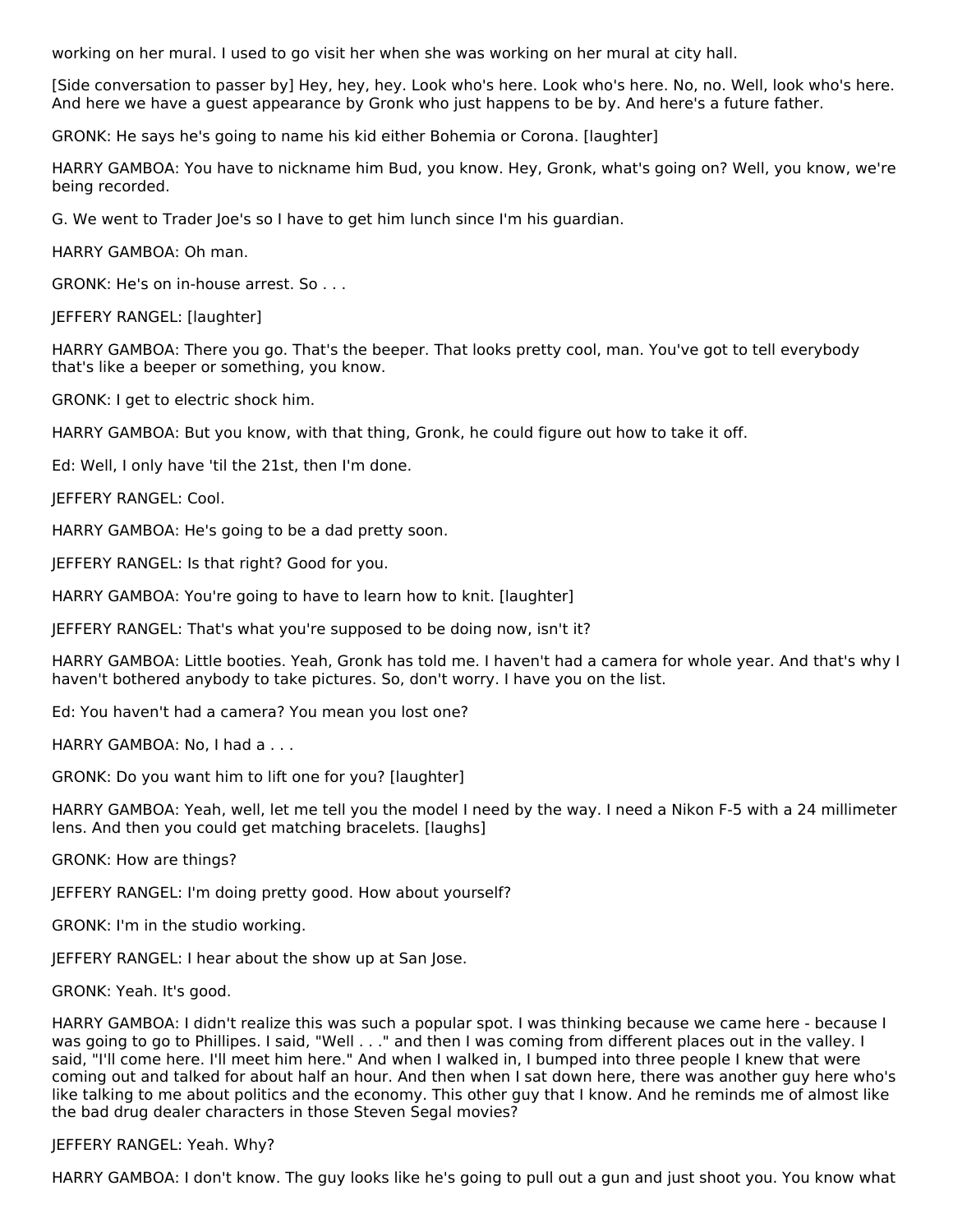I mean? So it's like . . . and so that's why I'm very nice to him. You know? Since I don't know any of the moves Segal knows.

JEFFERY RANGEL: So, shall we continue? How should we do this?

HARRY GAMBOA: Well, Gronk has already signed on.

JEFFERY RANGEL: Yeah, he is signed on. Maybe this is an opportunity that we can't pass up.

HARRY GAMBOA: Why don't you pull up a chair right here?

JEFFERY RANGEL: We can talk about some Asco stuff now.

HARRY GAMBOA: No, we just started a minute ago.

GRONK: You can continue.

Ed: We're going to be here for at least an hour yet. We've got two hours in the parking meter.

GRONK: We're on our way to Trader Joe's so and then from there, to Home Depot to pick up some supplies.

HARRY GAMBOA: Oh yeah? It looks pretty nice.

JEFFERY RANGEL Let's take a pause here for a second.

# [PAUSE]

JEFFERY RANGEL: Okay, so we were just joined by Gronk by happenstance. So we're going to make the most of it and do a joint interview session here. And since we have the two of you together, I guess, unless it's odd territory maybe this is the time to go into talking about Asco a little bit, since we didn't really get to that in your interview, or in the first leg of it anyway. So, one of the things that I did want to ask you about was I had read somewhere that - what was it? That there was a sort of inability to document or to historicize what happened with Asco. Every time you try and put your finger on it, it's kind of a myth that took on different proportions. And I wonder if you still feel that way about the attention that's been given to the group and kind of writing of Chicano history at this point, and the real formational role that the group plays. So, seeing as how we have both of you here now, it seems like an opportune time to address that. Does the question make sense?

HARRY GAMBOA: Yeah, but maybe we don't. [laughter] Let's get on the hotline and call Patssi. Anyway, he's going to be talking to Patssi also. And when you talk to Patssi - and I'm sure you're talking to Willie Herron at some point - you'll find that you can show everyone the same ink blot and we all see it a different way. And you know, some of us laugh; some of us find it to be a very beautiful picture; some of us get insulted and the rest of us will cry. So it's always been that kind of thing. And it's difficult when you put four people together that share certain elements but at the same time are so different that I think one of the words that has been applied to us which I don't think it really ever really was - was the term "collective". I don't think we ever went in with it like that as that concept of collective.

JEFFERY RANGEL: So it wasn't democratic in the sense that collectives are.

HARRY GAMBOA: No, it was more like - I wouldn't say it was like a gang either. But it was - I don't know. Almost like a surrogate family, like cousins. I don't know what it was. It was almost like a . . . I know what it was. It was like a litter. [laughter] And some of us were able to drink some times and some of us were left out. And it's always the one - You know, there's one that always gets given away and then the one that's, just kind of left on the curb there just like to go on its own. I'd have to say that's kind of like the way it was, that we kind of came together. One day we were just together. And I think initially we really did learn from each other, I believe, a lot of different things. First we learned about each other and learned how we responded to different things. But it was also I think some of the skills and techniques of working, creating, the possibility of being - how to improvise. And I think that's one of the things we kind of fed off because it was almost like - I've kind of used this term before but it was like a breeder reactor. We got . . . The more energy we used up, the more energy we built up. And that lasted for a really long time. So, I'd have to say like with the - I think when we first started off, Gronk was probably the most well read regarding art history and contemporary art and my kind of background in reading was something really different. And I'd never really focused on that. I had never really looked at a lot of images. And I think Gronk also knew films. I was familiar with popular films but not really foreign stuff. And then I got into that. So I kind of learned from Gronk a lot of that stuff.

And then I think from like Herron it was . . . I think his ability to just . . . see forms and just make a splatter and then see something there. So it was almost like he, he had this ability to concretize hallucinations in a way. And then he had this thing with . . . just sort of this notion of fashion, which Gronk by the way had different aesthetic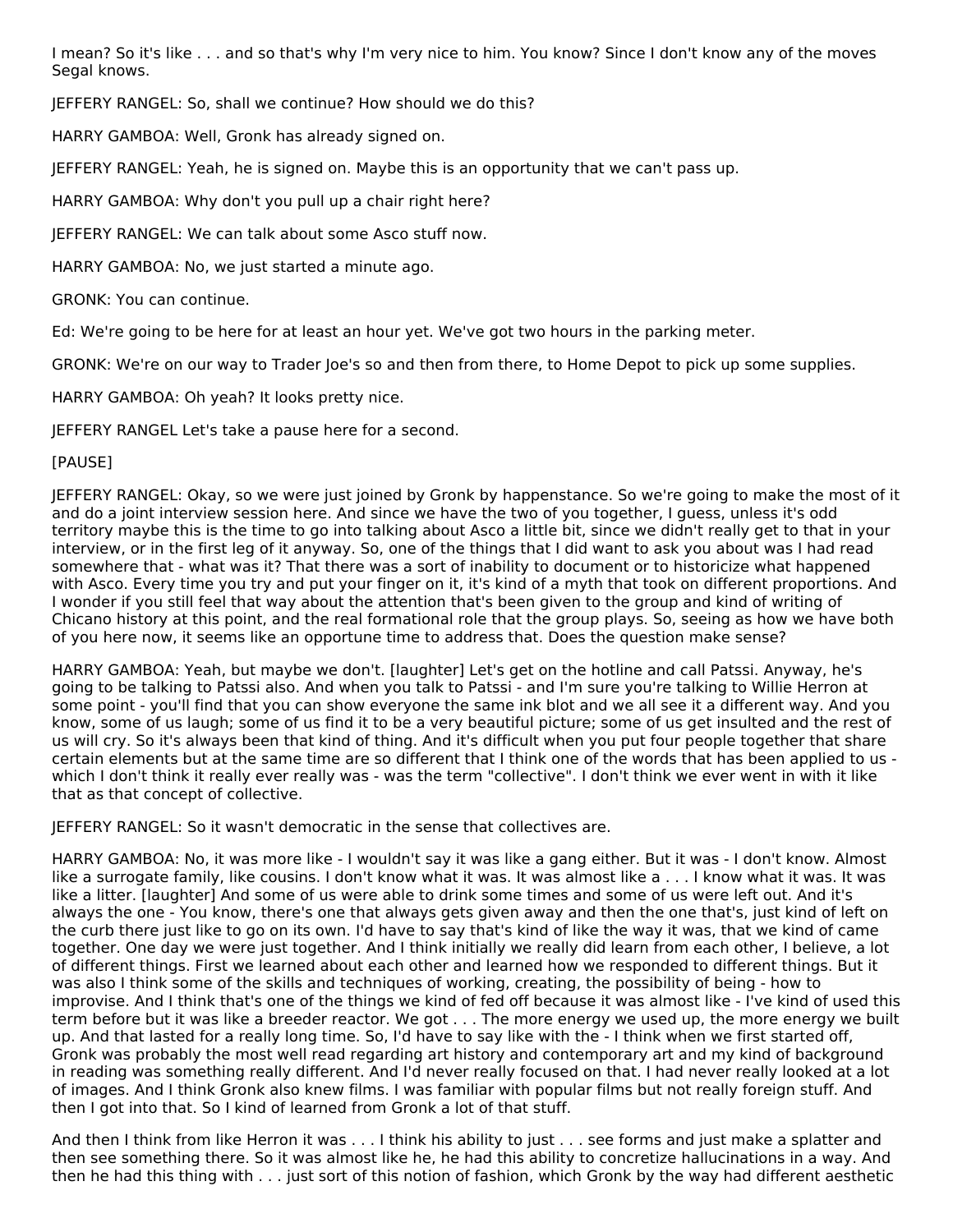regarding fashion at that time. There was something about fashion and attitude and it was - But that all came out from a lifestyle of being in the particular neighborhood of City Terrace, which was - if you're from East L.A., a certain block . . . within a certain radius you can actually develop a whole different way of perceiving things and certain attitudes. And I found myself really interested in that way. And I actually learned from Willie Herron and from Humberto Sandoval certain elements regarding fashion and attitude and survival skills. [laughs] And that's how I met my first wife. And how my son came to be. But, you know, because . . .

JEFFERY RANGEL: Can you give me an example of that?

HARRY GAMBOA: Oh man, it was like how you could be tough and scary and not really be tough or scary. And how to thrive amongst a pack of wolves and swim with sharks even though you're not capable of really doing that, and how it's all facade. And how you can attract those that you want to have attracted to you and how you can repel those that are probably a danger to you. And it's by being so quick and to anticipate their threats maybe and come up with a counter-threat or come up with such a threatening presentation that people will leave you alone. And the same with the allure. It's like, you know, I guess I learned certain levels of hypnotism. [laughter] I've got to say I don't think I've ever really attracted a woman at all. Those were the ones that just got hypnotized. And so, . . .

JEFFERY RANGEL: Wait 'til Barbara hears that.

HARRY GAMBOA: Yeah, well, you know, Barbara's no longer hypnotized. It's like the . . . You wake up one day, "You are getting sleepy. You are getting sleepy." And then she's the one that snaps her finger. Okay. [laughter] So now we're all awake. But, so I learned that from those two guys. And they were just crazy guys. And I was also a crazy guy but I learned how to refine my craziness on the street with those guys.

JEFFERY RANGEL: So how does that show up in your work?

HARRY GAMBOA: Let me just touch on Patssi a little bit.

# JEFFERY RANGEL: Okay. Sorry.

HARRY GAMBOA: And Patssi also had a way of just being able to transform herself with just everyday objects and a little touch of cream in whatever paint and become this beautiful icon. And then wipe it off and then start all over again. And there was something about her being able to just transform an environment, a situation, a person and just change it. And I think there was something about the way she would also tell stories. She had a really good sense of humor which she does still. And I think that's what probably unified all of us. I think I mentioned that before - was that we all could just laugh at everything in ourselves. And we were all kind of . . . I think at that point really no one had anything to lose to it was just an incredible rush to do things and not know what the results were going to be. You know, whether it was going to be successful or a failure. And if it was a failure, you could probably laugh at it. So it was never that kind of . . . there was not too much fear involved.

JEFFERY RANGEL: I know you've talked about the fact that there's a certain lack of formal training that existed amongst the four of you. Do you think that helped with that kind of experimental quality? Or that ability to laugh at yourself?

HARRY GAMBOA: I think you [Gronk], Patssi and Willie, you kind of studied painting a bit. I came in just literally . . . I literally came off the streets with zero training at all. And it showed, right?

JEFFERY RANGEL: How did you learn photography?

HARRY GAMBOA: I guess I could always look at things in a way. I could always frame things.

GRONK: It's a lot quicker than painting pictures.

HARRY GAMBOA: Yeah. When you hang around people like Gronk, Patssi and Willie and you're trying to draw . . . and they're just whipping them out left and right and then it's like, shit, you know. Mine is like six months and it's half way done. It looks okay but . . . I can't keep pace. So I kind of . . . I don't know. I was a student or something at Cal State L.A. and I - My whole thing, and I think I mentioned before, I always go around and make friends with people who I think that might help me. And apparently I made friends with somebody and I didn't even apply. And someone pulled my shirt one day and says, "You know, Harry, you got \$2,000." And I said, "What? Where'd that come from?" "Oh, well so-and-so said she liked you and she put you on the list. And now you've got a Model Cities grant." I go, "I do? Please take me over there." And I got a grant and I immediately went over to - I went with Willie Herron to buy that camera. And I had just finished looking at a photography magazine and it was these geese kind of reading a sign in Hebrew and when I saw that, I said, "I mean, I don't know where I've seen that. Maybe I've had that dream. But I've seen something just like that. That little moment, that kind of strange little moment. And I bet you I could take photographs like that." And I just got on the idea that I better - because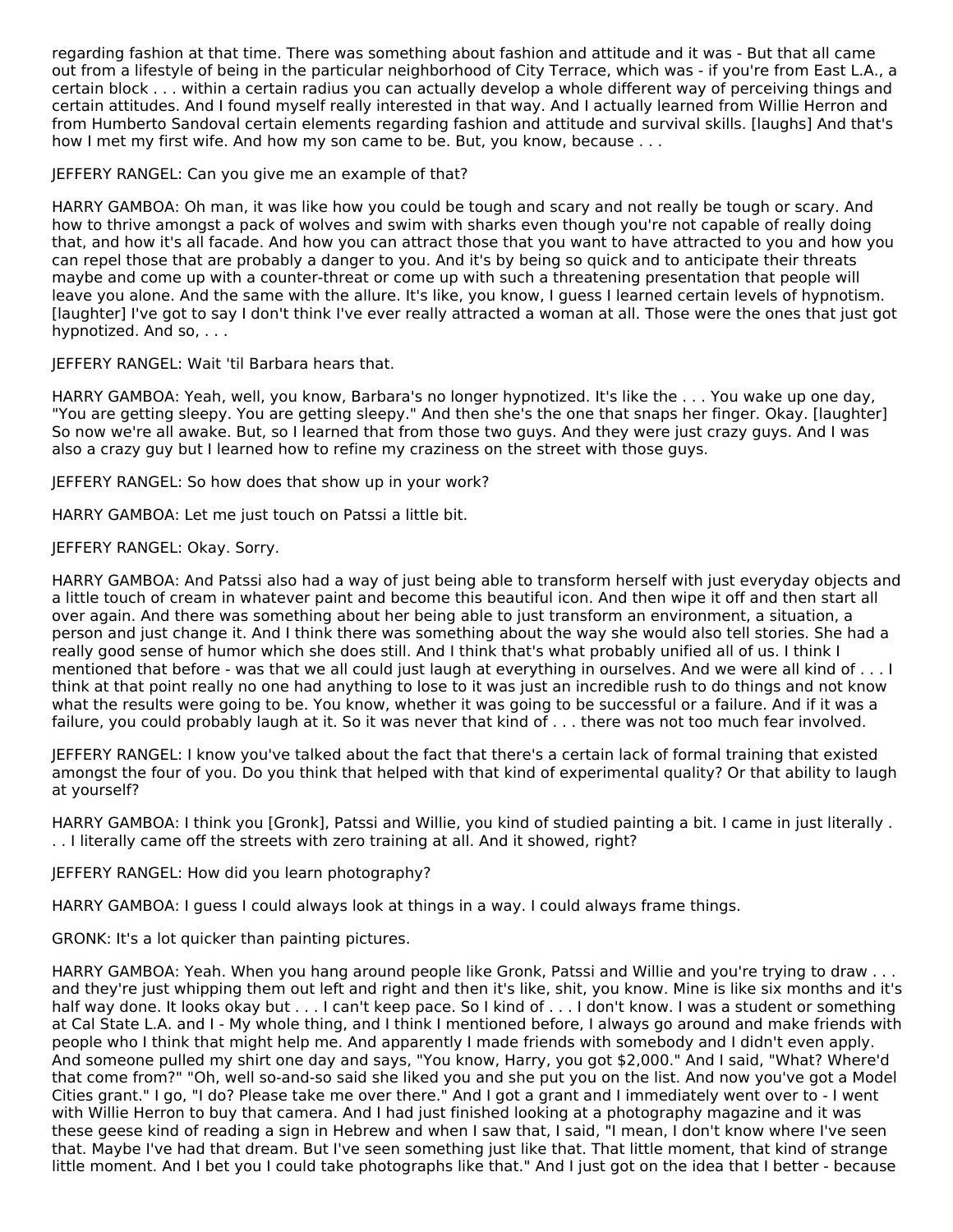I'd been thinking about like things I had seen in the Moratorium and things I'd seen . . . like so many things that passed me by. And I went and bought a camera and then I think I bought about two hundred rolls of film. And I basically didn't go to school. And I just took pictures. And at the end of the two hundred rolls of film, I think maybe I had ten good photographs. And one of them won an award. There was a performance group called Los Mascarones at Cal State L.A. It wound up getting published in the L.A. Times. In the meantime, I had already started shooting the group, never thinking that this would have such longevity and the whole time while I was practicing, I was actually documenting the group. And it turns out it became something. So, everyone was performing as I was learning. And that's how photography came to be.

And then in about 1978, I was walking down the street and there was an envelope. And it was addressed to - You know who it was addressed to? Oscar Castillo, the photographer. But it was an envelope that looked like it had been opened, closed and then kind of ripped partially. And I said, "Wow, Oscar." I just picked it up and I opened it up. I said, "Well, you know, he obviously didn't want this." And I was being a little nosy. And I looked at it. And what it was it was a call for a grant application that they were having a photography competition to be part of this exhibition. And whatever, whatever. And so I said, "Well, hey, maybe he didn't want to apply. I'll apply." So I didn't even know about it and I applied and I got it. And it was for this survey show that was supposed to be taking place and it was headed up by a guy by the name of Morrie Camhigh who's a documentary photographer. And Luis Carlos Bernal was the only Chicano in the show. And it's the only technical photography suggestion I ever received from anybody that I followed. And this Morrie Camhigh, he said, "Hey, listen. Color photography is great but maybe you should try black and white. And besides that, why don't you stand back a little bit. Why don't you stand back a little bit and get a little bit of the environment in it?" And it kind of changed the way I looked at things. Because with color, because it's so cinematic, you go in for the close-ups. And then the black and white, I kind of had a different feel for it. And then at that point, I actually started to shoot a lot of black and white. And what happened was they never got the grant to have the exhibition. It was supposed to actually take place in the Smithsonian, I believe.

#### JEFFERY RANGEL: When was this?

HARRY GAMBOA: 1978. So, I did a lot of work and some of it got reproduced in I guess it was the annual report for MALDEF [Mexican American Legal Defense and Education Fund]. And I guess that's in my papers at Stanford. But in the meantime, you know, I started documenting the group and doing a lot of different things, both in color and black and white. And in those days - and I tried once to . . . I tried once in the lab to try to process. And I'd studied all this stuff. And then I went in and I hated the chemical smell and I hated being in the dark. And then when you leave there, all your clothes smell like they're poison. So I then I decided that I wasn't going to do that at all. And I went out looking for the right labs. And I found this one place called Sunset Photo Lab that was like this - It was like a front really. They would actually . . . They would actually develop your pictures but what they were doing was - It was really a place where they would do pornography primarily and distribute it and all that stuff. And . . .

JEFFERY RANGEL: So they're good at doctoring photos and all that

HARRY GAMBOA: Yeah, right. They were really good at that. So I guess I left my negatives there once for two months and the guy threw them all away. I got really upset and I wished bad on him. I said, "Hey, Roger," I said, "one of these days something bad's going to happen to your place. Just wait." He threw away my stuff. When the earthquake hit, his building fell down by the way. So I'm not responsible for that. [laughter] The guy that used to be his young helper started his own place and that's where I've been with ever since. The guy's just . . . .

JEFFERY RANGEL: All right. Let's see here. Tell me about these perceived differences between groups, collectives, whatever at the time.

GRONK: I think the difference is that the others perceive themselves more so as collective type of groups where they would do things and have formal meetings of sorts. Ours were never formal in any way. It was who was available and who was around. You made the phone call and if that person was home, then you'd go out it the middle of the night and do something. So there was an informality. And there was not like really structure to it where . . .you have responsibility to too many things around you. So, you could get into a small little Volkswagen in the middle of the night and go to the L.A. County Museum and spray all the walls of the outside of the building. So those were like things that were spontaneous in a lot of ways and I was available at two o'clock in the morning. And let's just go ahead and do it. So that was the kind of attitude that we had early on in a lot of the projects. It was street pieces. It was maybe orchestrating a small group of like Patssi, Willie, Harry and myself to go out at two o'clock in the morning and go to the Music Center and do something in front of the Music Center or a building or Harry found some lighting that looked really good so we'd go to that place and stand in front of it and do a set up of a situation. And then, Harry was always the one that was with the camera so, for us I guess it was like he was the person that was documenting the whole evolution of the group from the beginning.

JEFFERY RANGEL: Is that like a director role?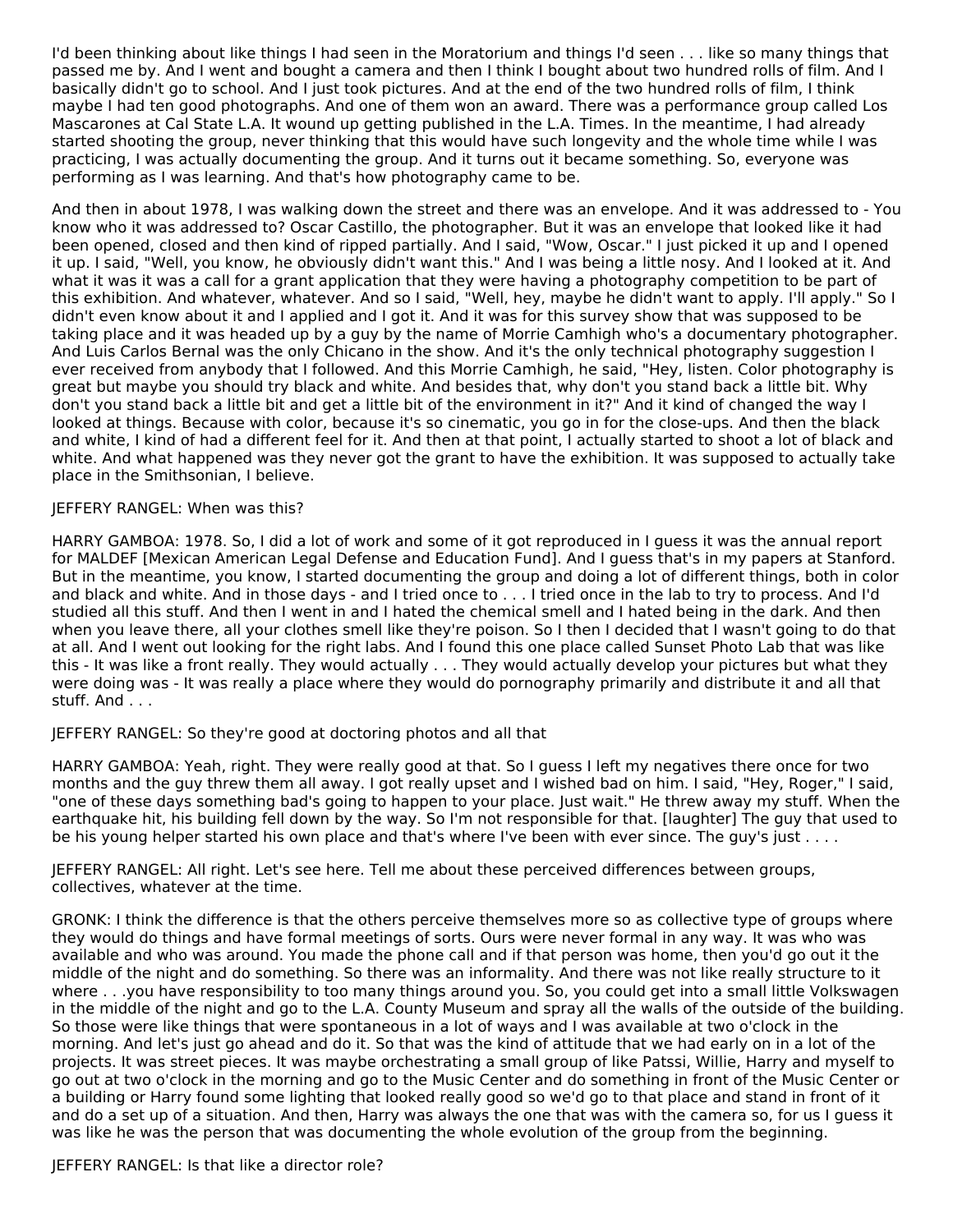HARRY GAMBOA: Not exactly. It was sort of like - I think one of the things I've always done is . . . I'm always scouting locations. So wherever I drive around - I used to drive around a lot, just always looking and different images would - I'd look at a place and I could almost see where somebody would be. And then you'd pass by at night - and then other places emerged that don't really exist during the day time but like, you know, here you have a million dollar lighting set up and it's really just one light bulb in a doorway but it looks so great and all you need to do is put somebody there. And sometimes it has to be a specific person that has to be placed there. So, an alley's full of - Actually, I've learned that Los Angeles has quite a number of places like that but it's just a way of seeing things that I guess I've learned over time. And so like for instance now I can almost - I know exactly where to set the lighting exactly, where to place the person just because I've been doing it so long. I know what's sufficient lighting and what is just not too much or too little. So, in fact, sometimes the color someone might wear will affect the way the image is going to look. So, but you know, going back to what Gronk was talking about, to this day, a lot of those artists that were part of collectives are still in this notion that you have to draw by-lines, have meetings with notes and prepare things and plan things long term. And there's something about the sense of spontaneity that just simply doesn't exist or if it does exist, it's compartmentalized and used when it's needed. And I think like you were working on your piece at San Jose and I'm sure Gronk still uses a big burst of spontaneity. I'm sure he has a bigger plan now but it's what generates the movement. And it's almost intuitive because like when Gronk was doing that piece, I showed up that day right as he was putting the last stroke. He went down like that and he goes, "Okay, it's done!" And I said, "Well, let's go eat." And then I was also in a spontaneous mood because I think we - I had a rental car and we wounded up going for about a hundred miles just to go find something to eat. And we could have gone around the block but we went a hundred miles to go get a cup of coffee up north, you know. And then it's always been that kind of thing where it's like, "Well, you know, let's add to it and maybe it's going to work. Maybe it doesn't."

JEFFERY RANGEL: So that translates to a different aesthetic.

HARRY GAMBOA: Yeah, because it's like sometimes -- Wow. It's kind of like a metaphor about that hundred miles. It's like sometimes I will go a hundred miles just to move the spoon that's next to me because I'll have gone all that way and I'll come back and say, "Well, yeah, okay, now it's done. Oh, okay, that's what I had to do."

JEFFERY RANGEL: Right.

END SESSION 2, TAPE 1, SIDE A

BEGIN SESSION 2, TAPE 1, SIDE B

JEFFERY RANGEL: All right. This is Tape 1, Side B, continuing with Harry Gamboa, Jr. and Gronk on April 16th. Okay, we got it right. Well, the reason that I asked about these perceived differences isn't so much to try and dig up any dirt or access conflict, but really more to try and sketch what the early stages of the Chicano art scene in Los Angeles are about and go ahead.

HARRY GAMBOA: I think the other thing too is that I think rather naively on many people's parts, people felt that they could single handedly define what it was to be a Chicano. That their position would outweigh everyone else's. And that led to a lot of sense of competition for a lot of people. Like because there was no attention being addressed to the Chicano community, people wanted to be such the focal point that whatever your point of view was, whatever your agenda was would be the one that would over-arch and override everyone else. And, you know, unfortunately . . . .

JEFFERY RANGEL: What do you attribute that to?

HARRY GAMBOA: Ego. Ego. Desperation.

JEFFERY RANGEL: There's not room for multiple voices in defining that?

GRONK: Well, also it's a nationalistic kind of spirit that prevailed at that point.

HARRY GAMBOA: Yeah, at that point it was like, you know, the party line had it made so . . . .

GRONK: At Asco on the other hand, myself from my observation is that it's a product of its time. I mean we came out of like the sixties in high school and in the seventies we were doing our art work. So the Viet Nam War is going on. People are dying all around us. Hence, a word like Asco is appropriate for the group because that's our reaction to not only the community around us but in a bigger scale, everything that we perceive the world as at that particular moment in our lives, at that particular moment in time. So I think that was an important defining factor. It wasn't us coming back to the community and saying, "Well, we're going to make these big changes." That wasn't part of the agenda in my viewpoint of that particular moment in time.

JEFFERY RANGEL: Was the romance of nationalism at that time - how did - What am I trying to say? How does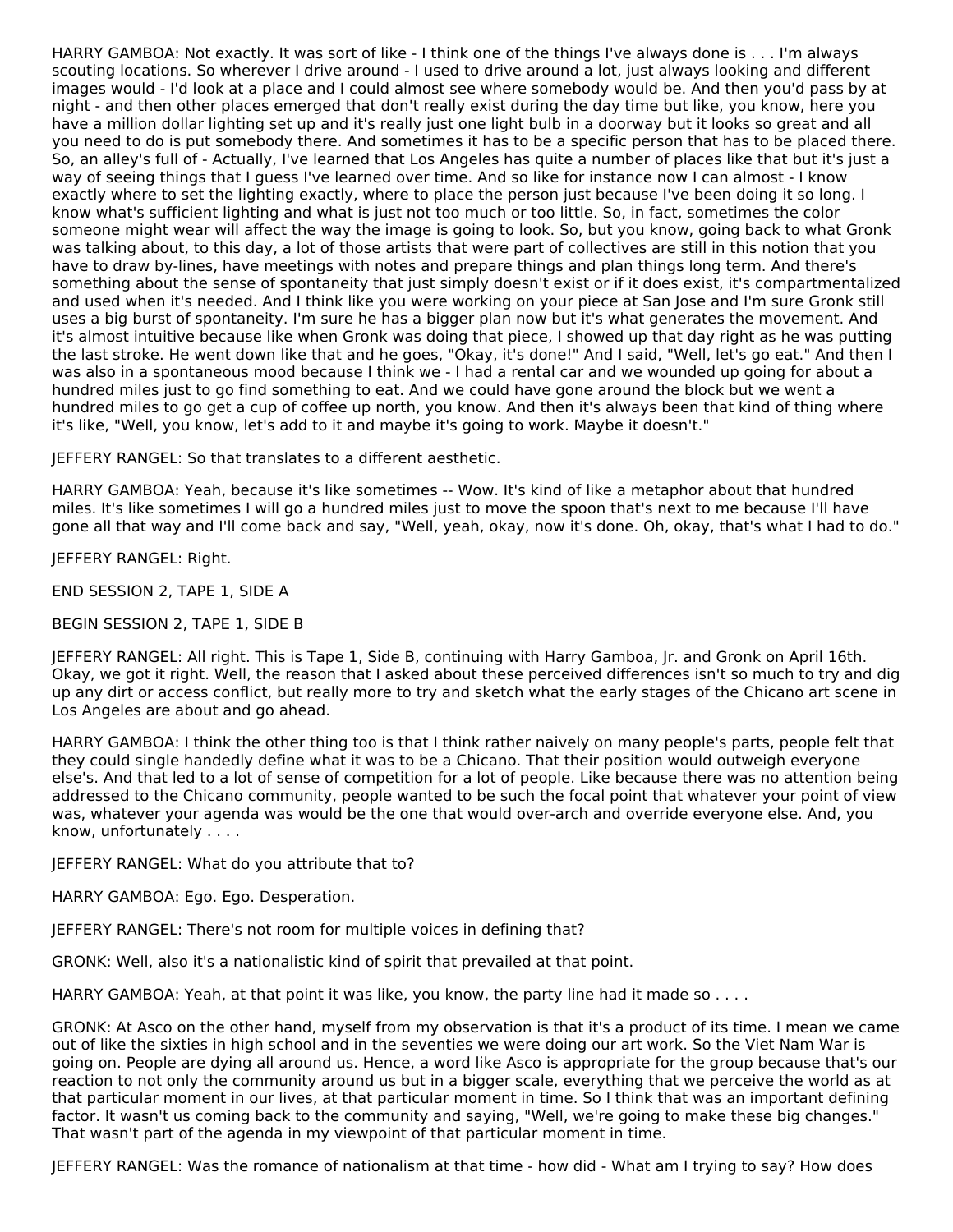that kind of sit with you now, thinking back on it? How do you attribute its attraction to other folks, or other aspects who are creating at this time?

GRONK: Well, even like Harry teaching, he sees a whole another generation coming along adapting the same kind of principals. And his students are along the same lines. They go back to a romantic notion of 1972 as being a pivotal point in their lives and that's how the Chicano student sometimes is taught. Go back. So we stay there and romanticize about that. Again, it's like - for us, it was never to go back and romanticize a particular moment in time. It was always to deal with the time we're living at now and to utilize that information and put it into our art work as well.

JEFFERY RANGEL: What about the idea of cultural recovery? Like there's certainly a romantic aspect of nationalism and the concepts such as Aztlan or whatever. But the idea of going back to reclaim certain aspects of culture which have been deemed inferior or have been completely erased in some . . .

HARRY GAMBOA: Dead. Dead..

JEFFERY RANGEL: Again, do you see any relevance of that at the time then or now?

GRONK: I think an example too is you look at something like the L.A. County Museum. And we used a medium like spray cans. We put our names on it. We didn't do like an icon of Che [Guevara] or we didn't do an icon of Zapata or utilize -- We designed it with our own emphasis something -- an important - using a medium like spray cans instead of like paint, to paint something. All of those kinds of works were choices that were made. And I think those are kinds of things that were very important for us as well.

JEFFERY RANGEL: They were conscientious choices amidst the spontaneity.

HARRY GAMBOA: Yeah. I mean, you

GRONK: They were intellectual choices. Artistic.

HARRY GAMBOA: Well, and you decide which weapons are going to work at the time, the particular battle. I find like the whole idea of Aztlan for me was -- It's interesting, on a certain level I still tend to keep it in mind as an idea. But I understand that it's something that's never going to exist in a physical reality. But I do understand that it kind of exists as a state of mind but I don't believe that it's something that has to . . . that can actually exist as a contemporary notion as opposed to something that has to be pre-Columbian. Just this whole existence of Chicano culture because it had been so effectively excluded from mainstream America that I feel that it's still necessary to have that idea and to operate with on a certain level. Otherwise, any notion of being Chicano would be inappropriate. Why would one even consider it as an idea? Why not just become thoroughly homogenized with what the rest of society's all about? And if other people are not doing it themselves. Which is exactly it. Some people want to absorb, don't want to give. So I find that I'm always consciously pursuing works that portray Chicanos in different situations without having to really direct the attention. Like, "Hey, we're all Mexicans. We're all Chicanos. This is what Chicanos do." It's more like these are Chicanos and this is what they can do. This is what we are doing. And it's like this is one example of the kinds of things that we do. And let me toss this into the spectrum of what you might consider when dealing with other issues. And you've got your vast array of stereotypes but here's something else you want to toss into the mix and do those stereotypes still have potency after looking at this. And that's kind of my approach to it as opposed to this is what we do, this is who we are.

#### JEFFERY RANGEL: Okay.

HARRY GAMBOA: And my idea is like, you know, we're all human beings and we're just kind of caught in this political and social situation where sometimes it does take a little moment where you have to kind of define certain elements of your own uniqueness, but at the same time you have to express what's common, the commonalities with everyone else.

JEFFERY RANGEL: How does that approach play out in the midst of a political movement, in the midst of a growing arts movement at that time? Are you even comfortable with talking about a Chicano arts movement?

HARRY GAMBOA: Yeah, I'm comfortable. I mean, it was a bunch of crazy people actually. [laughter] You know, it's -- It depends. I mean, it's like - I think artists first of all see things very differently. And you get people that are really fixated on an image and an idea and there's no possibility that they'll ever see something ever again besides that. And you have that kind of element. And then you have sort of like real political extremists which is another thing. And you're just always dealing with extreme types. So that if you come in and you say, "Well, you know, . . . ." Gronk has been known for this and me too. You just make fun of everything. And before you know it, someone might be chasing you around the gallery with a hammer, which I believe has happened to somebody. But you know, you're quick and you're smart and you're smarter than they are to get away.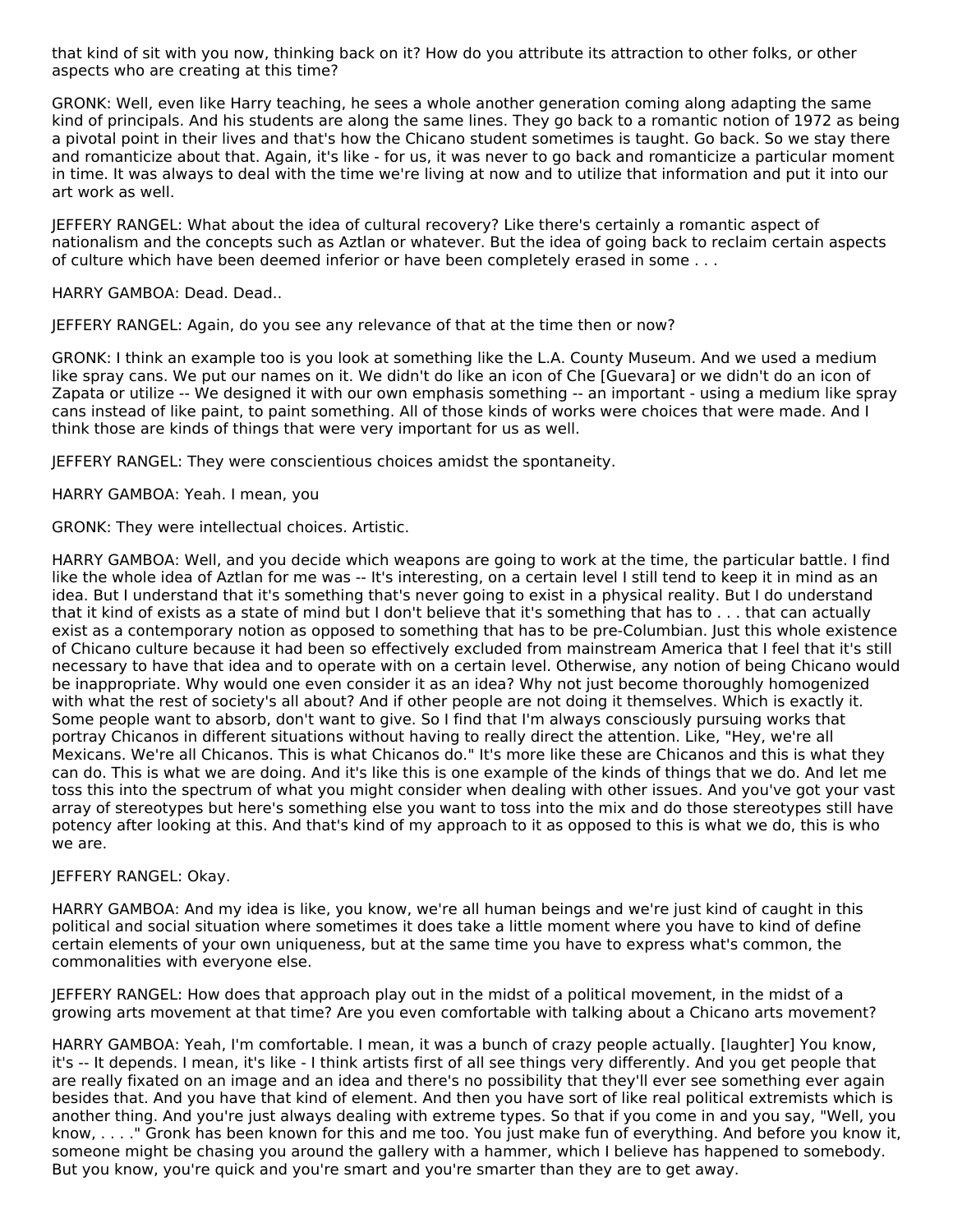JEFFERY RANGEL: . . . and you have your exits mapped out once you enter.

HARRY GAMBOA: Yeah, there you go. I think I mentioned that before where I always walk in and figure out where the three exits are, you know. And it's always a danger to really express yourself in a strong movement because you can easily be deemed to be the enemy or to be an agent of the enemy or to be someone who's not following the rules close enough. And if it's a really strong movement, one has to align themselves with whatever the party dictates, or whatever the movement dictates. And the thing is . . . .

GRONK: And that's when innovation suffers too. That's what Asco is about as well. Was it was trying to be as innovative or utilizing materials that most people disregarded or didn't pay much attention to. Like the human body. Those transformations. Different things that were taking place in our own lives, that we utilized, took from and showed it to the world.

HARRY GAMBOA: And basically where we grew up was a very conservative environment. Very repressive environment. Chicano culture was very repressive. But the Anglo culture was very open. So you have these two energies and then you want to do something that's new and different that doesn't match what everyone's doing. You're basically fighting a whole range of things, on multiple fronts and, you know, you stand up like a sore thumb. And if you're not really - Again, if you're not really sharp and creative and very quick on your feet and quick with your tongue, you might actually suffer the consequences of coming up with an idea that contradicts someone else's point of view.

JEFFERY RANGEL: What kind of consequences are we talking about here?

HARRY GAMBOA: I mean, literally getting beat up. Literally getting arrested. Literally getting slapped by someone you don't even know. And I believe East L.A.'s always been kind of like that, where the community kind of like polices itself and just simply by seeing someone that's not dressed a certain way or acting a certain way, anyone is free to condemn that person and to put that person into line. And there's a million examples of that. And for instance, I'm sure you'll find in East L.A. that you'll find certain groups of people will never go there because it could be due to racism or certain kinds of people won't go there because it's . . . certain level of prejudice are just immediately punished. So, certain rules do not apply. You're just not all that free there. It's just like the fundamentalist movements. Very strict. And so you always have to be aware that someone might be around that's part of that kind of thought pattern and is going to really take it upon themselves to execute whatever . . . whatever punishment is deemed necessary to get you back in line.

JEFFERY RANGEL: It seems to me the repressive energies and the oppressive energies coming together, it seems to me in some ways an unlikely place for creativity to emerge. And then on the other hand, it seems like the first kind of place that it would emerge. I'm wondering how to make sense of those.

HARRY GAMBOA: It's kind of like -- you know like arc welding? It's where you've got these two pieces of carbon and then you have the electrical spark in between. And that's it. That's where it happens. It's like when the hammer hits that rock, there's that spark. It's the least likely place you're going to find something that's beautiful and shiny and it goes off in a different direction. And I think that's what we were. We were kind of like that.

JEFFERY RANGEL: One of the things that has surfaced for me in terms of maybe the direction of where that spark has gone, I've seen both of you have either been associated with or have done some type of work in the setting of a cultural center like Self Help or LACE or something like that. I'm curious what it means for you to create in a space like that? And the differences of a space like Self Help or LACE or if there's other museums or galleries that I'm missing versus on the street or something like that?

GRONK: Well, you utilize for as long as you can a particular space or occupy it for a moment in time. And in my case, perhaps Self Help Graphics for maybe six months was a place where I did things. After that, it's a place where I will not go back to. [chuckles] Because you just don't feel comfortable within that situation. And I think it's the same thing with LACE also. It was like I was there for maybe two years, two and a half years, and then left and went on to do other things beyond utilizing that space. And in the same way, today, I'm inside the museum situation for perhaps three weeks, two weeks, and then I'm gone and don't return back usually to the space. Maybe document or to record the piece that I've done there. But in many cases, it's temporary. And those have been like sort of the issues with my work anyway, the temporal nature of things. But a scenario with Self Help Graphics is that I was there to utilize this space for a moment in time. Felt uncomfortable in that situation, being there. And moved on. And that was basically what Self Help Graphics means to me. I see it doing several good things. Producing print work and things along those lines. But I think also their agenda and mine are a little bit different. I don't think they really pursue more aggressive kind of work. I think it's like you know they sort of feel that perhaps they're the guardians of their particular community. And so what goes up there is usually what's permissible in a lot of ways. And that's fine if that's what they want to do. But I think for me it was to go in and utilize the space for an amount of time and then move on and not go back.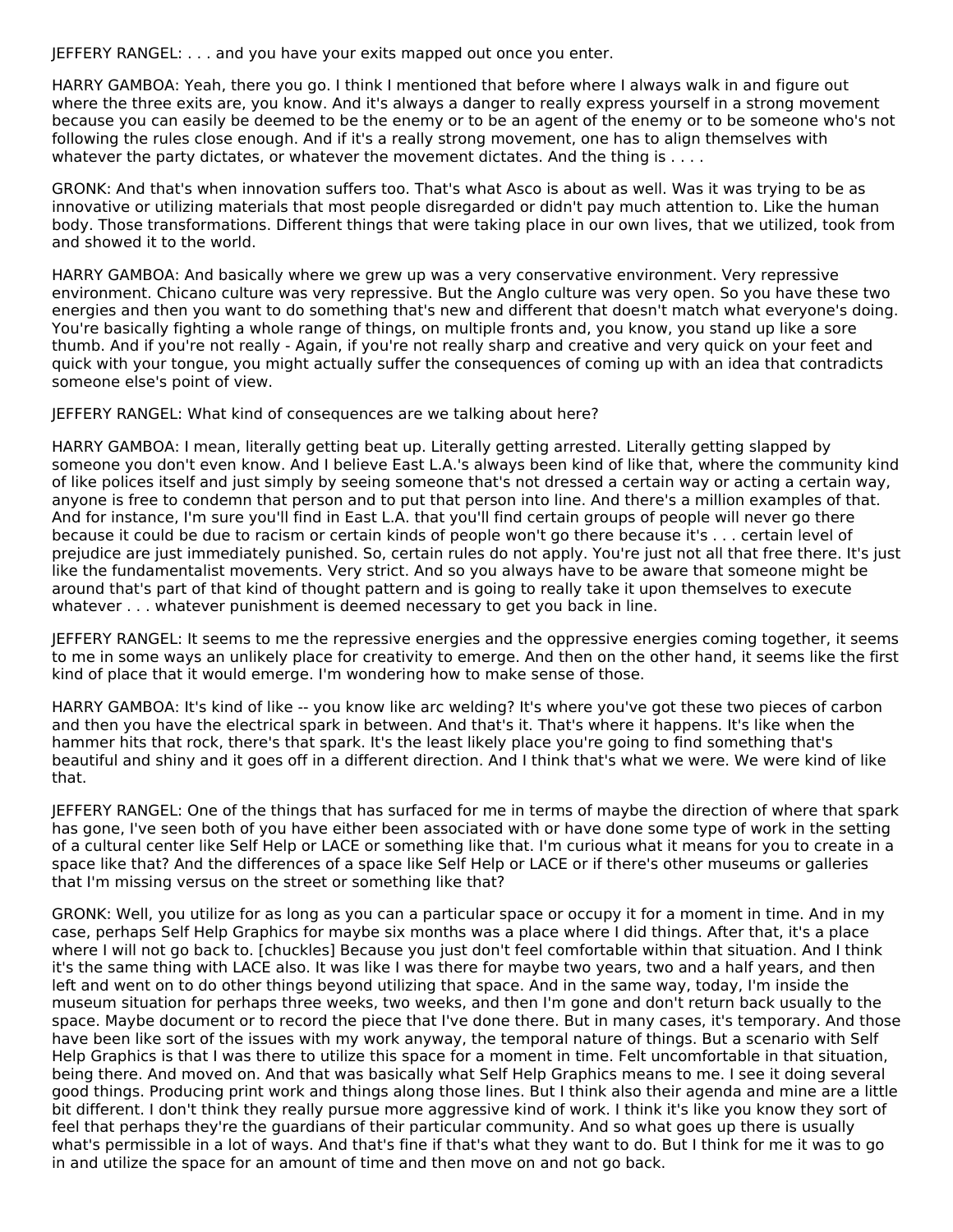#### JEFFERY RANGEL: What about yourself, Harry?

HARRY GAMBOA: There's never really been any permanent connection that I've had with anybody in the field like an institution. My relationship with Self Help Graphics is probably even less than Gronk has had. I remember having a show once. I think it must have been in maybe 1980 or something. And I was offered the space for a week. And that was it. You know, we have a room here and if you want to use it, you can use it. So I showed Polaroid photographs. And then that was it. And then we did - I think in the early eighties also we did a performance piece. And I believe the nun that was operating the place got very upset about it or something. And said something. So I just never went back again really to work there. I think my problem has always been with institutions which I still find - I've just had the unfortunate situation happen because, maybe because I've worked in a lot of non-profit organizations and I know how they work. I've never worked in an arts organization but I've worked in a lot of social service agencies that - For instance, you'll have Gronk go into an art institution just to go look at a show or this has happened to me. They'll photograph you and somewhere along the line somebody gets a copy or they construct a biography on you. And then they'll put your name as well as images of your work and they'll apply for a grant and you'll never see a dime. Or they might get \$150,000 and offer you a \$100 fee to go and lecture there. But the whole premise is all based on your work. And so I do believe that I have had that situation happen probably with the various arts - I won't even mention their names at this point so I'll prevent myself from getting in trouble with them. But it's probably the two well known Chicano based organizations in L.A. as well as maybe one that Gronk was talking about. Something similar like that has taken place. As well as for instance theatre organizations. Unfortunately that has happened to me also where the premise is they want to see your work, they want to look at it. They send it off and you get .005% of the gross. And they look at you and you represent a lot of money to them. And yet, they're not about to let you know what's going on. And so I'm very - I keep my distance from certain organizations. And if I do, it's all on a very contractual basis. And I just have had bad luck with institutions as well as a couple of artists that are out there, none of which are present. But a couple of artists and a couple of individuals who have also have that nature about them.

JEFFERY RANGEL: I'm wondering how, given that history, how, those relationships are out there - and at the same time, there's a level, there's a narrative of Chicano history, Chicano art history in particular that's being constructed as we speak, literally. I'm wondering how you relate to those narratives that are out there? While at the same time knowing that there's another level to that history that for various reasons can't be spoken or you don't feel comfortable speaking out about. It's sort of in the same way that your name or your work, the both of you, gets written about or gets used by an institution when you either don't authorize it or it's a version of the history that's inaccurate. How do you negotiate that right now?

GRONK: What are some of the narratives that are being . . . .

HARRY GAMBOA: What the hell are they saying?!

JEFFERY RANGEL: You guys know what that's about. I mean, about these competing sensibilities in during the sixties and seventies, about the role of cultural centers being developed at that time. About the role of nationalist aesthetics versus competing aesthetic ideologies or sensibilities. About the role that the Chicano artists versus mainstream institutions like LACMA or the Smithsonian or the Getty or the Whitney and things like that. You know, I mean, there's different ideas out there right now about what Chicano history is and Chicano art history is in particular, and how you as individuals and Asco as a collective fits into that. When there's these other unspoken but very lived and real histories circulating out there right now. How do those two levels co-exist and how do you feel about that? Does that make sense?

GRONK: That makes sense.

HARRY GAMBOA: We're pointing at each other. [laughter]

JEFFERY RANGEL: You're pointing at each other!

HARRY GAMBOA: I actually believe that it's really unfortunate that we don't have more artists out there because I've actually known a lot of people that have seemed to be really talented and really bright and they seem to be gifted and the one thing they don't have is personal strength to pursue it. They're kind of weak in the sense that the slightest hint of disappointment in their efforts or any kind of criticism, they shut down and that was it. They did it once and it's never going to happen again. So we lost those people. On the other hand, there's probably a lot of people out there that are probably very brilliant minds but they realize that there's really no money in the field and they can't make a living either talking about art or researching. It's not rewarding financially enough for a number of people so they go on and do something else where if there was more of an actual . . . of an environment where people could survive by dedicating themselves to Chicano culture, I'm sure we'd have a wide spectrum of different individuals participating and, you know, like almost any culture has regarding their own field and their own work. And on that level, the whole idea of Aztlán plays again because it's kind of like a nation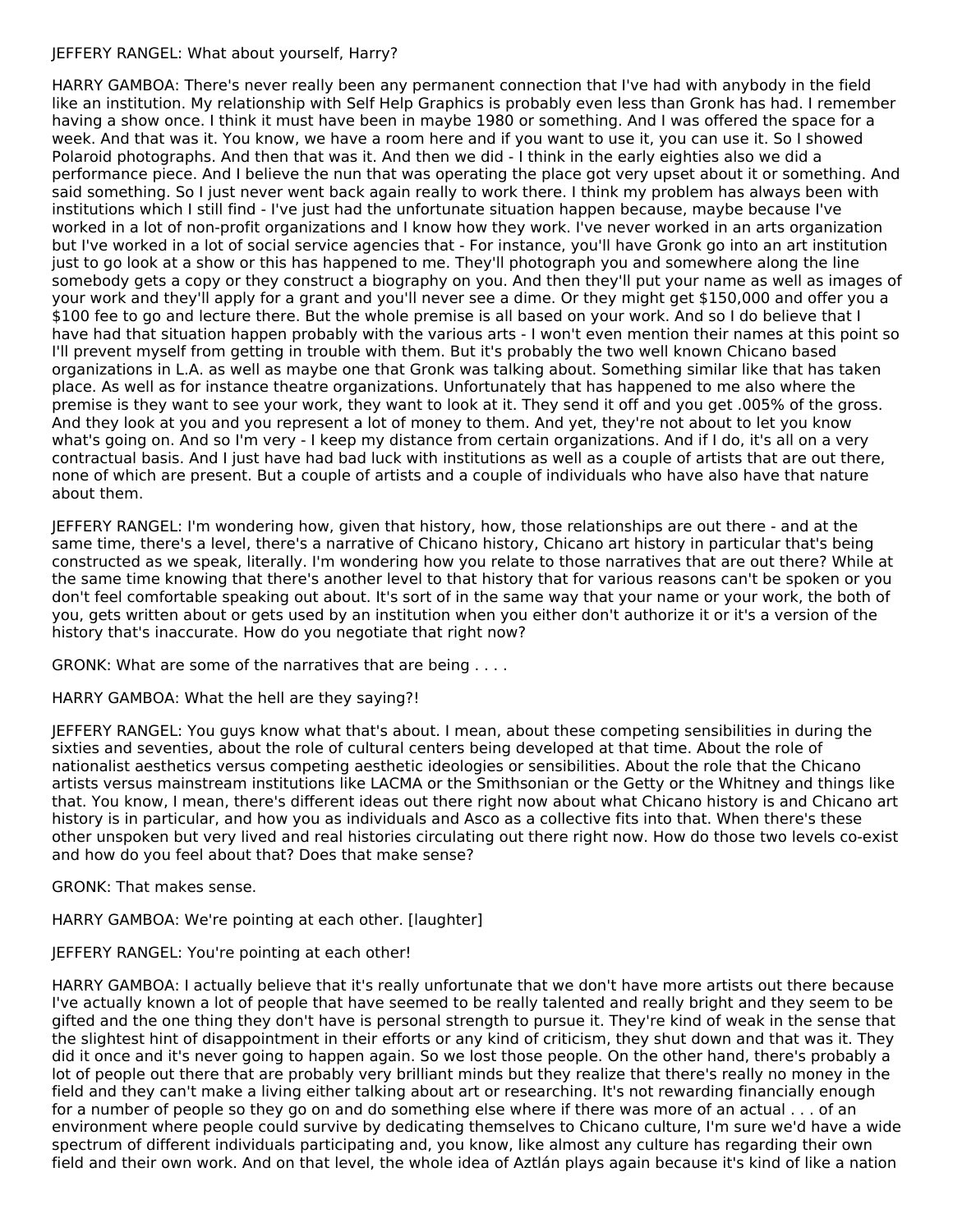that doesn't exist. It doesn't have any of the support system, yet it does have certain elements of it that does exist. And that's some of the producers of the culture, for instance.

#### JEFFERY RANGEL: Right.

HARRY GAMBOA: But yet, the mechanisms to maintain that appear here and there. There's not a cohesive group and sometimes it almost has to be at sort of being funded by other agencies that see this void, this vacuum. So for instance, something like this taking place here today. There should be somebody out there who maybe represents Chicano culture funding such a thing. We live in a city where we have a Latino museum. It's been published in the L.A. Times and this and that. And you look at the place and it's an embarrassment to look at just from the exterior. I don't believe it has any level - I mean have absolutely no respect for it as an institution at this point because I haven't seen what they can really offer. And an institution as an inanimate group of people putting something together, it just hasn't proved to me that it's worthy of real consideration. But to live in a city like Los Angeles, where we really do not have any viable world class institutions available to us speaks to the lack of organization, speaks to the lack of power and also speaks to the lack of self awareness that we have that we could actually have much more directed towards ourselves and at the same time - Let's put it this way, focused on ourselves and directed towards the world. And it's just not there. It doesn't exist. I mean, what we have in a city filled with giant skyscrapers is we have Olvera Street which is this touristy thing and you turn every toy upside down and they're all made in Asia anyway. So, we don't really have very much that we can see as our own institutions. What we have are, again, maybe - how should I put it? - relationships that are more personal that exist and maintain the fabric of what our society's about. And so what's being written about us is one thing and then what circulates by rumor and innuendo makes for a very compelling story, but someone has to write that down. And the whole idea is that the minute someone writes that down, it will . . .

#### JEFFERY RANGEL: It's contradicted.

HARRY GAMBOA: Yeah, it'll become a whole other thing. But it does operate very similar, I believe, to the novella aspect of it. There is a current that's going there because everyone does know each other and everyone has had these different kind of interactions where if one were to see the entire narrative, the personal narrative - well, it's all weaved together. There is a connection. And it's very personal. It plays out like big opera, you know. And some of us . . . .

GRONK: Asco have become sort of like their own icons and myths. And to me that's an important part of it is that it's myth-making.

JEFFERY RANGEL: Can you spell that out for me? [aside] Something sweet?

HARRY GAMBOA: I'm okay.

JEFFERY RANGEL: You're sure. A little chocolates. Hey, there you go, there's the police. House arrest! [laughter] You'll be set free, Ed.

GRONK: One more week.

#### JEFFERY RANGEL: So what do you mean?

GRONK: Well, how different people like you mentioned interpret us in many different levels, in many different ways. People have - They've created like myths or they've created - There's things about them that they've generated or the work that they've produced is more conceptual in nature. And so in a sense, that's . . . it's creating these myths, sort of adopting certain kinds of ideas about who we are and presenting them to a viewer or to an audience. And some people think oh, it's a lot of bullshit. Or it's a lot of work that's not concrete in a sense. And I think you know like a lot of accusations get thrown around or people write about certain moments in time. And what we rely on is a lot of the stuff, even talking earlier, has been documentation. It's been those transformations. People can actually see like you know the evolution of these people and their transformation as they even age and go into different age time frames in their own lives, in their own personal lives. And so it's like again creating these ideas, notions about ideas. And I think those are kinds of things that it wasn't just necessarily getting a canvas and painting something on a wall or a canvas but it was utilizing other materials, other different kinds of things. For myself, I said in 1985 that I did a show at MOCA. And what happened was what happened was that I did a painting at MOCA and that painting was the size of a football field. But I realized afterwards that I said I wanted to paint. Whereas before that I had mostly done more like with Harry the more conceptual photographic pieces, performance pieces, doing things on the streets. And then all of a sudden, it's like, "Oh! Now I'm a painter!" It's like, you know, I just attached a label to me. And I became something else. And I said, "Well, this is exciting. It's another kind of arena for me." It's like I had painted before in the past but that was never like the focus of my work in a lot of ways. And so now it was like developing a whole 'nother way of communicating . . . .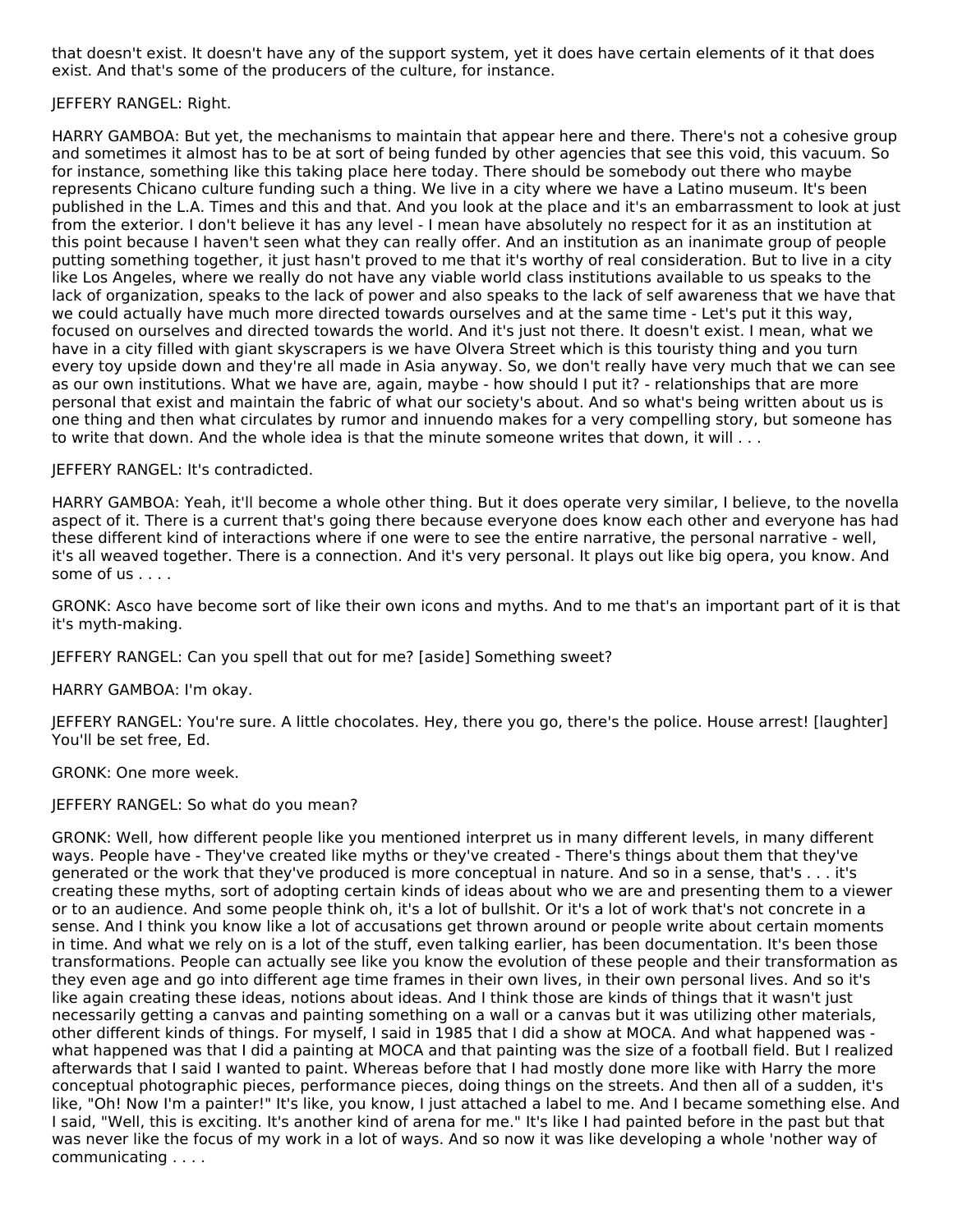END OF SESSION 2, TAPE 1, SIDE B

SESSION 2, TAPE 2, SIDE A

JEFFERY RANGEL: Tape 2, Side A, continuing with Gronk now and Harry Gamboa, who went to go get some sweets. But, you were saying . . . .

GRONK: Tormenta, she's a myth. She's not an icon. Like utilizing paint to create a character that can move through several different spaces and sites. Oh, here comes the sweets.

JEFFERY RANGEL: We're going to get some good interviews with all that sugar!. . . [bad mic sounds] But what myths do you think have been created about Asco that are productive? Or that you're looking to shed?

GRONK: Well, it seems like the perfect example is three guys using a woman, Patssi. And it's sort of like I think that was like . . . that's kind of like perhaps in some people's notions, "Oh, you're taping a woman to a wall. It's oppressive." There was like all of these different kinds of things that have . . . you know, over time people look at an image and create their own sense or take on it as to how somebody was used or misused.

HARRY GAMBOA: And also in reality, he taped Patssi Valdez and Humberto Sandoval to a wall at the same time. But the only image that's really gotten popularity is the one of just Patssi with Gronk.

JEFFERY RANGEL: Is there documentation of that? Where there's Herb and Patssi side by side and the photos get cropped?

HARRY GAMBOA: Yeah, there's film footage and it's just the one that . . . you know, there's Super 8 footage of that.

JEFFERY RANGEL: So people are just going to -- I mean, how do you feel about that? When people just . . . cutting of on parts of it?

GRONK: Well, if I were to dwell on what other people thought of who I am and what I do, it's like I would probably stay there and not go any further than that. So, it's like Harry was talking about earlier about people being hurt by criticism and then they just stop and don't create. It's like if you listen to all of that stuff, you're not going to be creative. You're not going to be able to take your work any further than where it is.

HARRY GAMBOA: And that's a real strategy actually by many people to stop competition, to stop a point of view is to hit people where they feel might be vulnerable. And some people are very susceptible to being stopped. And I'm sure different artists, different people - you go through various phases where you confront something, it's very traumatic and you have to kind of go beyond it. So, when people are consciously trying to put you down, that's also an effort to - That's something you actually have to always deal with. I had this show once in I guess in was 1982 at Cal State L.A. And it was, again, the same kind of thing. Someone offered me a space. I worked somewhere else. I was able to generate a total of sixty different images. I was going to do this big show. And Willie Herron's band was going to play, the Los Illegals. And I don't know where, I got some money and I made like 100,000 flyers. I passed them out everywhere plus the school was going to mail things out. And when the opening came out, there was like literally thousands of people at this show. No criticism whatsoever. No art critics showed up or anything like that. But literally, thousands of people showed up. And then at the end of the show, a big line formed like when they do the rhumba, you know? And what it was was everyone giving me their opinion. Some people said, "Hey, you know, you're a total asshole. I hate this picture." And then the next person said, "Oh, I love this picture." And then the next person says, "Well, you know, you're not a Chicano man because you show this stuff." Or the next one is like, "Well, you know, how can you consider yourself to be an artist when you're showing pictures of Anthony Quinn?" And the next one is like . . . and everyone was - And it was like . . . it was pro and con and I believe the majority was like kind of con at that point. And then the place emptied out and I found myself walking home alone that night. [laughs] And it was . . . that in itself was kind of interesting because I found that it had generated such a response in people but it was very hard to take - both the compliments and the disappointment - and I think anyone else probably would have just thrown their camera, thrown it into the trash can, you know, one way or the other. But, I found that it was almost like just an extreme example of something that I had always gone through because people always feel like they can go up and tell you what they think about you and how you're conducting your life and how you should change. And again, and if you're not really again like sort of a really . . . have this sense of self esteem in yourself and a certainty about what your vision is, then people will deflect you. And it's only the few who maybe you might truly respect their point of view who might actually have a suggestion that offers you something. Or they might just show you something that's there. It's never because they're going to try to force it down your throat. But it's a suggestion. And maybe you get to see something you've never seen before or think about something a different way before that you never thought about before. And that might cause you to change. But there's just - I still hear it. I have people all the time that tell me I should do this or that.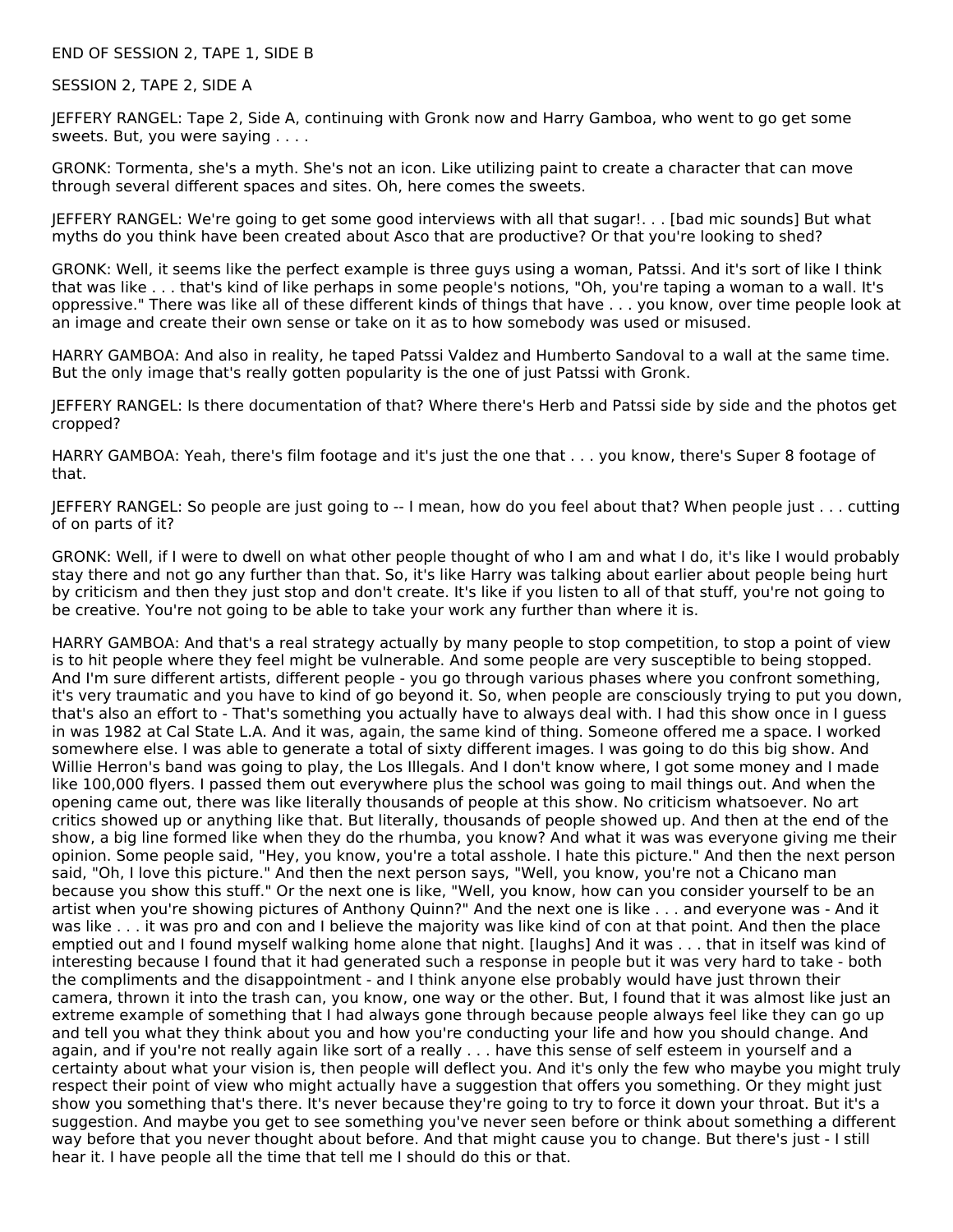JEFFERY RANGEL: Have there been moments with feedback like that or personal changes have marked a new direction in your work? Or do you feel like your work has been more of kind of a consistent trajectory and that's about your vision or about things you're compelled to write or look about or discuss your work?

HARRY GAMBOA: Pointing at each other again.

GRONK: What was the question? [chuckles]

JEFFERY RANGEL: Just about the way that as an artist you put yourself out there, people feel like they can comment on your work. Does that ever really manifest itself in an aesthetic change?

GRONK: I think you can question things or maybe look at something anew and that way, it feels very helpful. Or somebody will see something and have their own opinion about it that you may not have seen in your own work. That can be helpful. Those are the kinds of things some people interpret your work a certain way. Because they are coming in with a completely different way of seeing, a background and things. So it's like those people contribute of course to your armory, to your taking in of information and the more information you are able to intake, the more you can give back. So it's part of the learning experience is taking that in. But then there are times when it can be very harsh. I mean, I did that painting of MOCA and it was called like a swashbuckler approach to painting with a little Bullwinkle thrown in. I think it was done by somebody that I thought, well, you know, is a good writer. But had I gone away from that hurt or damaged forever I would have not continued doing what I was doing. But it was not allowing that to happen. But sometimes you know a lot of criticism can be warranted. I think that's important. I think even with the work Harry's been doing there are some pieces in the book that I gravitate towards more than others. There's like certain things that I feel I've achieved that's just perfect the way it is. Then there are other things that are a blank time. [laughs] A moment there where it's just like a repeat what I had already read that was much more full or more structure, just solid. And then it was just a repeat. But then for me the important thing is not to judge, you know, a person's work by just one piece. It is to see the body of work. Look at what the person has produced, as opposed to just judge it by one or two things a person has done.

JEFFERY RANGEL: That's interesting that you should say that as regards to the book because in the last interview, you were kind of referring to the book as a swiss cheese effect. The hole was greater than the whole. I'm wondering in terms of feeding off of one another, like you were saying that critics can get you to see things differently, is that the kind of - I mean, I know you collaborated with Chon on the book. I'm wondering if that's something that's been consistent in both of your works in terms of your creativity in terms of collaborations, beginning with Asco and kind of - I know you've been involved in a lot of collaborations and the foto novellas are really about bringing a lot of people in to kind of see what happens. What's the role of collaboration and feedback in your work in terms of developing as what you want to say?

HARRY GAMBOA: I don't know that so much is collaboration nowadays. When I bring in some people into some of the works that I do, it's more like dealing with what they call "free radicals". One never knows what one is going to get out of it. Whether it's a corrosive element or a positive element. It's very different and it's something you can't really thoroughly and completely control. But it makes for that exciting moment. Once you kind of focus on an idea of a concept that you want to create, I would say for most people they want to control every single aspect of it. And for me, I think I tried that for awhile, realizing that I'm just not capable of controlling very much. And I would rather play with the idea of the unknown aspect of it combined with what I do know. And that about closely reflects life, I guess. I guess for a long time I really felt like, "Yeah, this is documentary work. Yes, this is conceptual work." But pretty soon the documentary work started looking like conceptual and the conceptual started looking more like documentary and then they just merged. And even daily life, it's very difficult to discern what's real, what's art, what's hallucination, what's dream, what's memory, what's now, what's then. And when I saw Gronk walking in, I really wasn't sure. [laughter] So, you know, I just assume it's all happening now. I just take it as that. And so I just kind of know that maybe I won't admit that whatever perception abilities I have are breaking down. I think they're more like just allowing more to come in and have it participate as the overall experience. So I'm not too concerned any more of what is unreal, what is real, what is true and what is untrue. My whole purpose with much of what I do is to generate the effect that I would like to have. And that is such an intangible kind of thing that I only know it when I see it or hear it because I see the response in the person. And okay, or even in me. And that's what I got. And it kind of mirrors what's on the inside. So I don't think I could even put that on paper at all.

JEFFERY RANGEL: Is there an effect that you've been striving to achieve more consistently than others?

HARRY GAMBOA: Yeah, I guess in my case, it's I'm trying to explain . . . I'm trying to explain through my work that, "Hey, this is kind of how I perceive things. I would just like you to know how I perceive it. This is what I saw. I'd like you to see what I saw." And I know that by doing that, I offer an option for others to possibly see things that way as opposed to "This is what you must see". And you know, you were mentioning earlier like what is it that's really changed your point of view and this and that. And I think what really has changed my point of view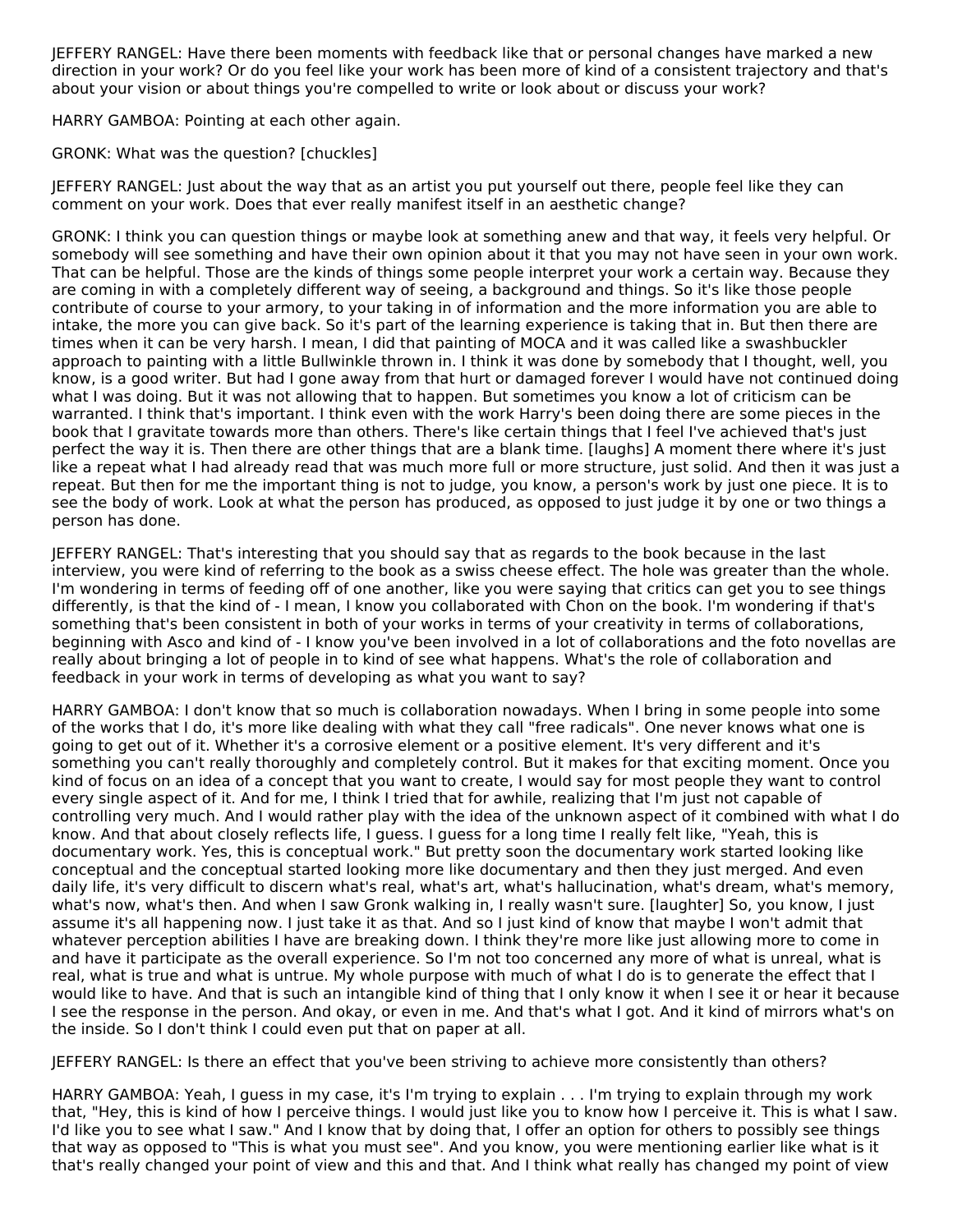has been probably both of my children have played a big role. I think the kind of social and personal damage I created as a result of my behavior and my lifestyle in the early eighties - which I won't mention any names at all - played a big role in determining how I would view the nineties. Because I think maybe the early part or the mid-nineties is when I decided I wasn't interested so much in the whole destructive element of things. I used to really like that. I think I'd have to agree that I would pick fights for instance with people just to see what would happen. Not physical fights but sort of this verbal. You know, I was interested in vendettas. A very powerful notion. I'm not interested in those at all any more.

JEFFERY RANGEL: How would people respond to that kind of energy? I'm sure in different ways. But ...

HARRY GAMBOA: Yeah. Some people shut out. Other people really want to fight. Other people go out of their way and will really try to damage your life. And they'll throw booby traps wherever they're at. And I find that I'm not interested in fighting at all with anybody any more. I don't want to fight. Not because I'm tired of fighting, by the way. I think I don't want to fight because I realize it's not an effective strategy for me any more. It's not something that's beneficial to me or anybody else any more. I don't think I can offer any benefit to any one by me fighting with others at this point. I'll let other people fight. But I know all about those kind of strategies. And I think I've been using it more in the work. I want to show it in the work and sort of talk about the futility of certain levels of that kind of attitude. It has broader implications, global implications actually. I understand what it's like to be very entrenched in a particular idea and then counter someone who also has that point of view and to try to win them over. And if you can't win them over, you must destroy them. And ...

JEFFERY RANGEL: That's what the impulse to fight was, where that was coming from before?

HARRY GAMBOA: Yeah. But it's something that was a learned thing. Something that I learned on the streets. Something I learned from TV. Something I learned from my relationship with school. Something I learned in the whole process of being indoctrinated or acculturated or assimilated. That's the process. And also the process of growing old, older. Your body goes through that too. And your emotions go through that. So I think I've tried to be more in tune with that. And where I mentioned my children is like my son for instance. It was my son Diego, but with my son also came along an entire family of all these cousins. Young kids. Which became part of my life. And I could see within them a very - just in that small population of kids, they reflected all the people I grew up with. And now I have my daughter and with Barbie, it's the same thing. A whole bunch of little cousins. And it's like, wow, a whole new set of these young people. But wow, they're going to have to survive in this really complex world. And it's like I think the one thing I learned about children is that I view them as people. Which most people don't, I think. I see them as people. Even when I talk to them, I try not to talk - I've never talked a child as a baby ever. The minute you start talking to children as babies, they get used to it. And then they expect to be talked to as babies their entire lives. And that's why we have signs everywhere that talk to people like they're all babies. And we have instructions on everything. And we have rules and regulations that treat everyone as though they're babies. And you get people accustomed to that and they will not grow up and will not think for themselves and will not be willing to challenge authority.

JEFFERY RANGEL: So would you say that the creative work that you've done represents the linkage of the social forces that you're talking about and the emotional and psychological repercussions of their having - could you read the merger of those two into one?

HARRY GAMBOA: Oh yeah. I think a lot of . . .

JEFFERY RANGEL: Is that belaboring the obvious?

HARRY GAMBOA: Yeah, I think psychology plays a role in all of it. Like for me personally, I think a big thing that has always played a role has been dreams. Because they played such a major role in my life, the way I see things and the way I understand things. I always ask people, "What do you dream about?" And some people say they forget it but I'm just convinced that they must play a role in people, the way they evaluate things. And I'm constantly reflecting on whatever it was that I dreamed and what I see in daily life. And then it feeds into it. There's almost - It's also the same thing. You know, where do you break off that difference and for me, there's an overlap. So, it's very difficult to see where things begin and end sometimes.

JEFFERY RANGEL: Are you with us, Gronk?

GRONK: Yes.

JEFFERY RANGEL: I don't know if I want to pursue that, the dream line on this.

HARRY GAMBOA: Whatever it is you want to talk about.

JEFFERY RANGEL: How about -- Well, I'm interested in that actually. I wonder if you, Gronk, . . . what your relationship to the subconscious is in that way. Or do we not want to know?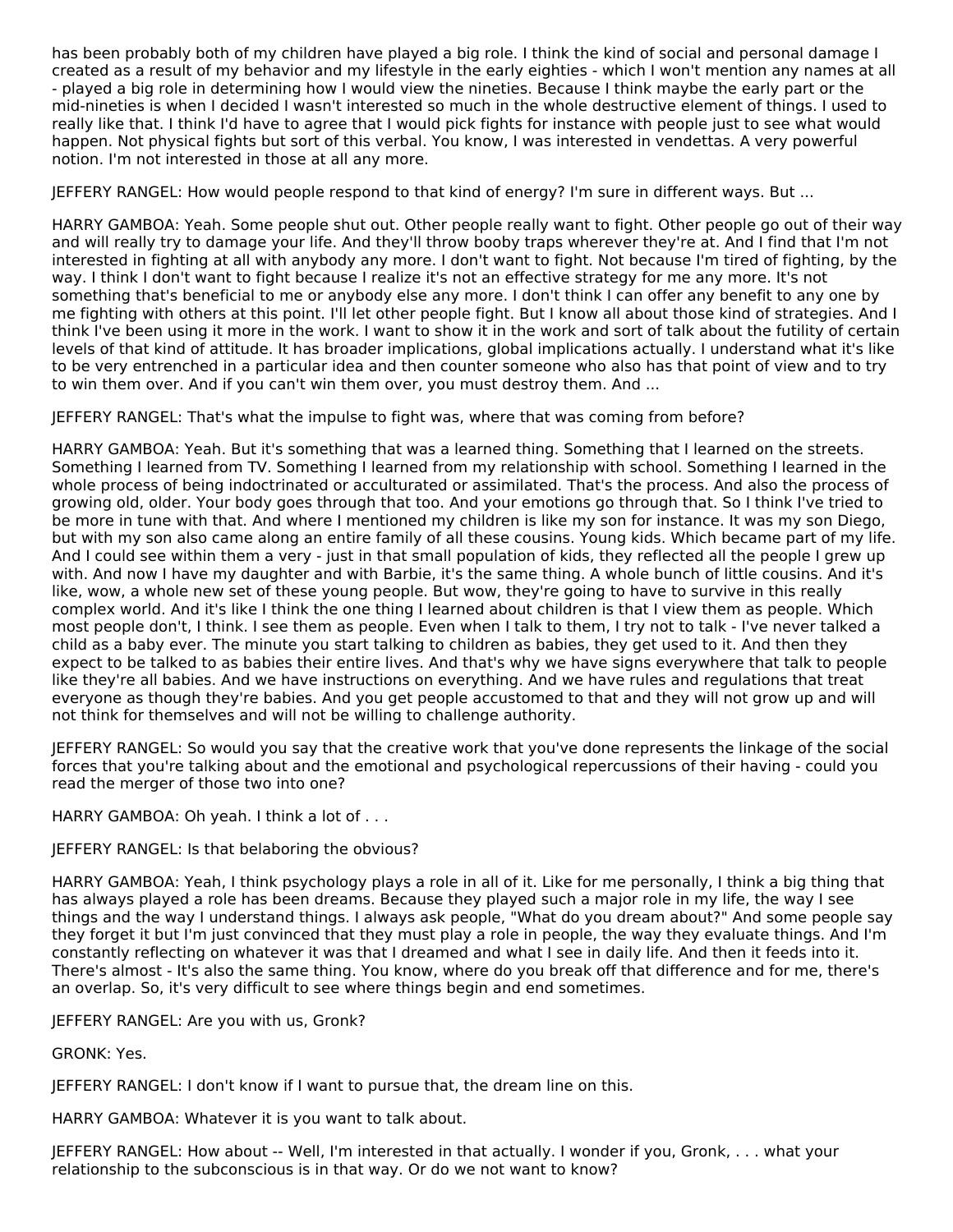HARRY GAMBOA: You don't want to know. [laughter]

JEFFERY RANGEL: All right. All right, then, tell me about how Asco came not to exist. What were the set of conditions that made it no longer viable?

GRONK: We have two different answers to that. [laughter]

JEFFERY RANGEL: All right.

HARRY GAMBOA: Just, wild energy. Maybe we could just leave it at that.

GRONK: My perception is that I think after working together for quite a long while and I think career shifts took place. For me it did shift again in '85 and it just all of a sudden, I was inside museums. And I'd been asked to show as a painter. And that's an individual kind of thing. To paint in your studio, to paint objects, it's not a collaborative kind of effort. And I said I'm going to do this painting. And I'm going to become this painter. And that takes a lot of it in a lot of ways, to focus in on doing just that. And I think for me that was an important element, was a decisive kind of notion, was that this is something I'm going to have to put a lot of time into. And I can remember each one - it's like whether it was marriage, whether it was a relationship, whether it was just things going on in everybody's life. That shifted us apart in a way. And it wasn't like such an abrupt thing. It took several years really for us, you know, . . . because look back at it now and sort of like figure it out. But at the time, it was just like these transformations that were taking place in our own lives, in our own notion of who we were as artists. And I think for me that was an important time frame for me to sort of devote myself to the notion of being a painter. And then there was like in '87 Harry wrote this piece that was performed at LACE, called Ismania. And that was sort of a rupture in our relationship in a way. So that's sort of like was another thing that took place. But, it was also - But there was these other forces for me it was being a painter. It's like, okay, well, I'd better concentrate if I'm going to do these museums and I'm going to do these kinds of ideas and traveling, doing on-site pieces. This is going to take an awful lot of energy to just do one show after another. And it was like, you know, for me an important break, in a way, as well. Intellectually and creatively, I think it was detrimental to me in a lot of ways. Because it was like somebody that I felt really close to in that kind of atmosphere of creating somebody that could think. [laughter] And sort of like sparks would generate on that and enter into my work in a way. So, I missed that aspect. The creative pieces that come from that kind of relationship. That was the thing that for me, was the more trying thing. But I think that was an important kind of break. With Willie and Patssi, it was different. Willie tended to be more a commercial kind of art idea. And his focus was developing his own design firm, a wife, kids, more isolated, a band. Patssi's in another relationship with someone else. Just like all these kinds of things and her focus was getting perhaps to become a painter. And that's an isolated kind of arena, just like writing. You're alone with that white sheet of paper or a plain white canvas and all of a sudden, put your ideas on the blank space. And so it's like a very isolated kind of thing. I think those contributed to, a lot to it. But I think also you learn from the experiences, the dynamics of working with people. And other times was when you got into collaborations with other people. It just didn't fit the same way . . . It just didn't work the same way. And there are examples where I've done things with other people and I just know that the combination didn't work right. The work is forced. Then there are other times when . . . I did a collaboration with someone and it was, "This is what I enjoy." This is the way I enjoy working in this fashion, where you're allowed to be creative. And so those were kinds of things that sort of broke Asco in a way.

HARRY GAMBOA: And I think my thought of it is that the litter got too big for the box. And some of the puppies got adopted and others went astray. But you know, as they say using that same metaphor, take the dog away and it's going to find its way home. So it's kind of like - I think that's kind of what's happened. Everyone went different directions and now it seems like within this next month, I believe we're all supposed to sitting at the same table for the first time in a long time. And hopefully it goes good. And we're no longer considered as a whole. We're a group of individuals who decide to work together from time to time. And I think it's - You know, Gronk's a very strong individual. Patssi has really developed her style. I don't know anything about Willie Herrón. I haven't seen him since '91. But I'm sure he's doing fine. So, it's . . . again, it's about what people write about. I will walk down the street and people will still say, "Hi, Willie. How are you?" And it's like I'm not Willie Herrón. Or the way people write about it as though it's Patssi, Willie and I and Gronk, we all have coffee every morning together. It almost sounds like we all wake up together like the three stooges. That kind of thing. And that's not the case. It's always been very individual.

JEFFERY RANGEL: Oh, that's good to know, that you don't have coffee every morning.

HARRY GAMBOA: Yeah. And kind of going back to the idea about Patssi being the only woman in the group and how maybe she might have received certain kind of treatment and all that. What can we say? Patssi contributed whatever she contributed as well as we did whatever we contributed. And people attached certain ideas to the relationship that she might have had with the rest of us since she was one-fourth of the group as opposed to having two females and two males in a group. So, whatever she has perceived her role or her relationship with everybody, I guess, that would . . .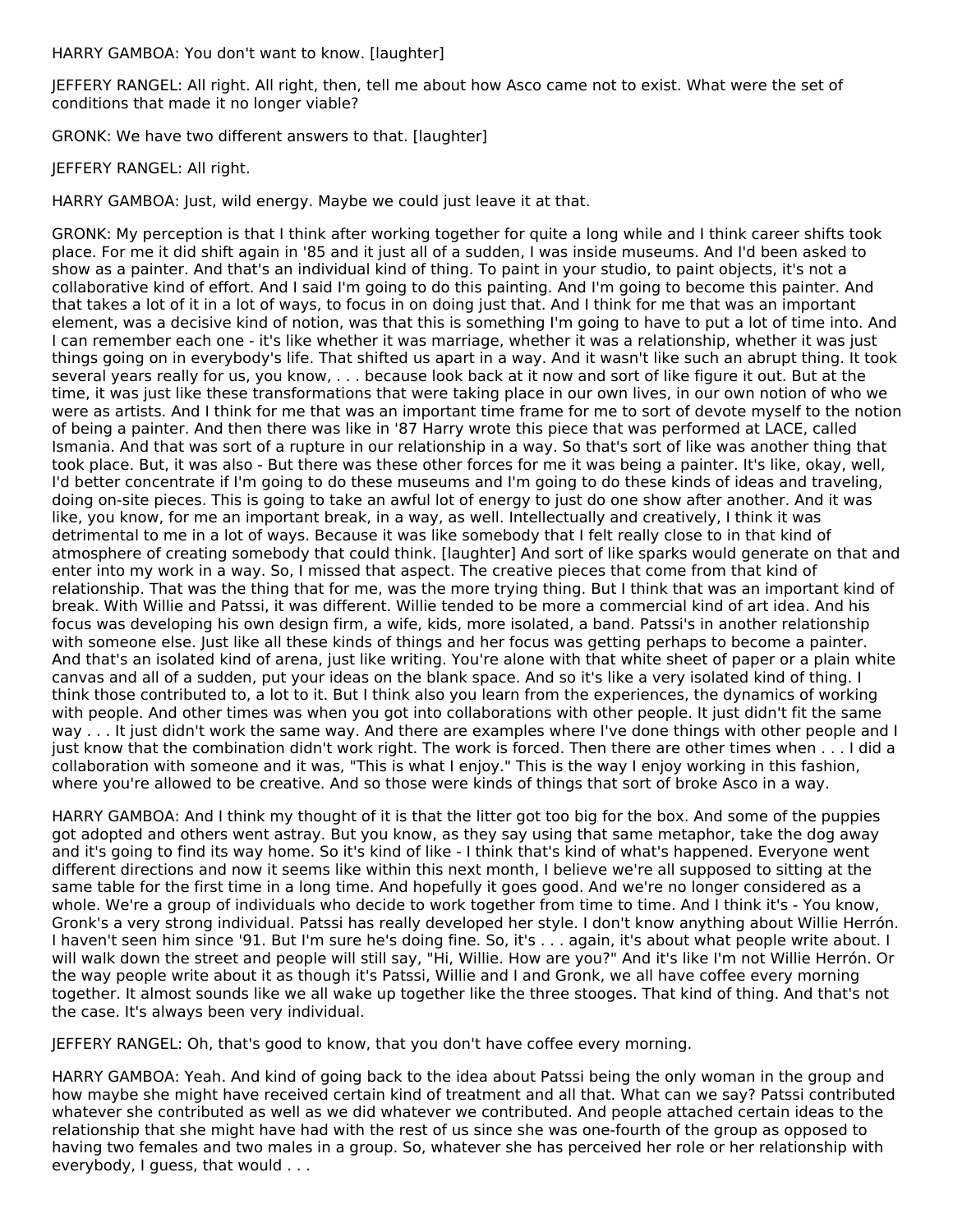JEFFERY RANGEL: We'll find out.

HARRY GAMBOA: Yeah, you'll find out. And then maybe we can hear about it. And then maybe we might be able to answer that.

JEFFERY RANGEL: I'll be the gadfly when you all get together. And say, "Well, Patssi said this." Let me flip the tape over.

END OF SESSION 2, TAPE 2, SIDE A

BEGIN SESSION 2, TAPE 2, SIDE B

JEFFERY RANGEL: Tape 2, Side B continuing with Harry Gamboa, Jr. and Gronk on April 16th. Kind of going back to the personal situation that led to everybody going their different projections, could you also read socio, political or cultural content of the moment that made the kind of work you were doing viable as well? Maybe not viable, but less - I don't know. Could you read those personal changes within a larger macro view as well?

HARRY GAMBOA: I mean, it's as simple as it was time for a change. And everybody was changing.

GRONK: Well, I think you can read it in the book for example. From '87 to a portion of the nineties is to . . . a change or shift in the work. And hopefully, it's good. I mean, it's like there's some elements where perhaps my own take is that it's not as strong as a lot of the other places in the book, perhaps. But for myself, there was also like . . . there was a lot of stuff that I was producing that I was again trying to speak in a medium that wasn't perhaps, for me, wasn't . . . the one that I really gravitated to the most. Mine was more conceptual, idea thinking. And to really like think about myself as a painter, I think I learned from '85 through the nineties how to paint. I mean, it was just like driving myself to use a medium and develop the language that I was using. So, of course, the work is in flux, in change. I was doing a big pop figures, grinning teeth, faces and stuff. And it was like, you know, I wore that thin. It was just like I wanted to shift and change a particular way of doing something. And for some people it's like that was your best period. Or that was your best moment. For others, it's like, "Gee, the work is evolving." Hopefully for myself it has evolved. But it means like certain breaks and certain changes in you, with society and things, your outlook on things. With progression in time, it will look slightly different. So hopefully it'll work. It's constantly in flux and changing.

HARRY GAMBOA: Yeah, I think I'd go the same. It's like you learn to fly but then you have to learn how to fly under different weather conditions or in a different level of the stratosphere. And you might not fly as well during that period of time as you're learning but you're adjusting and you're taking other things into consideration. And that's what it's been like. It's like when different conditions affect your life, suddenly you're doing other things in a different way and it affects the way you see things. For me the nineties have been really - I don't know if it's all that noticeable in my work but I believe probably the biggest change has taken place for me in the nineties. The way I perceive things and the way I look at things. And the kind of real - There's a few things I've done where it's a total about face in the way I see certain things and even the way I consider responding to certain things. And it's been difficult to maintain any real direct . . . a straight line as it were. But there's been so many factors that have caused me to consider many things. It's like Barbara getting sick. Going through a lot that she did and then having my daughter being born. The kind of employment that I decided to take on. That kind of fell upon me and I drifted towards thinking I wasn't going to be doing that kind of work. Just even the way I discuss issues with people and I think the ability even the way I tell a story has changed. What it is that I want to affect for the story and with images also. The whole idea of what the image is all about has changed too. And the meaning of it and the idea that - And I think my notion of time also has shifted. Obviously I have less time than I had before but I almost feel like I'm willing to invest more time in an idea whereas before I was always interested in the immediate response. And I needed something to get it all done in one shot. And I think that for me is a little bit different. My sense of duration. The way time affects my life is something. And also my understanding that I cannot force myself to be creative. It's only when it comes. There's no way to know when something's going to come. It just either does or it's not there. There's no way to force the issue at all. Where, I think before I was constantly banging my head, trying to force things to come out in which I would produce things which really weren't worthy of being worked on anyway. And so I attempted to destroy most of that but some of it has found itself in publication or people refer to certain things and it's like something I'm not really . . . I won't talk about them but they're there.

JEFFERY RANGEL: How about the flip side? What about things that you feel like really adequately marked periods of . . .an interest in an idea or a period of your life, are there certain pieces, certain things that you find that you can . . . "I'm really proud of this. This represents . . . this is a good piece that represents where I was at at that time"?

HARRY GAMBOA Yeah.

JEFFERY RANGEL: Could you put together a chronology like that?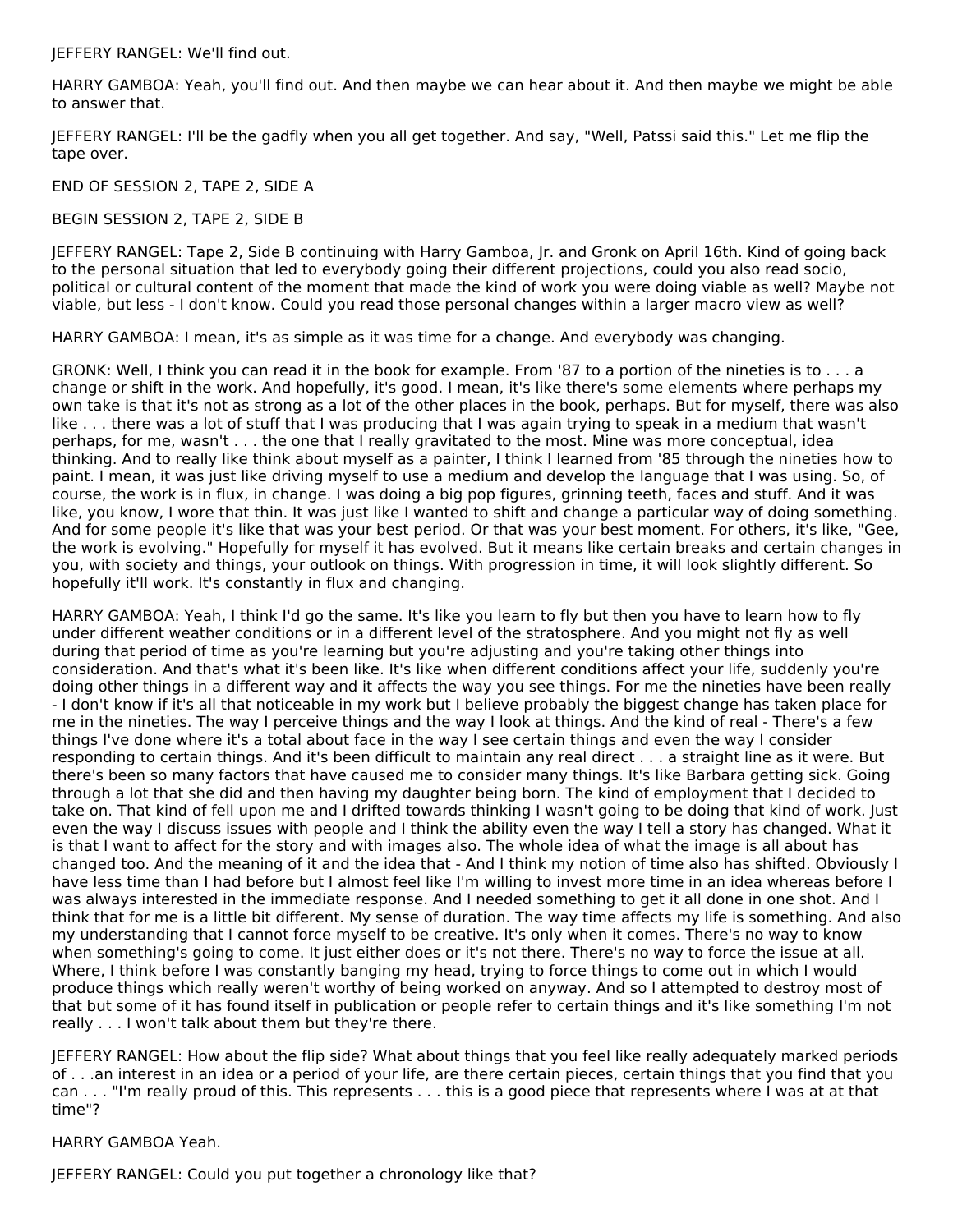HARRY GAMBOA: Well, I think a lot of the different images from Asco were really great because they involved a lot of different energies from a lot of different people, the group. And I don't think we all realized how young we were. That's the one thing that now I can look at, especially because I see some of my students and they're as young as we were when we were taking those pictures. And they all look like babies to me! And also that sense of that at that time, not even having absolutely no sense of future, that it would even extend into this period of time. So, I think certain images from that point -- I think the photograph of Patssi, it's kind of one of those images that really exemplifies the whole idea of how I've taken photographs and how they come to be and the real story behind it was that it was a hot day. Patssi and I were just hanging out that day. And we went into her garage, this little old wooded garage, where we had done a lot of work in the past. And I don't know, she was just there and her mom was in the front house. And I just kind of saw Patssi for a second and I said, "Wow, Patssi, . . . ." And walking in I'd noticed this banana tree. I went outside and I destroyed this banana tree and I got the center leaf out. Because it seemed like it was almost as tall as her. And it was a very destructive act. But I said, "Patssi, why don't we take a picture of you with this?" And she started doing things with just loose pieces of fabric and that's all there is on her. Just these different layers of fabric. And it was just a sixty watt bulb that we used. We shut the door and a little, just a hanging bulb off of a cord. And I was just kind of practicing and then we shot this image. And it's like the one that's been everywhere. And I think that image was one. And then I think the other piece that I think was really a good piece that . . . like another point was the piece Jeffer's Jinx, in which Gronk and Herb perform this piece. And it was the conditions in which it was created, it was one of my first ventures into dealing with institutions. And that institution, it was a bad relationship and a bad situation. And I tried to make the best out of it. And I developed . . .

# JEFFERY RANGEL: LATC?

HARRY GAMBOA: Yeah, LATC. And it was the opening season. Their relationship to me was very non-relationship. And actually very rude to me, these people. As a theatre itself, it was rude. I'd have to say that a couple of the people that were involved there were nice and supportive. But the institution itself was not supportive. But we created this piece and it went off really well. It was a very limited run. I mean, four performances only. But there was something there that Gronk and Herb were able to pull off. It just was momentary but it kind of really encapsulated a certain period of time.

GRONK: That was in '85.

HARRY GAMBOA: That was in '85.

GRONK: That was the same year that I was of MOCA doing the large painting.

HARRY GAMBOA: Yeah, so, and then I guess the other piece that I really -- right now I'm taking a break because I haven't had a camera in a year. But I'm going to complete the work is my series the Chicano Male Unbonded series which I feel is, in terms of my photography, that is a project I do want to complete. And I see it as a documentary project but I also see it as a conceptual project. The concept being that I want to show these different Chicano men as a group but also show them as individuals simultaneously in which we'll catch their fashion statement, their personal stance. There are certain elements that one can tell just by looking at them what kind of image they portray. I also like the idea, the concept that it will address notions of how the viewer might have pre-conceived notions as to these men, who they are, whether their levels of prejudice can be sustained over a hundred different images like that, or whether it will be intensified at the end. And so, that's kind of like the long term project. I believe I'll probably finish it by the year 2001. At that point, it'll be ten year period. Certain individuals I photograph once and they're perfect. Gronk, for instance, I photographed him once. Perfect image. Max Benavidez, I believe I shot him five different times. There's one image in my book. But I believe Max is going through changes in his life right now that I may have to actually re-photograph him before I come around to the final product. Humberto Sandoval, the same thing. His image is just strong. But other people I've had to re-photograph over and over again. And other people, I only had one chance to photograph them because they died, like Gerardo Velasquez and Jack Vargas. A couple of people that I wanted to photograph died before I was able to photograph them. And I think I mentioned, I'll be the last one to be photographed. I'll be number one hundred. And Jeff, you know, you'll be there and you can write about . . . we'll give you a reason to write about it. And in terms of writing, I kind of feel like I haven't really written what I want to, what I probably could say would be it. So it's not here yet.

JEFFERY RANGEL: Have either one of you ever had the ideas of doing a biography?

GRONK: [laughs]

HARRY GAMBOA: Yeah, Gronk has. He threatens to write it! [laughter]

JEFFERY RANGEL: He's holding it over your head.

HARRY GAMBOA: Too many people are still alive! [laughter]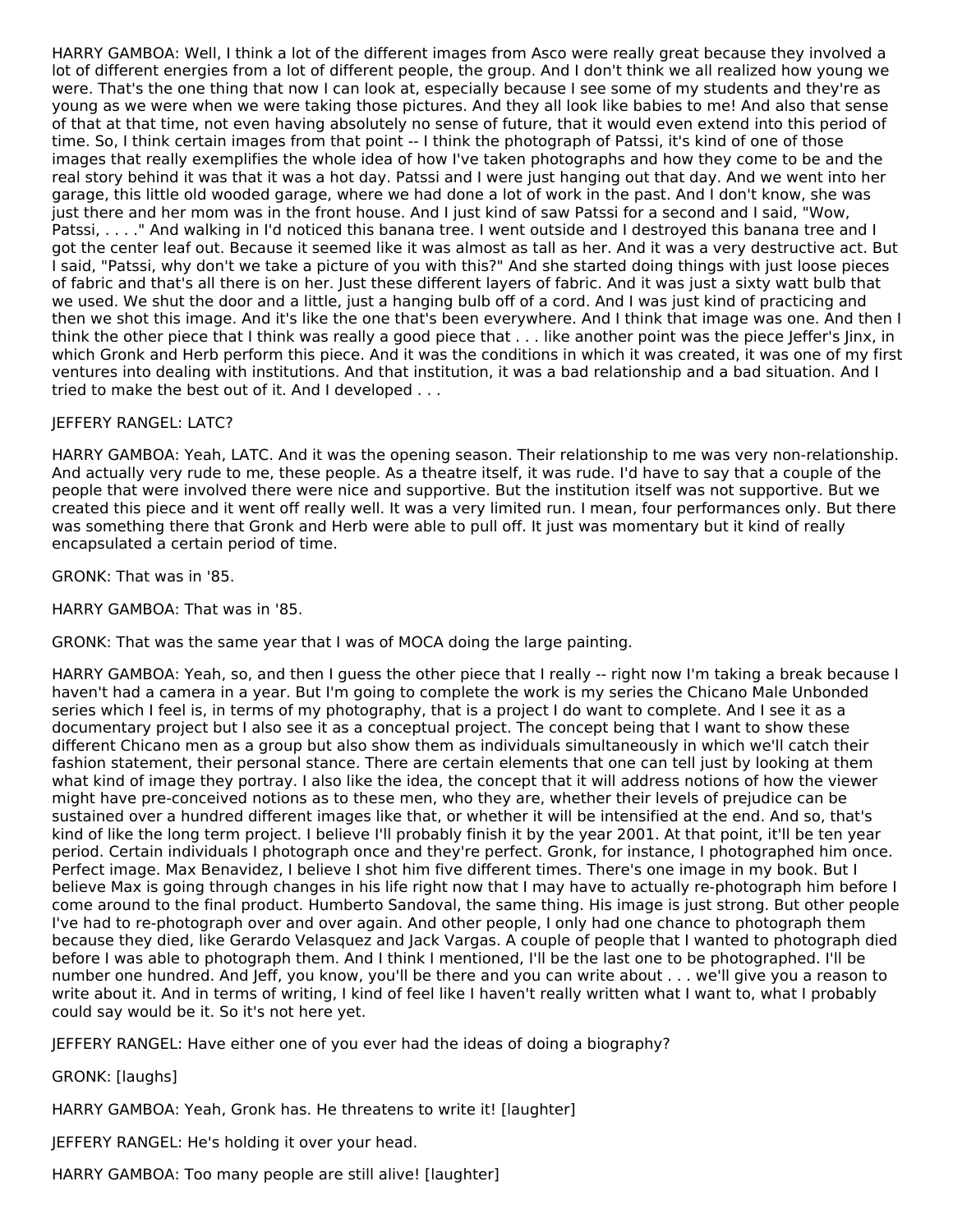GRONK: And enjoying successful careers.

JEFFERY RANGEL: How about a feature film?

HARRY GAMBOA: We don't want to transform normal people into assassins.

JEFFERY RANGEL: Let me change gears a little bit and ask you about the city of Los Angeles. Do we have time to keep going?

HARRY GAMBOA: Yeah. I don't have to meet Ricky 'til 4:30.

GRONK: He's doing a talk at Irvine.

HARRY GAMBOA: Yeah, well I'm meeting him at Phillipe's today.

GRONK: Oh. Because Ramon's giving a talk also.

HARRY GAMBOA: Yeah, yeah. Yeah, Ricky says he's not going to attend today. He went yesterday. I talked to him last night.

G Did he give his paper yesterday?

HARRY GAMBOA: Yeah, I guess so. He was doing it on L.A. Familia. And I don't know, what is Ramon doing his on?

GRONK: Sort of glamor and Tormenta and its connection with last year at \_\_\_\_\_. I think several other kinds of film, glamor films, sort of like a hidden Chicano notion is the notion of glamor and how it plays an important part in our . . . like we talked about earlier, the aesthetics of how we gravitated towards one another, a certain look or something. So his paper's about that. Different things from in the sixties like the French New Wave and its approach to dealing with glamor and how Asco also utilized that same sense. And were their own New Wave in a sense, just like the French New Wave. That's basically what his paper's on.

JEFFERY RANGEL: Let me shift gears then and ask you a little bit about the city of Los Angeles. I think you're both closely identified with this particular place. And I guess I wonder, I'm curious about your thoughts about that now. What is it about this city that makes it so fertile for producing the kind of stuff you've done? What's your relationship to it? Could you do the same sorts of things in other places? Anything along that line.

GRONK: I think to create you either have the talent to do it or you don't. Which means you can do it anywhere. And if people say, "I have to go some place to do it," I say, "You either have the talent or you don't." There's just no other way. For me, it's . . . Los Angeles I think of it as I can use it as material, a vital kind of material for my

\_\_\_\_\_\_\_\_. But I think that under other conditions, living somewhere else I could probably - even if it was in isolation somewhere, the desert or wherever, it's still I'm going to . . . . I think the scars are still going to be there and the ideas that are constantly going to still be there no matter where it is that I am. And the images of what the city has to offer will always be in memory. So it'll always be there.

JEFFERY RANGEL: So you have a storage of memories, of images, from which to draw.

GRONK: Oh yeah. I can go to Alaska or wherever and live, you still have a sense of an urban kind of feel. I think that's kind of something that you just intake, you just constantly intake. I think that's more like, for instance, perhaps Harry says that these dreams that sort of come out. Well, I think it's that realness that infiltrates the dream. And then sometimes you don't know what real is. All these kinds of things.

JEFFERY RANGEL: L.A. can be very surreal.

GRONK: And I live in a neighborhood that to me is very surreal. You know, it's like a mixture of people that perhaps shouldn't mix together. And yet it's just . . . or there are certain elements in there . . . [laughter]

JEFFERY RANGEL: It's like your building, that you live in.

HARRY GAMBOA: And he wasn't talking about the floor!

GRONK: I wasn't talking about the lowest depths of the place. [laughter] I wasn't talking about certain people.

JEFFERY RANGEL: Who shall go unnamed.

GRONK: for their own good. But you know, but I think Los Angeles has in a sense played a part in who I am and what I do. So it has played a lot part in it. But there are a lot of other things. It's even like when you talk about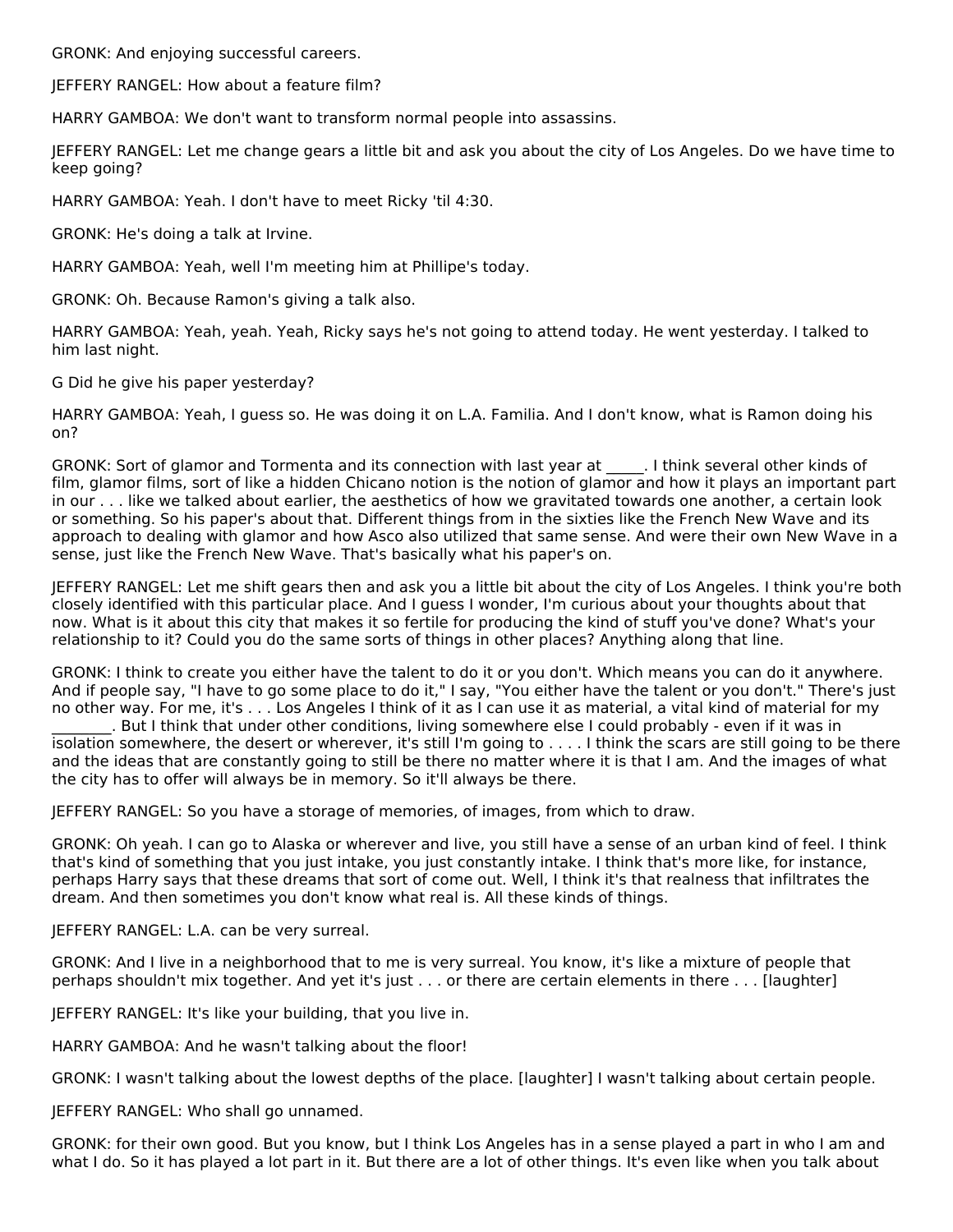like different things in your career that you think are pivotal or a part of it, well, there are some moments when the world is changing, and sort of your work is changing. I think for myself it's like I grew up in a political atmosphere. I'm not going to lose that. It's not going to dissipate and disappear. It's like, "Oh, your work is no longer political. It's been gentrified." To me, it's like . . . that's stupid. Because it's like the person, I haven't changed my views on certain things and the way I interpret the world. And yet, hopefully, through my work, I'm always going to be able to make changes and to explore possibilities. And those are givens, that's part of it. I think sometimes you're accused of being a gentrified established artist; your paintings are bourgeois. And all of those kinds of things you get thrown at you constantly about the work. But you know there are some elements about who I am that haven't changed.

# JEFFERY RANGEL: What about yourself Harry?

HARRY GAMBOA: I like L.A. a lot. It's my favorite place, actually. But I think for me what I find really interesting about L.A., its total lack of respect for historic monuments, and for its architecture. They just mix and match things that shouldn't be next to each other. There's a lot of people that co-exist that shouldn't be next to each other. There's a lot of different activities that take place that aren't supposed to be able to co-exist. And it's this constant level of visual, auditory, psychological and physical tension that's kind of like a subtext for just doing your daily routines. And so there's people out there driving that have no business being behind the wheel. And every single one of them represents a threat to your own personal safety and life. There's other people that are in a position of being teachers that also have no business of being in front of children because they're probably teaching them very bad ideas or not teaching them at all. I mentioned about like the City School Board for instance. It's such a corrupt system that they get billions and billions of dollars. They'd probably be better off just putting dollar bills into envelopes and handing them to each and every child so they could go to private school. And they'd probably get more out of it. And the same goes with like the legal system. It's such a corrupt system that any little misstep can have you go to prison for life. And if you're aware of these kind of things, you might get through it. But there's millions of people that don't have a clue and so they're basically victimized by all this. And so I find that very interesting because I see people and I say, "Wow, is this person going to survive or not?" I always have that kind of idea about people. It's related to dreams. Like today I'm driving. I don't always drive now. But whenever I do drive, I drive like hundreds of miles per day. And by the time I get home, I basically have collected the image of maybe a hundred thousand people, two hundred thousand people. And sometimes I'll dream and have very interesting dreams where I take some of these people along with me. And they're kind of participants in this performance piece that's within the mind. And you know, I let them join in. And it's kind of interesting because I'll reconstruct different architectures, physical or seemingly physical in a dream set, as well as the kind of architecture of society, the way it's designed. There's always new ways to rearrange things. And so I think what L.A. presents to me is a constant flow of various images which for me add to my ability to then recombine and to experiment, even if it's not outwardly, at least internally to see what might be possible. And so it's like you go out there and there's all this stuff for free to look at and to hear. And you just hear certain things. And then sometimes things will trigger memory, an idea. And sometimes you'll hear one little word and all of a sudden, it's as though all these various anchor points are suddenly linked together. I'm like, "Wow! That reminds me of this!" And it almost makes some form of an idea that . . . but it's out there. So it's like . . .

#### JEFFERY RANGEL: It almost makes sense at that point.

HARRY GAMBOA: Yeah. Certain things make sense where you would least expect it to make sense. And so I think that's why I really like being here. Because there's an opportunity for that. But like Gronk said, it's like you can go anywhere and you can make something, you can create. And I also believe that you can go to the university and be a well trained person but you're never going to teach anyone creativity and you're not going to give anyone talent. And also, even if you do have creativity and talent, that in itself is not enough. You have to be a hard worker and you have to be determined to get it out there and to develop it. And if you've got all that plus a personality, great personality - right? [chuckles] And then the ability to tell stories, yeah, you know, you just need a lot of these different elements.

# GRONK: National treasure.

HARRY GAMBOA: . . . national treasure if we had a nation, right? Which goes back to the Atzlan. And you kind of need that. But when you go somewhere, it's like you're just able to do. Like I was mentioning about Gronk's got a stronghold in Madison and I went there for a little visit. But it was the same kind of thing. You just go and you see what's there, you do what's there. And then I drew and made something from there, I used people from there to create this performance piece, having a kind of an idea when I got there. But using what was there. And sharing a little bit of my understanding of relationships and people and how they act. And then try to bring it out there just to explain a little bit what L.A. might be like if it were taking place here. So whenever I go places, I tend to try to recreate a little bit of what I've learned, or what I see in L.A. Years ago, I went to Washington State University and I was invited to go to Idaho or whatever. And I was going to be there for ten days. And then it's like the minute I got there, "Oh this is such a safe community. It's wonderful." And the people started telling me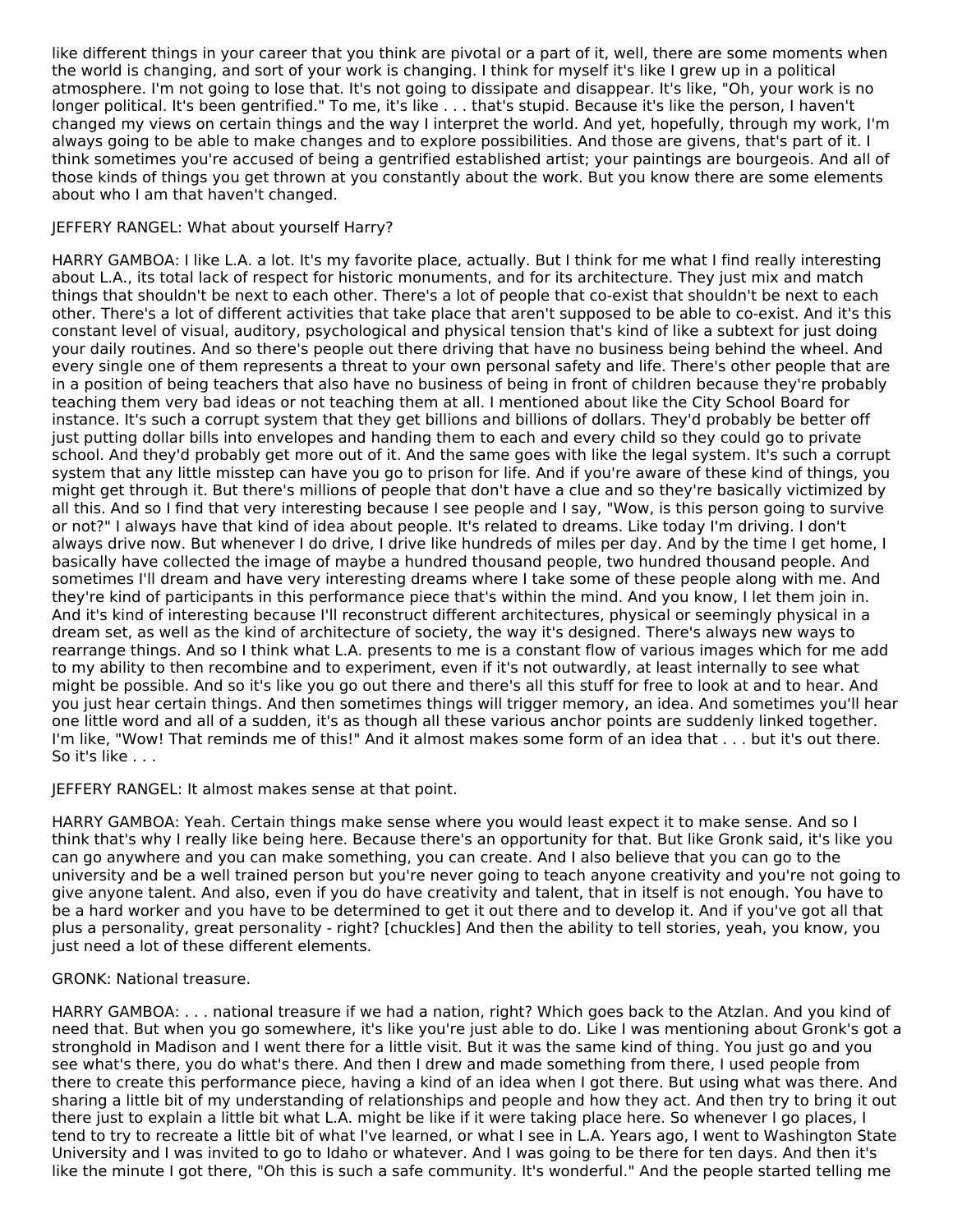different things. And then, well of course, on the way, in the van, they said, "Well, you don't want to get off in this van here. This is Colfax. You go in that cafe, you might not come out." I go, "Okay. Can you get me a coke, please?" So that was the firsthand . . . . And then as we were driving along in Spokane, I said, "Well, who was the public artist that was commissioned to do all this stuff?" And they started laughing at me. I said, "It's really beautiful." And they go, "That's volcanic rock protruding from the earth. Those are not public art things." I said, "Oh, okay." In different places I went to, I found that a lot of things were being contradicted. So when I arrived in this place, I said, "Well," . . . You know, I found several students and I said, "Well, how about if we create a foto novella about all these violent crimes that are taking place in your neighborhood and everyone's saying it's such a great place?" So we had kidnappings, robberies, murders, suicides, rape victims lying on the streets. And I photographed them. And so when I showed this piece, I found all their favorite places of like, what they would consider to be a refuge, would be completed violated. And other places that were considered sanctuaries, I'd do something that you wouldn't never expect to see there. And then that was just part of the performance which was about poetry and whatever. But you'd have this kind of like, sort of these images that would appear. And I never really addressed that. They were just going to be flashed. And at the end, people were afraid to leave the auditorium. It was that kind of sort of like inspired this kind of sense of paranoia of what you're environment might hold for you. And that was kind of that same kind of thing. It's like well, let me show you something that you shouldn't really take it all for granted. And sometimes it's fun and sometimes it's scary.

JEFFERY RANGEL: Well, the two can be pretty close together too.

HARRY GAMBOA: Yeah, I like scary fun things and sometimes I like fun scary things.

GRONK: Who will go unmentioned. [laughter]

HARRY GAMBOA: And I won't mention all of that. And actually, that is the key to my life right there. That's it right there. Those two. The flip side of the same coin.

JEFFERY RANGEL: Okay, we're almost getting ready to flip the tape. But before I do, I'll make an observation that I've heard in both your interviews. Gronk, you spoke of yourself as not being able to offer solutions in your art so much as being an observer and a critical, sort of step outside, observer. And in listening to our other interview that we did [to Harry], you told me about how you always kind of had the standing outside the participants, observer. I wonder what - I guess I wonder how that translates into some kind of affinity in both of your work, or if there's a relationship to the city, time, how you come into that relationship of being an observer while you're a participant and what you can comment on in your art?

HARRY GAMBOA: Well, I...

END SESSION 2, TAPE 2, SIDE B

SESSION 2, TAPE 3, SIDE A

HARRY GAMBOA: . . . let me take off and go to school for four years and I might be able to answer you after that.

JEFFERY RANGEL: This is Tape 3, Side A, continuing with Harry Gamboa and Gronk, on April 16th, 1999. Okay.

HARRY GAMBOA: I think what's happened at this point in time though, there's something different. There's been a shift in the position like in my role. And I think it kind of happened to Gronk a little bit earlier. But it's where you are suddenly the one being viewed. You participate and then you are viewed as you participate. And you're really not in that position for that time frame to be the participant viewer. And I believe it actually requires more work to do such a thing because you have to be more in ... It requires you to hang on to your frame of reference, your ability to project these ideas. It's almost as though you have to stop time and then perform, as it were. And you're no longer this isolated anonymous individual.

JEFFERY RANGEL: People still recognize you as Willie.

GRONK: Yeah, they do.

HARRY GAMBOA: And those are the people that probably wouldn't understand your question very good. [laughter] And by the way, I forgot to . . . And I'm going to tell you something, Jeff. When they bump into me, they're asking for directions, okay?

JEFFERY RANGEL: I'm sorry. That was bad.

HARRY GAMBOA: No, I like that question. That's a good one. That's a good one, Jeff. For that moment, it kind of requires a little bit different - It's almost what we were talking about earlier, it's like suddenly you're cast into a different position. And as you're doing, you're kind of learning. And it's a whole new situation. And I guess, just trying the best as I can as I do. And sometimes it works and sometimes it just doesn't. And I think that's the one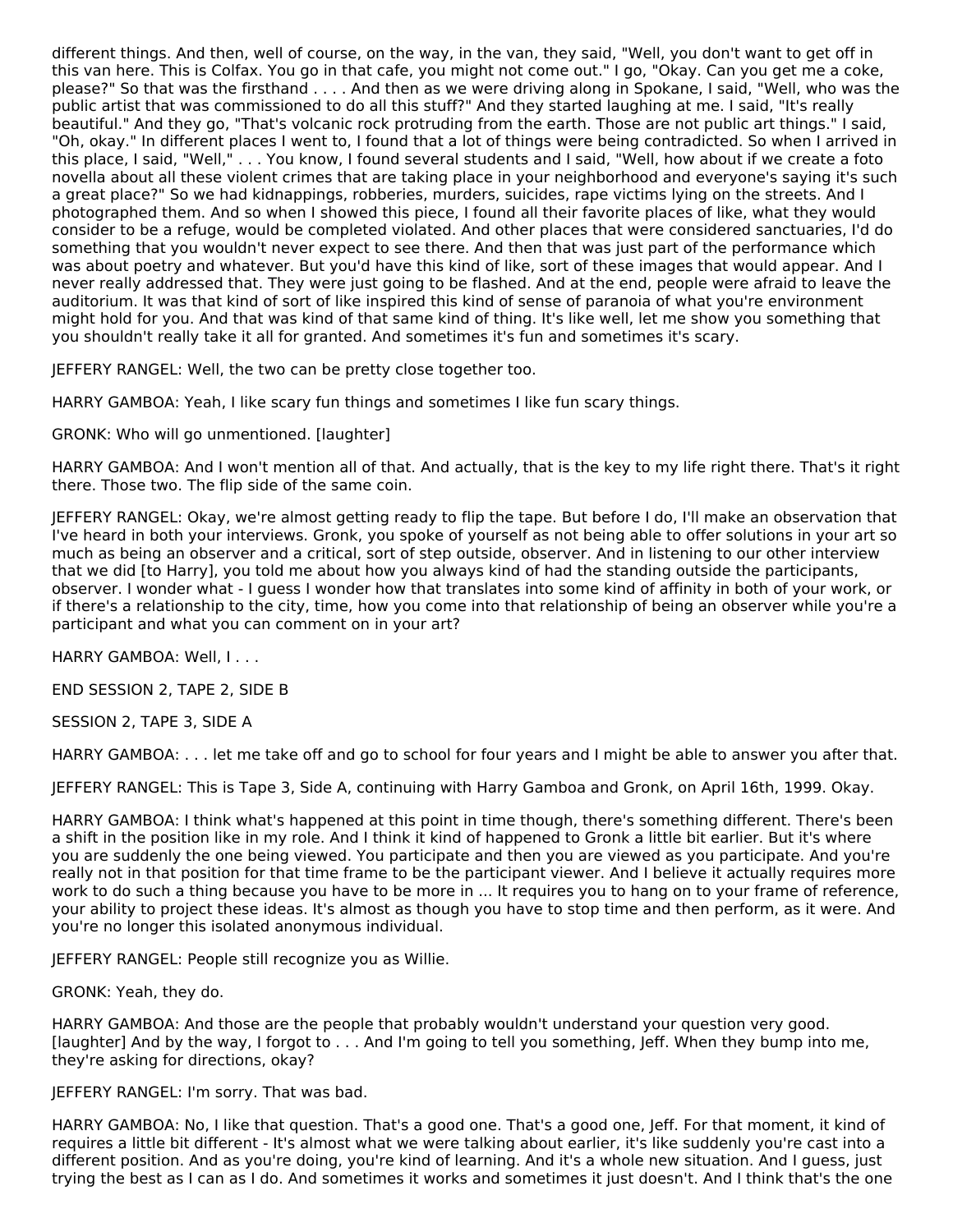thing I've just come to learn. It's just not always going to work. And I'm just hoping that that is not the thing that gets focused upon as being my best work. Well, like Gronk said. He was in the process of doing something and some people say, "That's the best. Why don't you go back to that?" Or whatever. And it's like, hey, that's a moment in time and I was going from here to there and you snapped the picture there. And I don't always look like that. And I'll never look like that again. Or I won't do that again. I think it's part of the American culture, more so than other cultures because you have this concept of commercialization and identifying product and solidifying something that you can always go back to. And some of the comfort zones and all that. That once you reach something that people feel okay with, they want you to maintain it so they can always go back to it and always touch it and taste it and eat it. It's always going to taste the same. And what it does is it makes people feel better because we're all traveling on this planet that's going who knows where and nobody's driving. You know, no one knows where it's going to go. And everyone assumes that someone else is going to know and take care of it for them. But it's everyone needs to be comforted. But that's not the case. I can't take care of other people's psyche, let alone my own! It's like I can only do what I do and never really knowing what's going to come next. I would like to know but I don't.

GRONK: I think what happens too with our particular perceptions or views and I think there was perhaps a shared pessimism that's riddled throughout both of our works. And I think that's a joining force in our own outlook on a lot of different things, coming into looking at the world askew, in a sort of pessimistic viewpoint of things. I'm thinking of maybe because of this, pessimism gets a bum rap but it's true. [laughter]

HARRY GAMBOA: I think you should put that on t-shirts, man. [laughter] Or bumper stickers.

GRONK: But it's finding that absurd nature, I think, that to me is probably a connection that both of us have in our works. There's sort of that absurdity or laughing at certain things. But still, it's in keeping with that very pessimistic kind of outlook. It's like that rock that's going through space that nobody's driving. I mean, that's the ultimate kind of pessimism. And yet, it's such a relief to have that notion forming in you. [laughing]

GRONK: Nothing is permanent. It's like that's what my work tends to a lot of times to be about. The impermanent nature of things, of relationships, of people connecting with people, life itself. All of those kinds of things are riddled throughout layers of my work. And so, you know, to me that's the perfect metaphor for a lot of the issues that I deal with.

HARRY GAMBOA: I was on the radio one day and I kept thinking these things. And then there was a guy on KPFK. I forget his name but he's like the science guy. And they're talking about Einstein's notions of anti-matter basically eradicating matter. Which means the elimination of the universe at some point in time which will also be devoured. And I'm saying, "Well, okay. Might as well throw away everything!" That's it. [laughter]

GRONK: Even these tapes.

HARRY GAMBOA: Yeah, yeah, I just slammed on the brakes and I said, "Well, okay. That's it then." But if you take that end of it, that's one end. And then you take sort of another notion where it's eternal life, all those kind of religious things. And then you kind of get these competing forces and different ideas. And your own experience as a human being, what you're capable of understanding and experiencing. And I mean, I just know that I can only understand a certain amount of things. And I've only experienced certain other things. And it's a certain level of faith that yes, I'm going to be able to walk out that door and continue doing things. But I always know it could just -- Maybe I won't even be able to finish the sentence. And it's always that. So I just go on the assumption, "Well, okay. One of these days it's going to end. And until then I'll just keep doing it." So it's never really -- You know, I'm not all that concerned about it. I just know that . . . .

JEFFERY RANGEL: Just keep going.

HARRY GAMBOA: Yeah. Just keep going. What Gronk and I are always laughing at is like just keep moving. Keep going in a straight line. Just keep it up.

JEFFERY RANGEL: To what extent does the cultural infrastructure of this city facilitate your continual movement? Or mitigate against it?

HARRY GAMBOA: Which means infrastructure in what way?

JEFFERY RANGEL: How do you feel like how well are artists supported in this city?

HARRY GAMBOA: It depends how well you can write a grant application, for one. Or, whether you develop a good base with collectors. Other than the two, there's probably nothing.

GRONK: Well, there's also the aspect of teaching which most artists tend to do. They have to have a teaching position.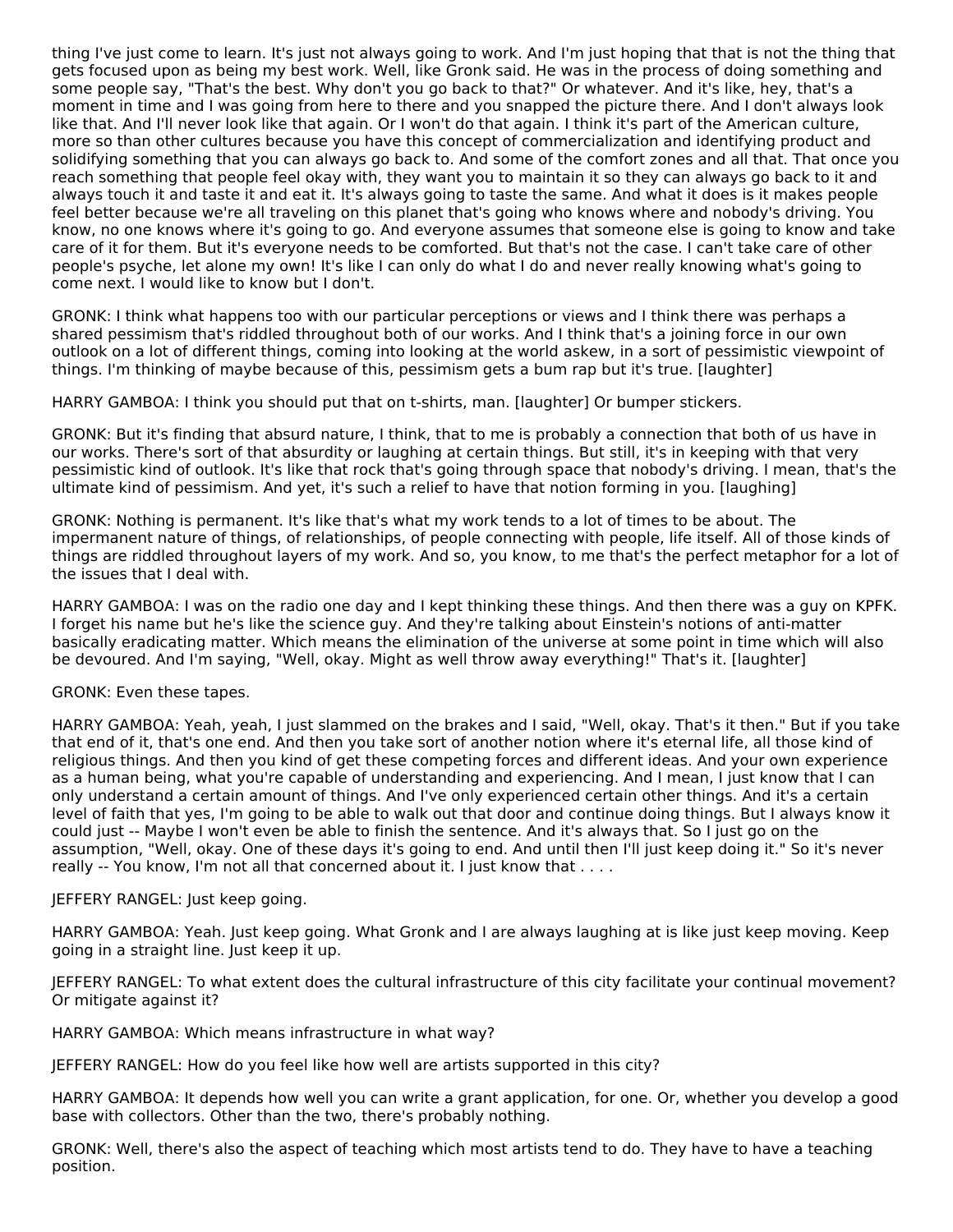HARRY GAMBOA: Academia, yeah.

GRONK: in some way or another. There's those choices. But I think a difficult arena to participate in is the art arena because it's always going to be changing. And sometimes there's a lot of people again like that have an awful lot of talent that we've never become successful. Though continually, hopefully, produce the body of work or create their work. But you can't guarantee success for anybody. A lot of it is luck. A lot of it is chance. Being in the right place, the right time. All of those kinds of things need to fall into place as well.

HARRY GAMBOA: And this is Hollywood. This is Hollywood. L.A. is considered more Hollywood than anything else, regardless of where you're at. And everything is geared towards that industry. And it's such a small nucleus who actually control and who get the money and control the money that everything's geared towards that. So the focal point towards the arts, it's like an after thought. So in other cities, where you might not have such an overpowering industry, the arts might be given a little more adequate attention and importance and support whereas in this town, you don't. There almost always has to be some kind of linkage between the arts and Hollywood. In fact, some people - it's not until you have movie stars really paying attention to what you're doing will everyone else pay attention to what you're doing.

#### GRONK: Right.

HARRY GAMBOA: So, in other cities, it's just not the case. It's very different. The artist is considered the superstar. And here, that's not the case.

JEFFERY RANGEL: Right. I read somewhere that somebody called you guys the superstars of the underground. Chicano underground.

HARRY GAMBOA: I wonder who said that. [laughter]

# GRONK: A mole. [laughter]

JEFFERY RANGEL: I guess in terms of asking about support for the arts, I'm thinking about some of the resources that were made available after . . . like War on Poverty type monies, CETA stuff. You never felt like you had access to that?

HARRY GAMBOA: But you see, the CETA money that we had access to was minimum wage jobs which we could have had elsewhere. Which allowed us a little bit of time. But again, it's like the way these non-profit - Again, like I mentioned, I worked for a lot of non-profit agencies but only when I was in a different position as opposed to being subjected to something like that. I worked mostly as a contracted employee in which I helped them raise money because I was able to see through the veneer in how to approach it. But, you know, the relationship is the institution gets 99.99% of the money and whoever it is that's supposed to get help gets less than half of that, of whatever the remaining balance is because the other half is used on the facilities or materials used to make that happen. So whatever monies were dispensed in the neighborhood, none of it went to the arts really. Even the institutions that were supposed to be happening, I'm sure if one were to go through all their books, it was all top heavy with administrative concerns. And when it finally got down to the artists themselves, pennies. So I don't see any of that money having been helpful. Well, again, even like with the City of Los Angeles. They have a Cultural Affairs Department. And basically their entire program is geared as a social service agency. I fought with them for years and years and years as to why they should have a fellowship program. They've only had the fellowship program for I believe for three years. I guess I fought very well because I got the first round of fellowships, right. But even then, the way it operates is that you basically have to do certain types of social service work in order to even receive a certain amount of money. And for a city like L.A., again, it's a little drop that's given to artists to do work, and to create work. It's nothing. And the way it's designed, it's all based on administrative funds. And I think the grants that are given to individual artists, it just amounts to maybe \$100,000, \$200,000. And I mean, parking meters up and down this street are probably going to pick more today. And it's just nothing compared to the vast amount of monies that are given out. So, artists have access to very little monies I believe. And it's unfortunate. And it shows in this town, by the way. I would have to say that L.A. is probably one of the ugliest places I've ever been in. And it gets uglier every day. And for me on one level, it's very interesting but it's getting uglier. And this whole idea to beautify it by committee just doesn't work. And this idea to felonize probably a few things that are beautiful also doesn't work. So, something's wrong.

JEFFERY RANGEL: So even those centers that were created through the allocation of those kind of funds, some of which didn't last, some of which have, you don't feel like they've had their role in sustaining Chicano art production?

HARRY GAMBOA: I think what they've done is probably offered opportunities to some young people. And then it's been up to them to maintain it and to keep it up. I can't see with the exception of maybe one or two artists out there, who I won't name, who probably really benefited from let's say Self Help Graphics or Plaza de la Raza. But other than that I think there's been very many that have truly benefited. And also, I don't believe even those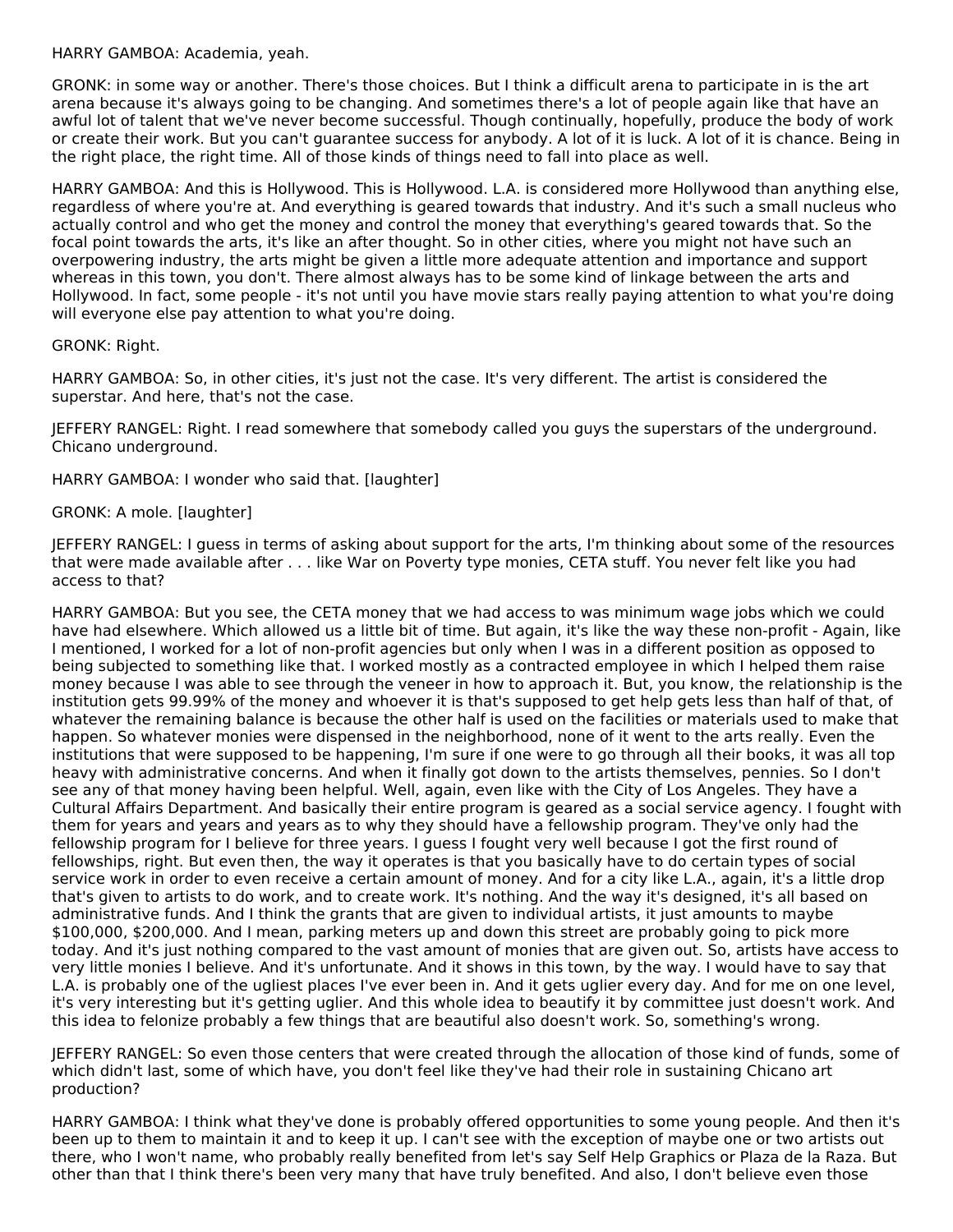institutions even have really received that much money in any case. But if one were to compare the benefits to the administrators of those institutions as to the benefits to the artists, we'll see which administrators live in their own homes and which artists live in their own homes. Which ones drive nice cars and which ones might have to take the bus. So it's that kind of relationship. It's like, "Well, hey, where is the money really going?" Go into the restrooms into some of these institutions and see how they look and whether you would like to even invite a visitor to allow themselves to go and urinate in one of the restrooms. I don't think you'd even like to have that done. You do that in L.A. I was just talking to Max Benavidez who's now working at UCLA. His job is to go out and do different things. And he went to a public school and they wouldn't allow him to use one of the student restrooms because it's so bad. And he had to use the principal's restroom, But 10,000 kids have to go use this restroom that's a horrible environment. It's the same kind of thing. It just sort of lets the pattern - It's just corrupt.

JEFFERY RANGEL: So, you produce in spite of. That's pretty much the tactic

GRONK: Oh yeah.

HARRY GAMBOA: Yeah, but I'm sure Gronk, and I'm sure myself . . . we would probably produce regardless of what was going on in our lives. That's what we do.

GRONK: And I don't think like every . . . I keep going back to Chicano artists and art is going to be successful and financially successful. There's a lot of people who are doing work that the work is perhaps mediocre kind of work. It's not all great and good. There are different levels, different choices people made. Some chose to work within a gallery structure. Others chose not to. Others knew how to write a grant. Others did not. Just like there were so many different ways of going about making those choices in your life and your career as well. Everybody's completely different in their approach. I mean, there's like notions that people have. It's like, "Oh, you're so successful because you have a gallery and you have that support system." Well, that's not the case. I could go without doing a show maybe for four years. That means I don't get anything. There's maybe a resale now and then. People never see it like that. They just see a painting sells and he's got a lot of money and it's like it's all guaranteed. It's all there for you. That's not the case. It's just that there's - Sometimes you make choices to channel your work in new directions and perhaps nobody's willing to take a chance with what you're doing. So again those kinds of things that people have this notion that you're always making big bucks, so you're always sort of a star of some sort. That there are all these guarantees that it will last. I think what happens again is sometimes artists choose to just do the familiar and continue to do what people have seen them do before. That they tend to churn it out and that becomes I think a detriment to those artists who make those choices. And there's like different arenas. There's like commercial art. There's fine art. There's like all these different kinds of separations and approach to certain things. And some people have chosen different ways of expressing themselves. Well, I have to go. So, it was fun chatting. I've got to get back to my studio.

HARRY GAMBOA: We'll see you, Gronk.

JEFFERY RANGEL: Thanks for stopping by, Gronk.

HARRY GAMBOA: Bye. See you around, Ed. So long. Ed, when's your baby going to be born?

GRONK: Some people in the building say that if house arrest means coming to your studio and being with you and being taken out to lunch every single day, maybe I'll just go shop lift and get house arrest with you.

HARRY GAMBOA: August! Oh, my God.

JEFFERY RANGEL: There are worse ways to be punished.

HARRY GAMBOA: Maybe I'll see you next week. I finish my last day at Riverside.

JEFFERY RANGEL: Okay, we're back. We had a short pause there after Gronk's encounter.

HARRY GAMBOA: That kind of tells the story of my life too. I'm always walking somewhere and then you bump into two or three people. And then it becomes - your day goes else . . . goes to a different place. But we were at . . . I guess talking about Barbara a little bit. I think what really - I found interesting about Barbara was she was so committed to her work, to her cause. She was very idealistic about quite a number of things. And I felt like she reminded me of maybe some people I knew and in some level, certain levels of where I had been. And there are certain things we shared but the certain level of idealism that I felt was maybe something that she probably had to not hang to too tightly, which I felt maybe some of my comments could help her with. Because I found that - I guess I probably immediately felt concern for her, for her well being. Is that I kind of knew that people were always trying to use her talents. And I think she probably really deserves a lot more. And so I just tried to give her hints as to what might help. She was involved with the Farm Workers for a long time. And went to UCLA. And did a lot of work. But I think I just kind of . . . just the little ideas I might have where I felt she probably deserved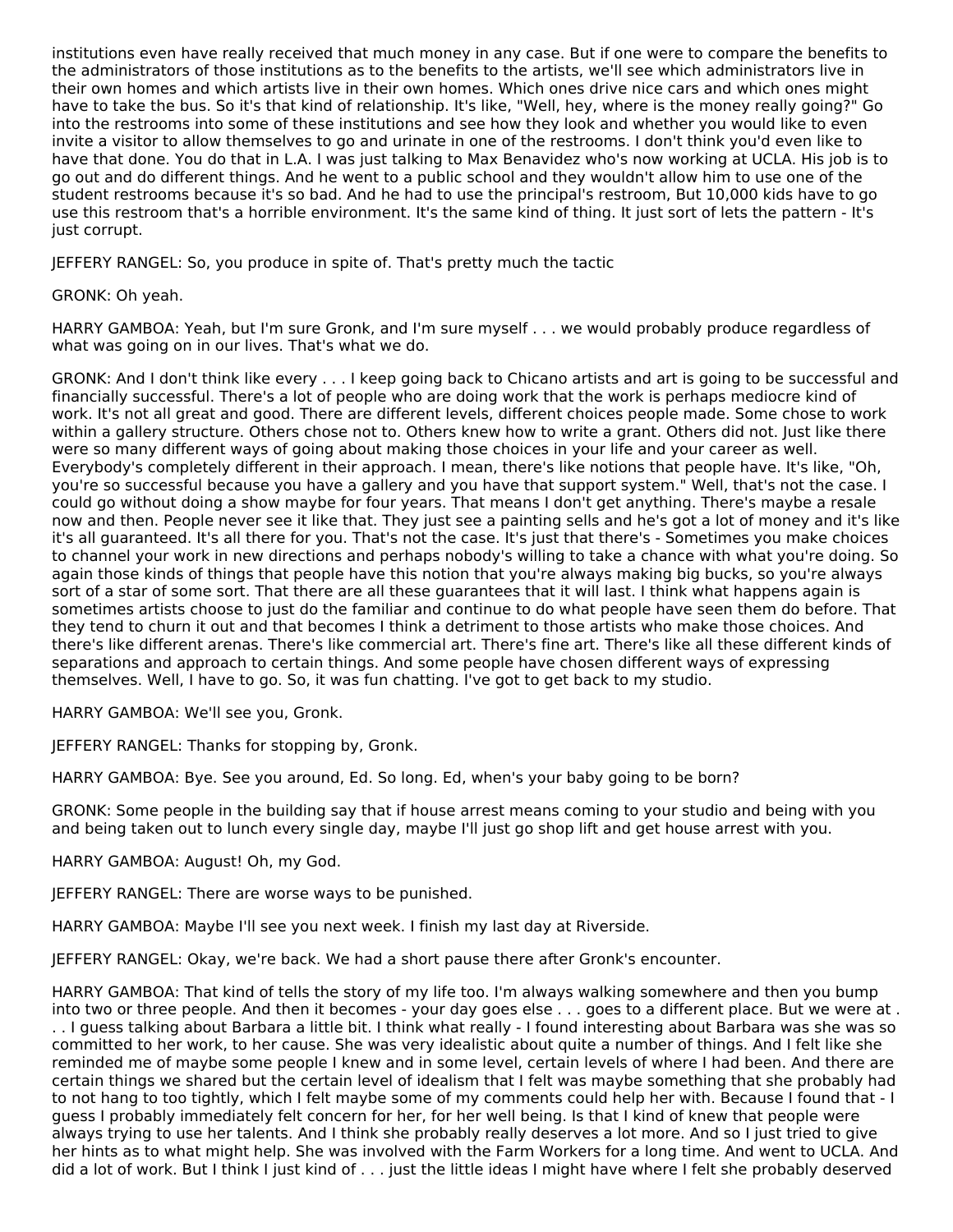more attention as an individual artist, which is what I tried to really promote with her just as an idea that maybe she might find interesting. Because much of what she had done was so associated with either organizations or groups or even institutions. The university. Or even family. I felt that she was talented and creative enough that she could really push forth and really be a strong presence even though she was already recognized. But it was always this linkage. And I think just her name alone and who she was and who she is is just strong enough. And so I tried to explain to her, which is what I try to explain to a handful of people, is that because she was in the political arena and she was in the different social arenas, you find that individuals always organize themselves in large groups in different institutions or bodies. And they'll write up laws or different rules that can try to control people. And the one group of people they really never can control are artists because they might try to control your ideas or your images, and they might meet for six months. And someone like Barbara could sketch out something in a matter of thirty seconds. And it's an image that's going to impress people so much and it might be widely disseminated and it's something that's going to last for a long time. And be something that's going to be a point that people reflect upon. And just a simple movement of her pen or her pencil on a piece of paper and if it gets out there, it's uncontrollable and it's more powerful than all these groups put together. And I think that's the idea that I tried to explain to her was that she's a very powerful person and that the power lies not only in her own personality but in her work. And that it's the work that must get done and get out there. And that will fight your battles. That will do it alone. Because in order for people to counteract that, they must create an image or an idea that's stronger than yours that's going to overpower it. And so, I guess it's still back to that notion of fighting and warfare. But I believe the arts are like that. It's sort of like it's on a certain level, this cultural and this aesthetic war that goes on where in order to really to compete, which is - cooperation is great but one must compete - you have to create images that are really going to affect the viewer. And the idea that it's going to not only affect one or two viewers but tens of thousands, hundreds of thousands, millions of viewers just because of the way we live and where we live in this time and place with the media and all that. And the idea that the artists themselves must also - You have to be your own medium too. You have to use yourself as your own performer, as your own icon, as your own image. The public persona becomes sort of an element of the work itself. So that when a camera or something is pointed at you, you have to be ready to perform even if it's for a sound bite. And not simply to respond to what someone's asking you, but to create that moment in which you want to create an effect. So you do that by first generating interest in your work and being someone who's part of the community who can then be singled out and then - Like I was mentioning, it's now to the point where people look at you and they ask you what's going on. And wow, you've got thirty seconds, you've got a minute, you've got an hour. How do you fill that time so that it becomes basically a piece, a work of art, a performance piece? Even if you're really simply answering someone's questions or doing something. And that's why I'm always interested in participating as a speaker, as a panelist or whatever, because it goes beyond that. It's not just a talk. It's not just that. I'm trying to bring you into the way I might show you something different. And other artists I don't think get the hang of that exactly. They don't really fully utilize the time. I know Gronk does for sure. You know, Gronk loves that moment. Well, you've met Barbara. And you Barbara's really into the performative nature and narrative and just drags you in. And is able, in the end, if you distill it, well, there's a lot of ideas there. There's a lot of information. And I guess that's why I was kind of drawn to her because I felt like here's someone we can kind of share this kind of thing. And then there was a certain level of just understanding. Then we fell in love. What can we say? You fall in love and then we were together for a long time. And then - Boy, I never . . . we just got married. And then we had our daughter. And then everything's kind of transformed a bit. And then the threat of when she got sick really changed my perspective on everything because during the time that she was sick, a handful of very good friends died . . . of AIDS. Some died of heart attacks. Some died of drug overdoses. Even suicides. And it was suddenly this wave of death. And the whole idea of death being so possible at a time when my daughter was so young. I mean, she's still young. She's only four and a half. But this whole idea of like, "Hey, Barbara, you're going to live. You're going to keep it up. Let's keep going. Let's keep going. Let's make it happen." And then she was so strong. All the pain she went through. And it put some of my ideas regarding anger and hatred and fighting and all that into a whole different mode. And I think she played a big role in changing my world view.

JEFFERY RANGEL: That's interesting. The way that you initially came together, you thought you may be able to help her make some changes.

HARRY GAMBOA: Yeah. And it's the other way around.

JEFFERY RANGEL: I imagine that a long term relationship like that keeps cycling around like that.

HARRY GAMBOA: Yeah. And now it's -- you know, hopefully, she stays healthy. And it's good to see that she's beginning to work again. And it's really kind of funny too because when our baby was born and then Barbara got sick shortly thereafter, boy, it just kind of spurred me on and I just had to work. I found myself not only working to earn money but really focusing more on my own work.

JEFFERY RANGEL: Because of mortality issues?

HARRY GAMBOA: No, I don't know. I think my response to the stress and all that was to work harder. And that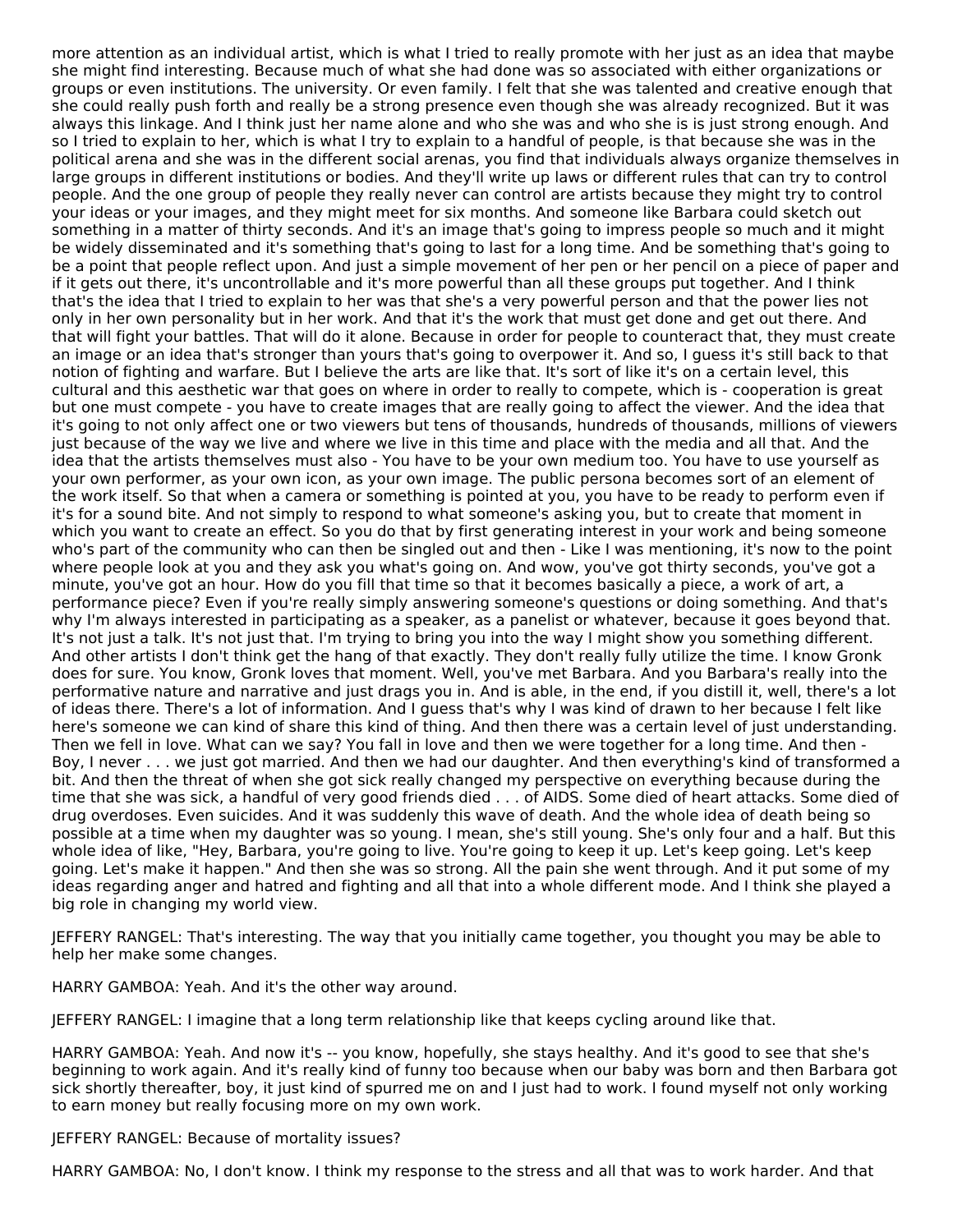was sort of my sense of maintaining structure and time and all that. And I guess I just produced a lot of stuff. And I think that idea of the mortality issue played a bit of a role in the development of the Chicano Male Unbonded. And then the idea of working - In the nineties I really haven't written that much. But I think . . . .

END OF SESSION 2, TAPE 3, SIDE A BEGIN SESSION 2, TAPE 3, SIDE B

JEFFERY RANGEL: Okay. We're continuing. This is Tape 3, Side B, continuing with Harry Gamboa on . . . I never get the date. April 16, 1999. I was asking you about collaboration. You said you exchange ideas. She's been in performances that you've done and stuff like that.

HARRY GAMBOA: Yeah. Like I said, we exchange ideas and every once in awhile we've worked together, maybe to - She participated in a few videos. It's been awhile. It's probably - the last time she performed was in 1994 actually. We did a video right after our baby was born and probably before she was diagnosed. Kind of a funny piece. It was so funny the police came thinking that someone was being hurt in my house, but we were actually shooting. It's a piece called Huevitos. I don't know if you've ever seen that piece. Anyway, it was just kind of a take off on a father and mother not getting along too well and someone lost the baby. And they're all looking for the baby. And the baby's crying in the background. And of course, it's our baby. But they were screaming and yelling so much the neighbors called the police. And the police came. And so I used them at the end credits, when they're asking like, "Hey, what's going on here?" But I had it on them. And we couldn't get rid of the cops because they wanted to start making their own videos and they started asking all these technical questions about movie making. It turned into another thing that day. But Barbara got really side tracked for a long time. She got very - It was like the all encompassing thing and everyone had to just take a break. And now she's finally - I'd have to say it was this year, she's finally feeling better. And it's just different. I think her concerns are different too. I think she's - She probably talked about it. But she's had a different way of evaluating and thinking about things. And we are two very different people in the way we do things. And maybe that's what it is that allows us even to stay together as opposed to people that are too similar. It's very hard I think for two people that are the same to really work it that well. And I think Barbara and I, we allow each other enough space to do our thing.

JEFFERY RANGEL: Let me ask you about something that I think you mentioned earlier that I've noticed as well is . . . I think it's part of teaching actually. Comes out of teaching. Your relationship to mentoring younger artists right now. You seem to come into contact with a lot of people as a teacher. Do you feel like that's just a labor of love? Or do you feel it's a responsibility that you have?

HARRY GAMBOA: Some people just strike me as being interesting. And like I'm never really all that concerned with wanting to make people into artists because I know it's a really hard life. And I really wouldn't encourage it really for anybody. Because I know that someone who's an artist is not going to listen to anyone's advice. They're just going to do whatever they're going to do based on just some compulsion. And there's no way of curing them. They're just going to do it. So people that going about wanting to be an artist as almost an academic thing, something different. But what I do find is that some people have like very strong personalities or they might have certain attributes that are very interesting that could be developed and might be helpful or useful to them. And so every once in awhile, I grab people and just ask them if they want to participate in something. And sometimes it works for a period of time. Sometimes it doesn't. There's a hand full of people that I share ideas with. And it seems like we are able to engage in dialogue and all that. And usually I know these people for a short period of time because I'm catching them in transition. They're very young. They're going to do their thing. And I never get too personally involved with them but it's always like I'll share with them what I can. But at the same time there's an exchange. I always get something from them. And I don't know what it is exactly but it's sometimes maybe their take on the world which they've got a whole different perspective that I don't have. Their references which I don't have. And I'm able to learn certain elements about their age range and what it is they consider to be important. And I'm able to incorporate that. And so it's -- On that level, it's always the idea that there's an exchange. I will give you but you're going to give me something back. But I may give you a lot and maybe you give me is a word or two. But I can sure use those words. Or even maybe I just need a certain look for an image at some point. And that's all I need. But I'll pay you back and I'll give you a lot of this, or whatever it is. And I just kind of view it that way. I don't think I'm all that altruistic. Everything's always an exchange. I'm always willing to give and maybe I give a lot more than what I get, or it might appear that way, but I know I'm getting probably a lot more than the other way around. Sometimes it's so subtle or it's just something that affects me that will affect my work. But it's always in that context . . . that it affects my work. So those are the people I'm drawn to.

JEFFERY RANGEL: You spoke about something similar in the first session we did in terms of getting yourself favors.

HARRY GAMBOA Oh yeah. It's been like that since the beginning. I'm always doing that. Even on my most recent trip to Madison, Wisconsin, it was quite similar. I talked for two full days and within those two days, two people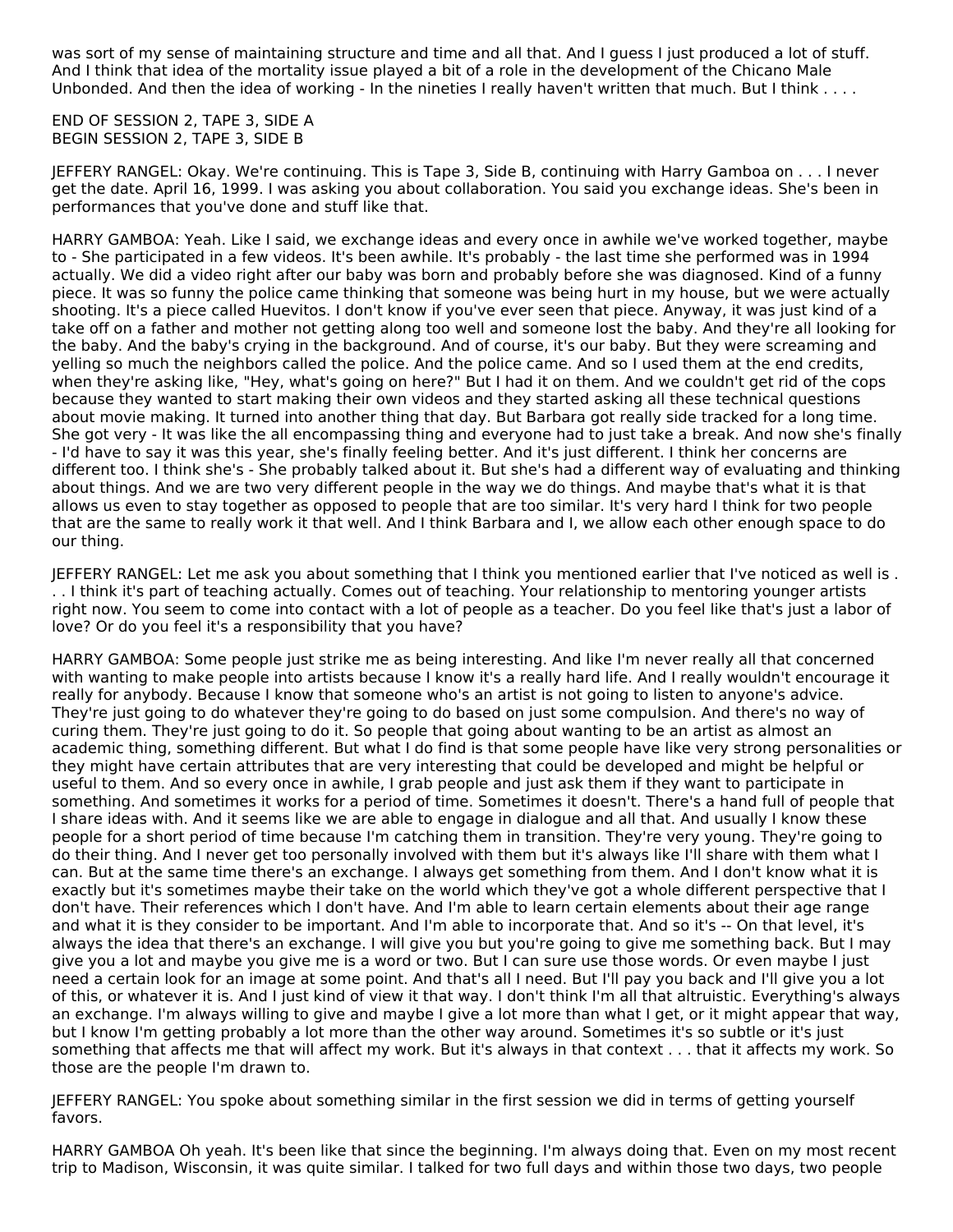stood out and for two totally different reasons. But they were the ones that seemed the most open and the most daring. And I don't think they were aware of the fact that they were that daring. And basically I had the idea that I was going to use those two people. I wasn't sure how. And I wrote my script for the piece on Friday between two and four p.m. I bought my props and came back to the university by five p.m. I found them by five fifteen p.m. I talked to them until six p.m. Between six and six fifteen p.m., we set up the stage. And at six fifteen I went on stage and we performed for an hour. And they were on stage the whole time. And it became this piece. And we never rehearsed it. I explained what we needed. And at the end, in front of 350 people. And it was done. And I believe those two students were transformed a bit.

# JEFFERY RANGEL: How so?

HARRY GAMBOA: I don't think they ever thought they would do something like what they did. And it was a series of activities and words and they were fighting and they were doing different activities that were part of the piece. And they were very theatrical, requiring them to speak, requiring them to almost dance. Do very bizarre conceptual types of behaviors. And to present themselves in front of their own peers as well as their faculty. And then, on a certain level, to endanger my life on a couple of occasions, in what they were up to. And to put themselves sort of as accessories to this art crime, in a way. And then they left. And then that was it. But for that little moment, I felt like they really helped me because I couldn't have done it without these two people. But at the same time, I showed them that they could do something a little bit different with their lives.

JEFFERY RANGEL: Does that same sort of energy exist between you and your sisters?

HARRY GAMBOA: Right now, that's not the time for that with my sisters. Families are the way they are. It's like soap operas. So, you know, this is not a good time for a soap opera.

JEFFERY RANGEL: All right. I just thought it was really interesting that three of you are such visible figures.

HARRY GAMBOA: Yeah, actually like . . . I believe what it is is that both of my sisters are very strong people in their own right and very strong creative energies. But it's the same story about the litter. In this case, it's quite true. It's just when you have these very strong energies, they're just hard to keep in the same box at any one time. So it's like - this is just not the time for that. So I work with my sister Linda occasionally but when I can, when she can perform. And my sister Diane, I haven't worked with for a long time. But I just know that they will probably always create and always produce also.

JEFFERY RANGEL: What about when you were growing up? Were your parents a big creative influence on you? I remember you saying that . . .

HARRY GAMBOA: Well, for instance . . .

JEFFERY RANGEL: Can we trace it back to that . . .

HARRY GAMBOA: Well, we can a little bit. I think what it was my parents, both parents - I think my dad was probably treated the worst in his family. My grandfather viewed my dad as a child slave laborer. My grandfather used to have a print shop. My dad was his worker. He was told not to go to school so he could work for his dad. I think he went up to the tenth grade. And my grandfather was self taught. A pretty bright guy apparently. I never really got to know him that well. And my dad's a bright guy. My dad has always been like the practical joker. He'll do a practical joke and it's pretty funny. My dad was always doing caricatures of everybody, making fun of you. You know, he'll leave a drawing and totally capture your essence but making fun of you. And so that was one level of humor. But my dad was always working and, with his background in mind, the way he was treated - And my mom for instance, I believe, was the one who was treated the worst in her family, from a very large family. My dad only had two sisters. But my mom had like twelve brothers and sisters. And my mom was the one that was the youngest, so when anyone was dying in the family, my mom was a hospice worker for them. She cared for people until they died. So my mom was as a youth was always around dying people and dead people. And always abused for her labors in the sense that she would never get paid what she was supposed to get paid. And not really given as much respect as she could. But my mom is a great story teller. And my two parents when they met together, they only knew each other for three months and they got married. But I think the thing they shared was the fact that they weren't treated too well. And they wanted to treat their kids very well. And I think my take on my parents - again, it's like you ask my brothers and sisters, they'll have their own opinions. But I felt what my parents have had - I still feel it with my parents - is just this sense of unconditional love. And that's with me. I don't know about my sisters and I don't know about my brothers. And I don't know if it's just because I'm the oldest. I don't know. But I've always felt that it's just unconditional love. The only thing that was ever expected of me and it's the only thing I've ever had my parents ask me and tell me not to do was not to go to jail. They never expected me to go to college. They never expected me to work. They never expected me to be a success. They never expected me to earn a lot of money. Nothing. Just don't go to jail. Which, considering the environment I grew up in, was valuable information for me. Because I always had that in the back of my mind. Whatever it was that I was going to do, basically don't get caught. They didn't say anything else. Just don't get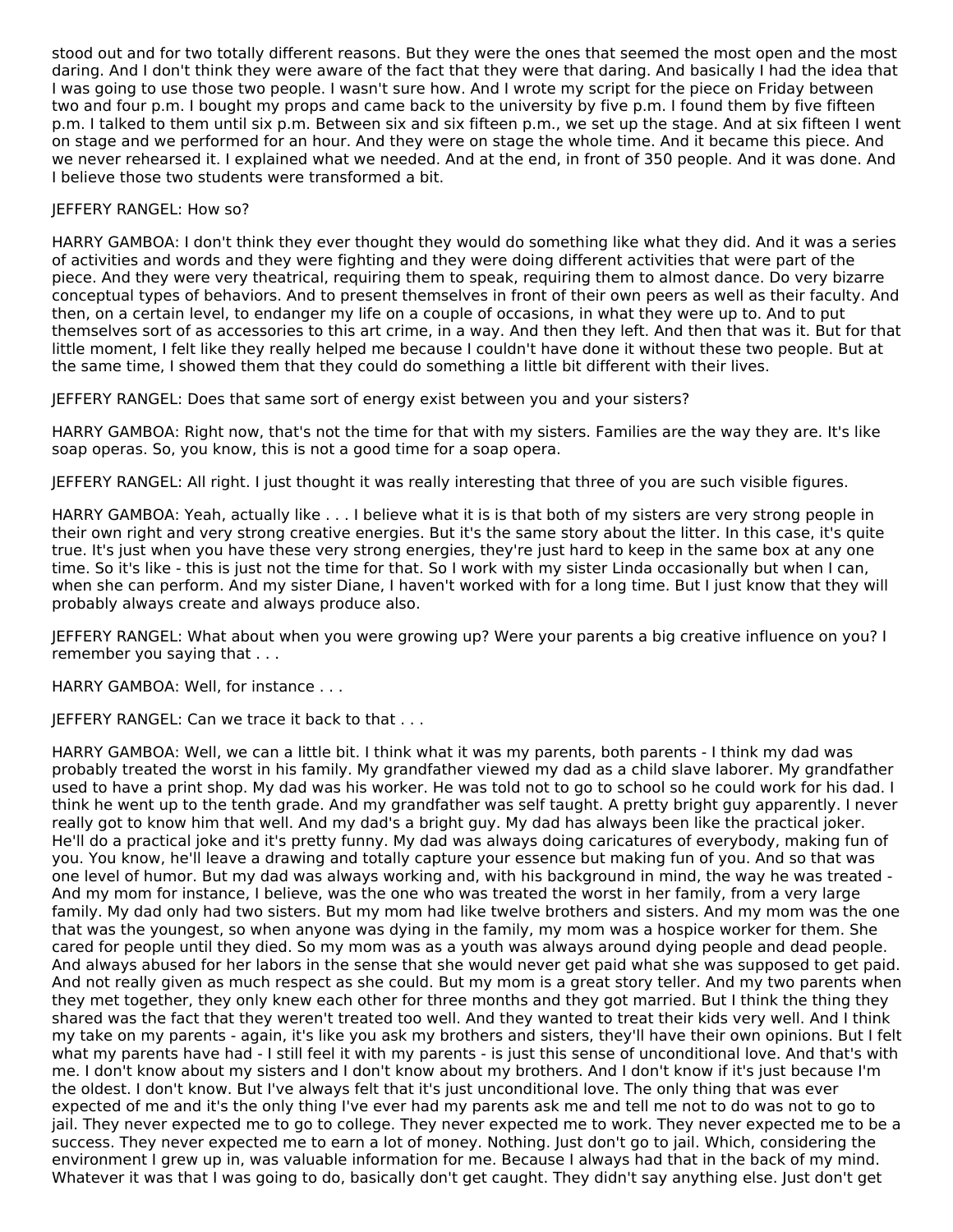caught and don't get arrested. So, those were my parameters. Just very basic. I always knew when I did something wrong because then you'd get instantly punished. But you're never told beforehand. So, I felt free all the time on some level to act out, plus since my mom was such a great story teller and all my uncles and aunts were great story tellers, and they were into this kind of way of dressing and looking and standing and posing and everyone was very dramatic in the way they acted, it always seemed like theatre to me. And so I would ditch as much as I could from elementary school just so I could stay home where all my family was visiting my mom. Well, I mean, I ditched half of elementary school. I've been drinking coffee since I was about eight. I'd drink coffee and eat coffee cake as my uncles would tell stories and my mom would tell stories and my aunts would tell stories and everybody would tell stories. And at night, all these people would get drunk some times, some of them would get really drunk and act really ridiculous. And I'd see this transformation and this facade would crumble. And it would be something else. And then occasionally it'd result in violence or something. But it all seemed like theatre to me. And it seemed much more exciting than what they were trying to teach me in school. So for that, I think I learned sort of like the extremes of behavior, of talking. And with my dad it was more of a subtle kind of humor that he had. I'd probably have to say a little more intellectual approach to the way of thinking, even though it wasn't expressed that way. There was something about his way of looking at it that was different. And that was something that was part of my life. As well as - What was it about the visual stuff that came in? Well, my dad was a printer and would come home with all these colored papers. And ever since I was a kid, we were always making collages of some sort. Or this idea of drawing as a way of expressing things. I never went to really . . . wasn't introduced to any art books or anything like that. I don't recall anything like that. But I also knew early, at an early age, that I was just going to get so much out of home life. So, home was a part of it; relatives were a part of it. And I'd have to say the streets were probably equal to it or more. I just felt I wasn't getting everything I needed from school and home. I just needed to find more information and I always had this idea that people knew something that I didn't know. And that I needed to find out what was it. And I went out there and fortunately, I lived through most of it. I'm still alive. But at some points I almost didn't live through some things. But I got to see the way people respond. I saw more than my fair share of violent activity, bad behavior. And then I saw some very kind gestures by different people. The kinds of things where I mean literally people were given the shirt off their back and taking in people. And I learned from a lot of mistakes that other people made. And some from their generosity too. So, I think I was always into learning from people's stories. I've always been very verbal. So I would go and visit people I didn't even know or people I'd barely met. And then I'd ask them questions. Tell me about this, tell me about that, tell me . . . . And I was beginning to learn from things. And then I learned a lot of things that way, as well as how to tell a story.

JEFFERY RANGEL: That's a valuable asset to have. What about some later influences for you? You mentioned some teachers that you had.

HARRY GAMBOA: Yeah, just in high school. I'd have to say some of the films I've seen. Maybe - I think when I saw the films of Luis Buñuel. I mean I've seen - I don't know if I've seen a thousand films, Maybe. Maybe more than a thousand, I guess. But of all the films I've seen, I feel that I'm really - There's a certain sensibility of Luis Buñuel that I feel really connected to. And I don't know what it is exactly. There's a certain stark quality about his humor that I really enjoy. And then for many, many years, people said, "Oh, well you should watch Chaplin" and this and that. And I really didn't watch Chaplin until two years ago. There was something there also that I saw. And of course, Buster Keaton - my whole life he was a major hero as well as a great existentialist, Daffy Duck which I'm sure Gronk will refer to. Certain Warner Brother cartoons, Tex Avery cartoons. And of course, Laurel and Hardy which is more of a certain innocent quality to their humor but there's something there that can't be recaptured. And there's something in that humor, which is all humor really on one level or another. Now that I look at it, it all really relates to the strategies of survival against horrible odds and conditions and it's a humor that allows you to squeak by. And that was the common aspect that I had in my life where I'd had - Oh man. I was twenty-one years old once. It was actually at the night club where I met my first wife. And I was just in the parking lot and I was getting out of my car. And the next thing I know, I'm up against a wall and a guy had a broken bottle to my neck. And he's totally drunk and is about to push that bottle into my neck. And I guess he thought I was somebody else. I think he thought I was going out with his girlfriend or something. And man, I don't know. I just looked at him and he looked all messed up. There was no way I was going to overpower this guy. And I just started talking, talking. The next thing I know he's laughing. And he buys me a drink. And then of course, I left as soon as I could. But, you know, it was that kind of thing. And that's my history. That instance is my history.

JEFFERY RANGEL: I heard something similar with the - you were telling me about - Or I guess at your book signing you were talking about how you talked your way out of being arrested by some . . . for some graffiti act or something like that?

HARRY GAMBOA: Yeah. I told you the story about Gronk playing me and me being my own lawyer.

JEFFERY RANGEL: That's right. Yeah, you walked into court like that!

HARRY GAMBOA: Yeah, I believe the lawyer, who was me, never got a chance to plead the case because there was a fight broke out between a guy named Metzger and the Socialist group here in L.A. and the judge, I think